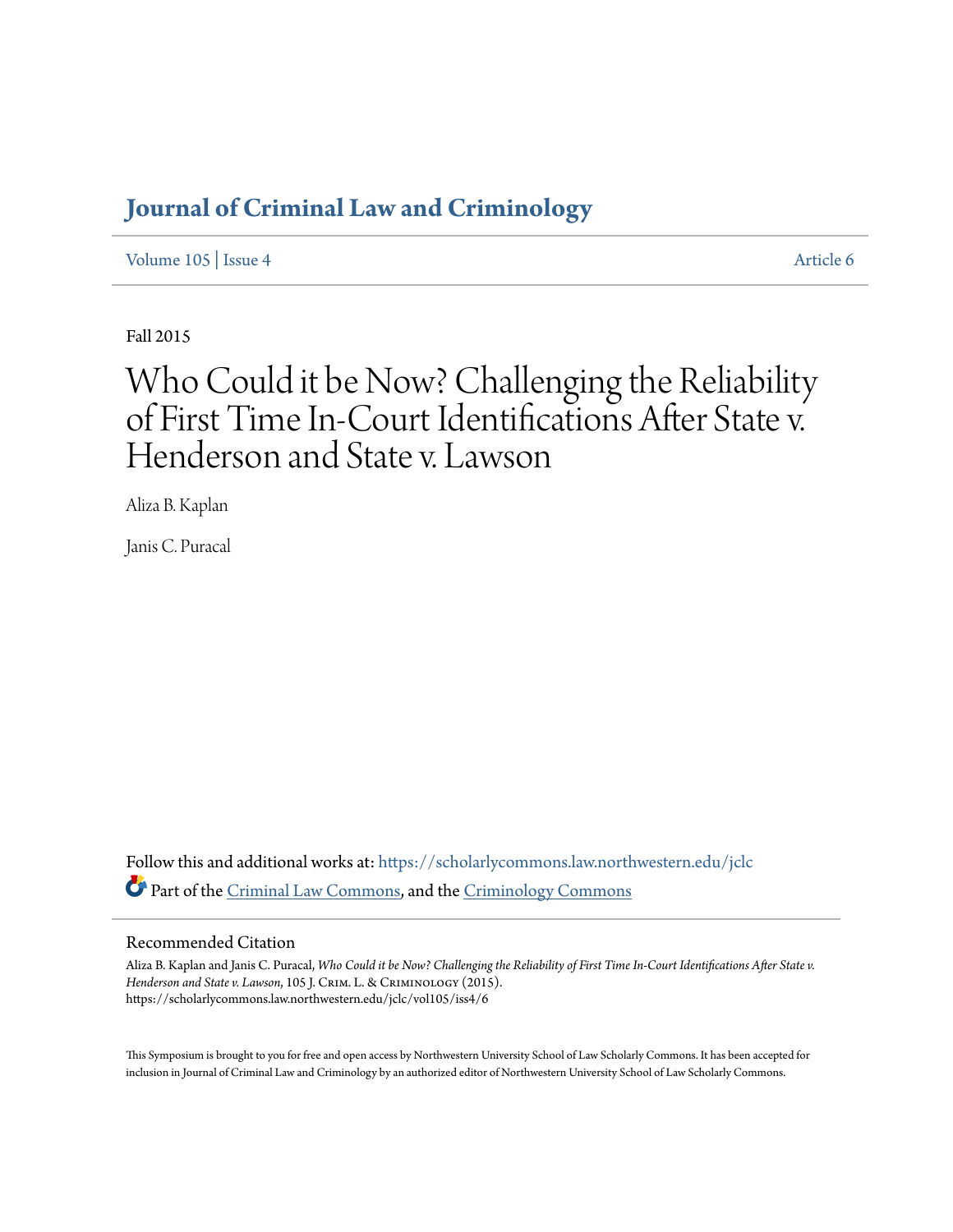# **WHO COULD IT BE NOW? CHALLENGING THE RELIABILITY OF FIRST TIME IN-COURT IDENTIFICATIONS AFTER** *STATE V. HENDERSON* **AND** *STATE V. LAWSON*

# **ALIZA B. KAPLAN\* & JANIS C. PURACAL\*\***

 *Despite the recent advances in assessing the reliability of eyewitness identifications, the focus to date has largely been identifications made pretrial. Little has been written about identifications made for the first time in the courtroom. While in-court identifications have an extraordinarily powerful effect on juries, all such identifications are potentially vulnerable to post-event memory distortion and decay. Absent an identification procedure that effectively tests the witness's memory, it is impossible to know if the witness's identification of the defendant is a product of his or her original memory or a product of the extraordinarily suggestive circumstances created by the in-court identification procedure. In this article, the authors discuss the science related to memory and perception and how the courts have historically addressed claims of suggestiveness in the context of eyewitness identifications and, specifically, how they have handled first time in-court identifications. They analyze the issue of first time, in-court identifications under the new legal frameworks established by the Oregon Supreme Court in State v. Lawson (2012) and the New Jersey Supreme Court in State v. Henderson (2011), which both recognize 30 years of science proving that memories are malleable and easily influenced by outside forces. They argue that, in all states, first time, in-court identifications should be* 

<sup>\*</sup> Professor and Director, Criminal Justice Reform Clinic, Lewis & Clark Law School, Co-Founder, Oregon Innocence Project. J.D., Northeastern University School of Law, B.A. The George Washington University. Thank you to Lewis & Clark Law School Associate Dean of Faculty and Professor of Law Susan Mandiberg for the great suggestions and student Erica Hayne (JD '16) for the terrific research assistance. And thank you G for your light, my parents for your encouragement, and S, E, and M for your love.

<sup>\*\*</sup> Co-Founder and Co-Chair, Oregon Innocence Project, and Of Counsel, Maloney Lauersdorf Reiner PC. J.D., Seattle University School of Law, B.S., New York University. Thank you to Reed College Professor of Psychology Daniel Reisberg for his expertise. And thank you to my brother and sister, who are my lifelong friends, and to Andy, my partner and champion.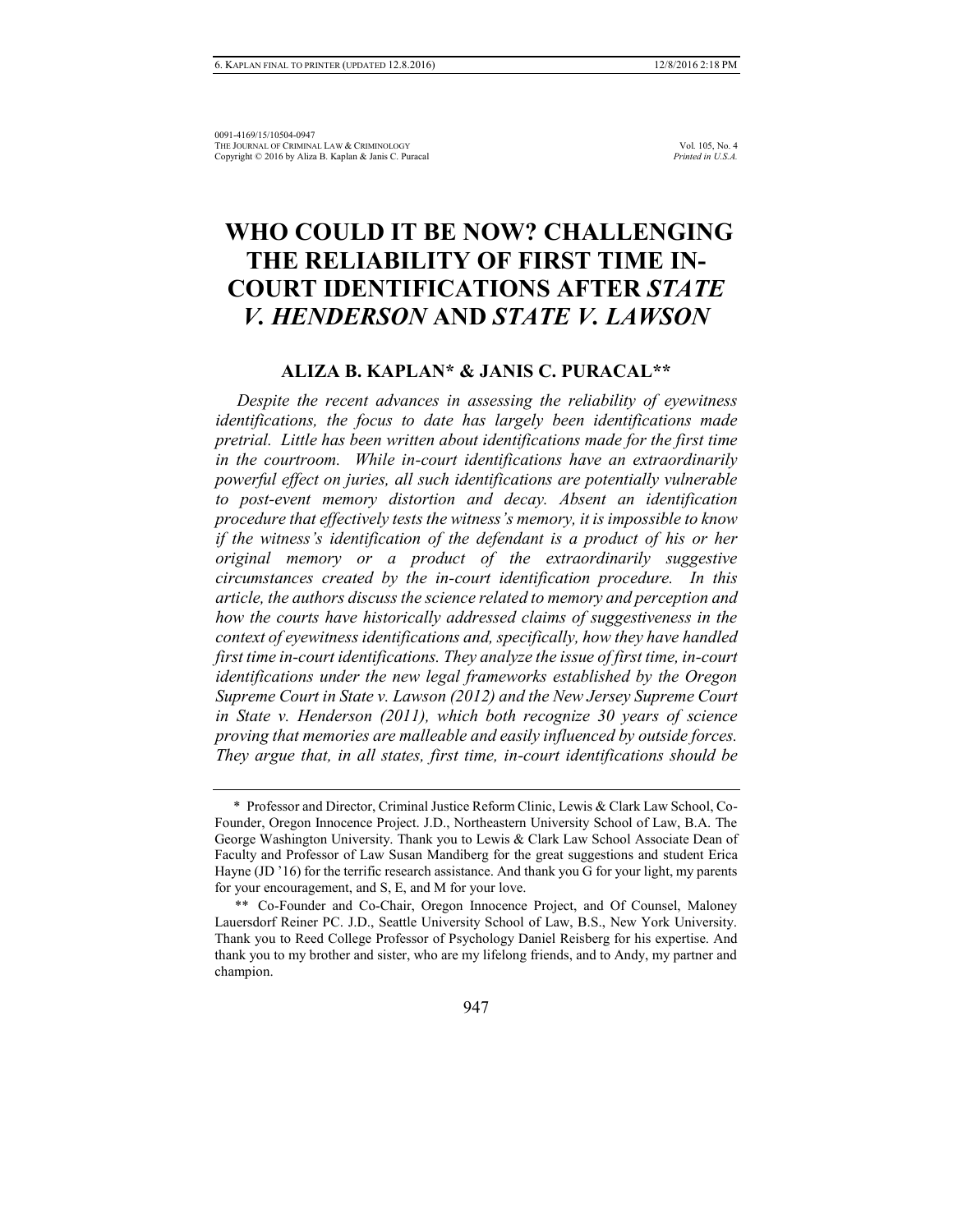*inadmissible, forcing the state to conduct a reliable out-of-court identification, whether pretrial or with leave during trial.* 

#### TABLE OF CONTENTS

| III. STATE OF THE LAW: IN-COURT EYEWITNESS IDENTIFICATIONS  964 |  |
|-----------------------------------------------------------------|--|
| A. The U.S. Supreme Court Recognized Concerns About             |  |
| Eyewitness Identifications in Creating a Short-Lived, Per       |  |
|                                                                 |  |
| B. Just Five Years After Wade/Gilbert, the Supreme Court        |  |
| Diluted Its Own Standard by Moving to a "Totality of the        |  |
|                                                                 |  |
| C. Rulings by State Courts Are Beginning to Force the Law to    |  |
| Catch Up with the Science on Eyewitness Identifications 975     |  |
| IV. APPLYING THE SCIENCE TO FIRST TIME IN-COURT                 |  |
|                                                                 |  |
| A. Courts that Have Addressed First Time, In-Court              |  |
| Identifications in the Past Did Not Have the Benefit of         |  |
| Recent Scientific Developments and Failed to Understand         |  |
|                                                                 |  |
| B. The Science Applies to First Time, In-Court Identifications  |  |
| Just as It Does to Pretrial Identifications, and Requires the   |  |
| Same Protections Against Mistaken Identification Evidence. 981  |  |
|                                                                 |  |

#### I. INTRODUCTION

In 1979, a woman identified John Jerome White as the intruder who broke into her home in Georgia and raped and robbed her while she was asleep on the couch.<sup>1</sup> After White served more than twelve years in prison for rape, assault, burglary, and robbery, DNA evidence conclusively proved that the victim identified the wrong man. The DNA proved that, not only was White *not* the rapist, another man, James Parham, was the actual perpetrator. The victim identified White even though Parham, the man who actually

<sup>&</sup>lt;sup>1</sup> John Jerome White, INNOCENCE PROJECT, http://www.innocenceproject.org/Content /Johncases-false-imprisonment/john-jerome-white (last visited Sept. 30, 2015).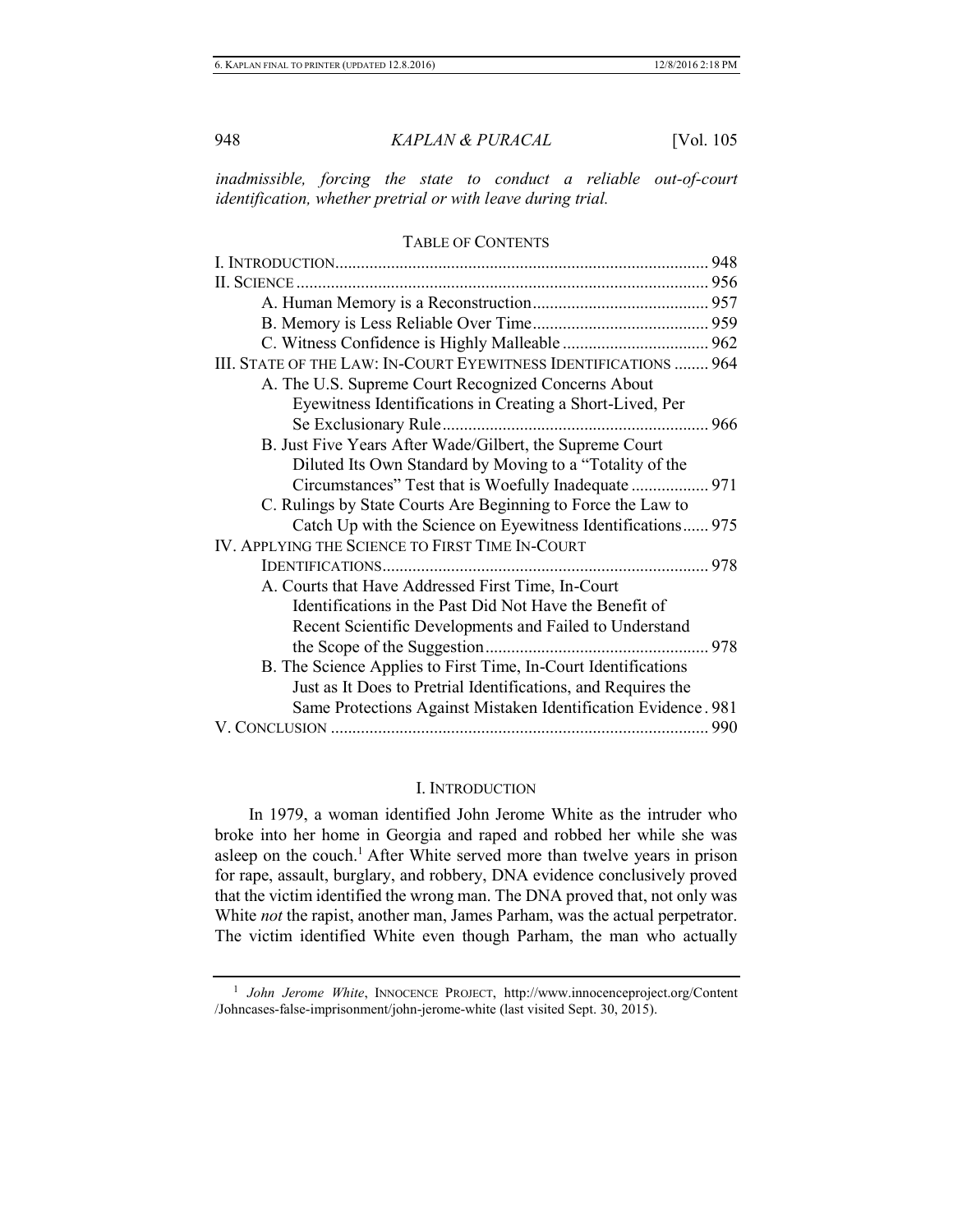attacked her, was present in the live lineup.

In 1995, four victims identified Patrick Waller as the man who robbed them, tied them up, and sexually assaulted one of them in an abandoned house.<sup>2</sup> All four witnesses identified Waller at trial, and despite alibi testimony, he was convicted and sentenced to life in prison. After serving more than 15 years in prison, DNA evidence conclusively proved that Waller did not commit the crime and another man, Byron Bell, was the real attacker. The Dallas District Attorney's Conviction Integrity Unit reviewed the case and obtained confessions from Bell and his accomplice, Lemondo Simmons. Waller was freed on July 3, 2008, after serving more than 15 years in prison for a crime he did not commit.

<span id="page-3-0"></span>Eyewitness misidentification is one of the leading causes of wrongful convictions nationwide, playing a role in about 70% of convictions overturned through DNA testing.<sup>3</sup> More than 30 years of social science research has proven that eyewitness identification is often inaccurate and unreliable.<sup>4</sup> Despite its proven inaccuracy, eyewitness identification is still used to target suspects in nearly  $80,000$  cases each year.<sup>5</sup>

<span id="page-3-3"></span><span id="page-3-2"></span><span id="page-3-1"></span>Much has been written about eyewitness identification and wrongful convictions.<sup>6</sup> This article will focus on in-court identifications—specifically, the use of first time, in-court stranger identifications where there was no pretrial identification (e.g., lineup)<sup>7</sup>—and how the body of social science

6 *See, e.g.*, Jules Epstein, *Irreparable Misidentifications and Reliability: Reassessing the Threshold for Admissibility of Eyewitness Identification*, 58 VILL. L. REV. 69 (2013); Dana Walsh, *The Dangers of Eyewitness Identification: A Call for Greater State Involvement to Ensure Fundamental Fairness*, 54 B.C. L. REV. 1415 (2013).

 $7$  As early as 1996, even without the benefit of the breadth of the scientific evidence available today, Professor Evan Mandery argued for the per se exclusion of suggestive incourt identifications, finding "no basis in law or public policy to differentiate the treatment of

<sup>2</sup> *Patrick Waller,* INNOCENCE PROJECT, http://www.innocenceproject.org/cases-falseimprisonment/patrick-waller (last visited Sept. 30, 2015).

<sup>3</sup> *Eyewitness Misidentification*, INNOCENCE PROJECT, [http://www.innocenceproject.org](http://www.innocenceproject.org/)  /understand/Eyewitness-Misidentification.php (last visited Sept. 30, 2015); *see also* State v. Henderson, 27 A.3d 872, 885 (N.J. 2011).

<sup>4</sup> *See* BRANDON L. GARRETT, CONVICTING THE INNOCENT: WHERE CRIMINAL PROSECUTIONS GO WRONG 50 (2011) ("[E]yewitness testimony is among the least reliable forms of evidence and yet persuasive to juries.") (quoting Gary L. Wells et al., *Eyewitness Identification Procedures: Recommendations for Lineups and Photospreads*, 22 L. & HUM. BEHAV., 603, 605 (1998)).

<sup>5</sup> Henry F. Fradella, *Why Judges Should Admit Expert Testimony on the Unreliability of Eyewitness Testimony*, 2 FED. CTS. L. REV. 1, 4 (2007) (citing Alvin G. Goldstein et al., *Frequency of Eyewitness Identification in Criminal Cases: A Survey of Prosecutors*, 27 BULL. PSYCHONOMIC SOC'Y 71–74 (1989)).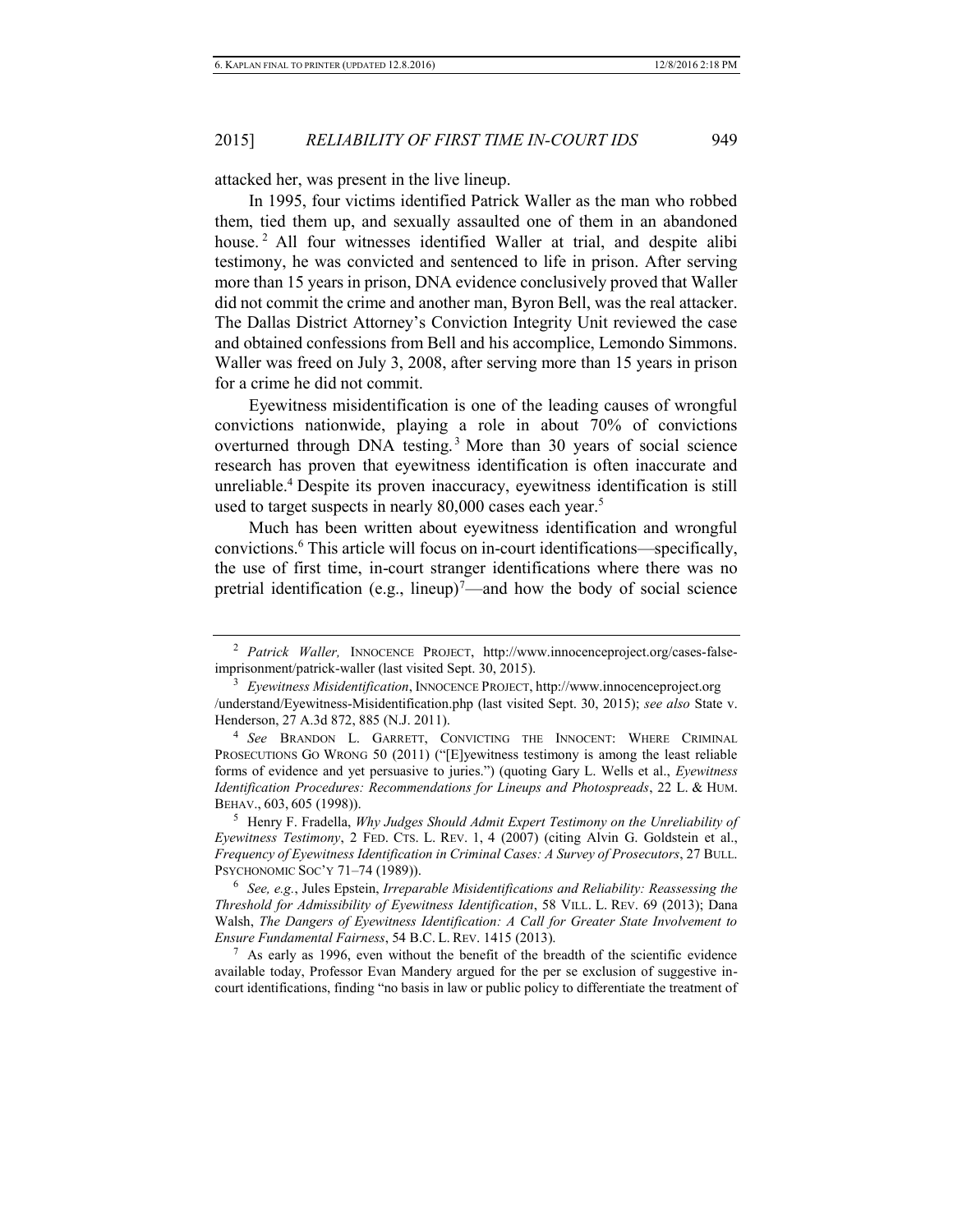research undermines the reliability of such identifications. In first time, incourt identifications, a witness is identifying the defendant for the first time after he or she has already been identified by the state as the suspect and charged with the crime. The defendant is isolated at the defense table and is often the only person in the courtroom matching the perpetrator's description. As this article demonstrates, the courtroom is an inherently suggestive setting for a stranger identification conducted for the first time, and such an identification is particularly unreliable because the witness's memory inevitably decays or becomes distorted in the time between the incident and the defendant's trial.

We use as an example the case of Jerrin Hickman, an African-American male who was convicted of murder in Oregon after two young white women identified him for the first time in the courtroom at trial.<sup>8</sup> The authors of this article take no position on the merits of Hickman's conviction, but raise the case because the suggestiveness of the identifications casts a shadow of uncertainty on the conviction, leaving the integrity of its resolution open to debate—a result unsatisfying to prosecutors, defendants, and the courts.<sup>9</sup>

Hickman's case began on New Year's Eve 2007 when two young white women (D and N) were present when Christopher Monette was shot during a party in Northeast Portland, Oregon.<sup>10</sup> Police were called to investigate Monette's murder. Within hours of the shooting, D told the investigating officer that "she didn't see the shooting and really couldn't describe much," and, as a result, she "could not give specific descriptions of who was involved."11 N could tell the officer only that the shooter was an African-American man wearing a "do-rag," who had a stocky build and was in his mid-twenties.<sup>12</sup> During the two years that passed between the night of the shooting and Hickman's trial, the state never conducted a lineup, photo array,

in-court identifications from pre-trial identifications." Evan J. Mandery, *Due Process Considerations of In-Court Identifications*, 60 ALB. L. REV. 389, 391–92 (1996).

<sup>8</sup> State v. Hickman, 330 P.3d 551, 554–57 (Or. 2014).

<sup>9</sup> *See* Dana Carver Boehm, *The New Prosecutor's Dilemma: Prosecutorial Ethics and the Evaluation of Actual Innocence*, 2014 UTAH L. REV. 613, 669–71 (2014) (discussing how the increased visibility of wrongful convictions has created public pressure on prosecutors to ensure the reliability of criminal convictions); Hon. Jonathan Lippman, *Judiciary Examines Causes of Wrongful Convictions: New York State Task Force Issues Report*, 26 CRIM. JUST., Fall 2011, at 12 ("Every wrongful conviction is a stain on the reputation of the courts, eroding public trust and confidence in the legitimacy of our institutional status and the fairness and accuracy of our decisions.").

<sup>10</sup> *See Hickman*, 330 P.3d at 554–56.

<sup>11</sup> *Id.* at 555.

<sup>12</sup> *Id.* at 556.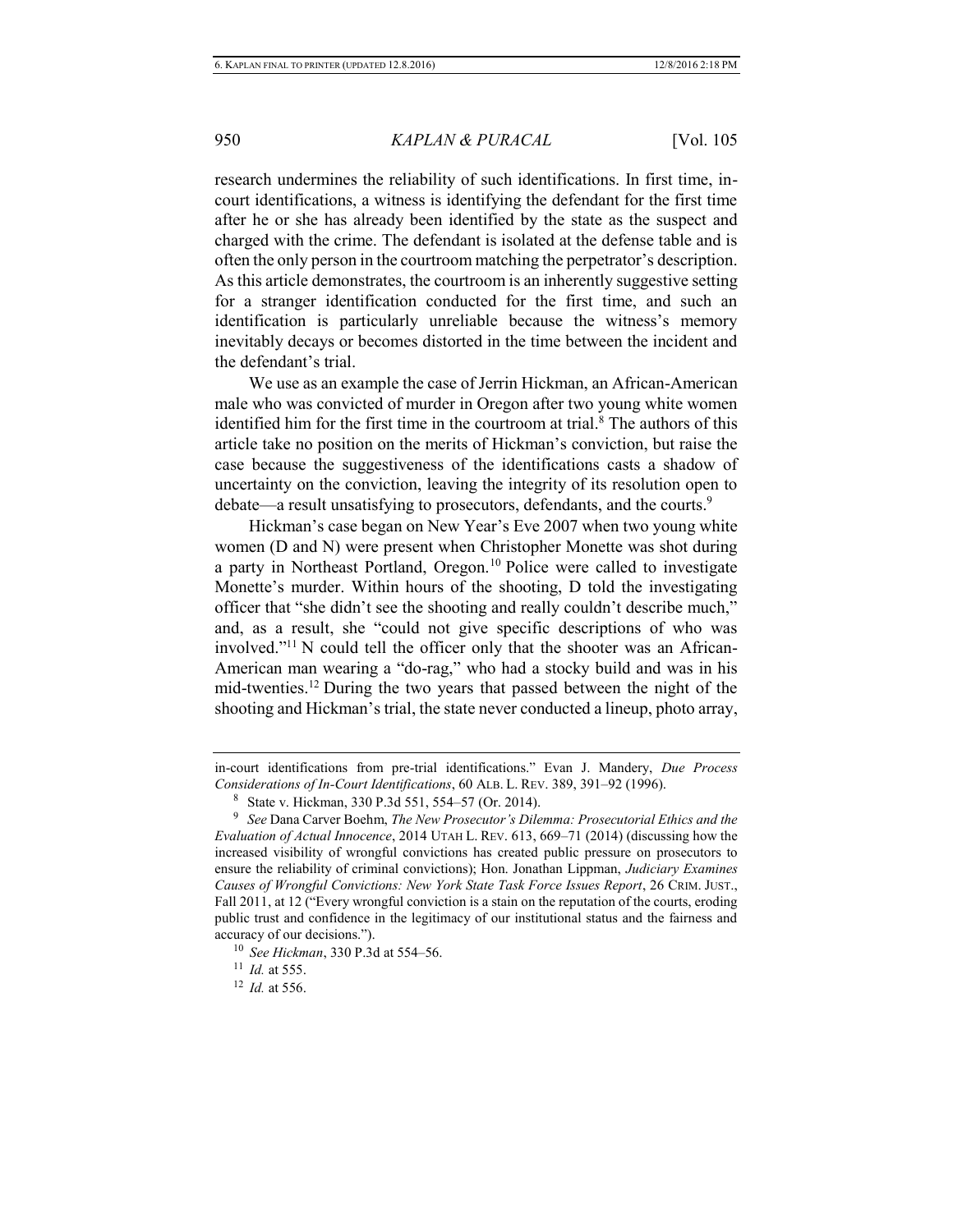or any other pretrial identification procedure to discover whether the two young women could identify Hickman or anyone else as the shooter.<sup>13</sup>

At trial, nearly two years after the shooting, D took the stand, saw Hickman seated at the defense table, and testified that she was "95 percent certain" that Hickman was the shooter.<sup>14</sup> For the very first time, D provided a detailed description of the shooter, which matched Hickman seated before her.<sup>15</sup> Also from the stand, N pointed to Hickman sitting at the defense table and identified him as the shooter.<sup>16</sup> Once again, for the first time in two years, N gave details about the shooter's appearance—all matching Hickman seated in front of her.<sup>17</sup> Hickman was convicted of Monette's murder and sentenced to life in prison based predominantly on these two first time, in-court stranger identifications.<sup>18</sup>

<span id="page-5-0"></span>On appeal, the Oregon Supreme Court<sup>19</sup> ruled that the identifications in *Hickman* were properly admitted under *State v. Lawson*, <sup>20</sup> its 2012 landmark decision requiring major changes to evaluating identification evidence.<sup>21</sup> In *Lawson*, the court changed the standard for admissibility of eyewitness identification evidence to reduce the likelihood of wrongful convictions by taking into account more than 30 years of scientific research on eyewitness identification and memory. In doing so, the court rejected the balancing test that had been in place<sup>22</sup> and shifted the burden to the state to establish that

<span id="page-5-1"></span><sup>13</sup> *Id.* <sup>14</sup> *Id.* <sup>15</sup> *Id.*

<sup>16</sup> *Id.* at 556–57.

<sup>17</sup> *Id.*

<sup>18</sup> The remainder of the state's case included the testimony of one Porter, who was also involved in an argument with the victim the night of the murder and was "for a time a suspect." State v. Hickman, 298 P.3d 619, 620 (Or. Ct. App. 2013). Several other eyewitnesses testified that the perpetrator had a similar physical appearance to Hickman, but were unable to make a positive identification because the perpetrator wore a ski mask. *Hickman*, 330 P.3d at 571. The state also presented a ski mask found at the scene, on which testing revealed the DNA of both Hickman and Porter. *Hickman*, 298 P.3d at 620.

<sup>19</sup> *Hickman*, 330 P.3d 551.

<sup>20</sup> 291 P.3d 673 (Or. 2012).

<sup>21</sup> *See Hickman*, 330 P.3d at 556–59 (describing the framework for evaluating the admissibility under *Lawson*, where the Oregon Supreme Court embraced the body of scientific research focused on the reliability of eyewitness identifications).

<sup>22</sup> The *Lawson* court rejected the test previously articulated in *State v. Classen*, 590 P.2d 1198 (Or. 1979), finding that the test was no longer adequate based on the "considerable developments in both the law and the science [with regard to] eyewitness identification evidence." *Lawson*, 291 P.3d at 678. The *Classen* decision was grounded in Oregon's evidentiary code, but nevertheless adopted the due process analysis set forth in *Manson v.*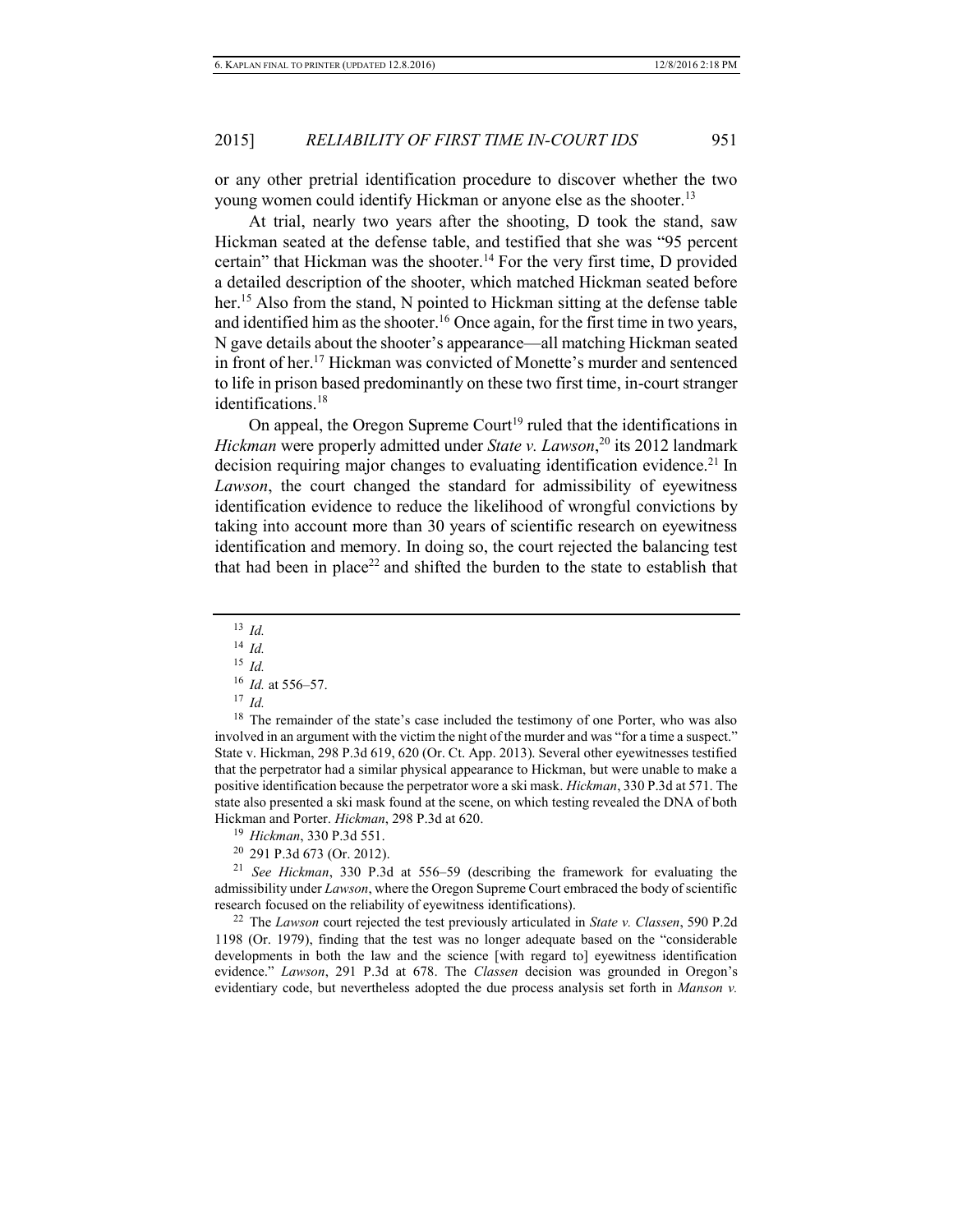eyewitness identification evidence is admissible by assessing its reliability under the Oregon Evidence Code.<sup>23</sup> The *Hickman* court failed to understand how the science discussed and accepted in *Lawson* should apply to all eyewitness identifications, not just those made pretrial.<sup>24</sup>

The Oregon Supreme Court, in *Lawson*, was the second state supreme court to take a thoughtful and comprehensive approach to conforming the law of eyewitness identification to the scientific consensus in order to reduce misidentification,  $25$  the single greatest cause of wrongful convictions nationwide.<sup>26</sup> The New Jersey Supreme Court was the first state supreme court to institute reform.

The unreliability of eyewitness evidence was set out in stark relief in *State v. Henderson*, <sup>27</sup> where the New Jersey Supreme Court, through a Special Master's Report, examined 30 years of scientific research on the reliability of eyewitness identification and memory.<sup>28</sup> The *Henderson* Report concluded that "[t]he scientific findings . . . are reliable, definitive and

<sup>24</sup> The Oregon Court of Appeals held that the trial court erred in admitting the testimony of D and N, concluding that the variables embraced in *Lawson* "weigh[ed] heavily against reliability," particularly because the first time, in-court identification procedure was "similar to, but significantly more suggestive than, a 'show-up,'" and further, because the witness is "always aware of whom police officers have targeted as a suspect," and it is "obvious that the state's prosecutorial apparatus [confirmed those suspicions]." *Hickman*, 330 P.3d at 624 (citations omitted). The Oregon Supreme Court reversed, distinguishing the in-court procedure from suggestive pretrial procedure, and concluding that because the factfinder "can observe the witness's demeanor . . . *during* the identification process" and the identification is subject to "immediate challenge through cross-examination," assessment of the reliability of that identification is the province of the jury. *Hickman*, 330 P.3d at 564.

<sup>25</sup> *Lawson*, 291 P.3d at 685. ("[W]e believe that it is imperative that law enforcement, the bench, and the bar be informed of the existence of current scientific research and literature regarding the principles of accountability and fairness.").

 $26$  Out of 316 DNA exonerations to date, mistaken identifications played a role in 75 percent of those wrongful convictions. *Eyewitness Misidentification*, *supra* note [3;](#page-3-0) *see also* GARRETT, *supra* not[e 4,](#page-3-1) at 48 (noting that 76 percent of the first 250 convictions overturned due to DNA evidence since 1989 involved eyewitness misidentification).

 $27$  27 A.3d 872 (N.J. 2011).

<sup>28</sup> *Id.* at 916. According to one of the testifying researchers, this report represented the "gold standard in terms of the applicability of social science research to the law."

*Brathwaite*, 432 U.S. 98 (1977), and *Neil v. Biggers*, 409 U.S. 188 (1972). *Classen*, 590 P.2d at 1199; *see also* discussion of *Manson*/*Biggers* test in Part III.

<sup>23</sup> *Lawson*, 291 P.3d at 697 ("[T]he state, as the proponent of the eyewitness' identification must establish all preliminary facts necessary to establish admissibility of the eyewitness evidence.").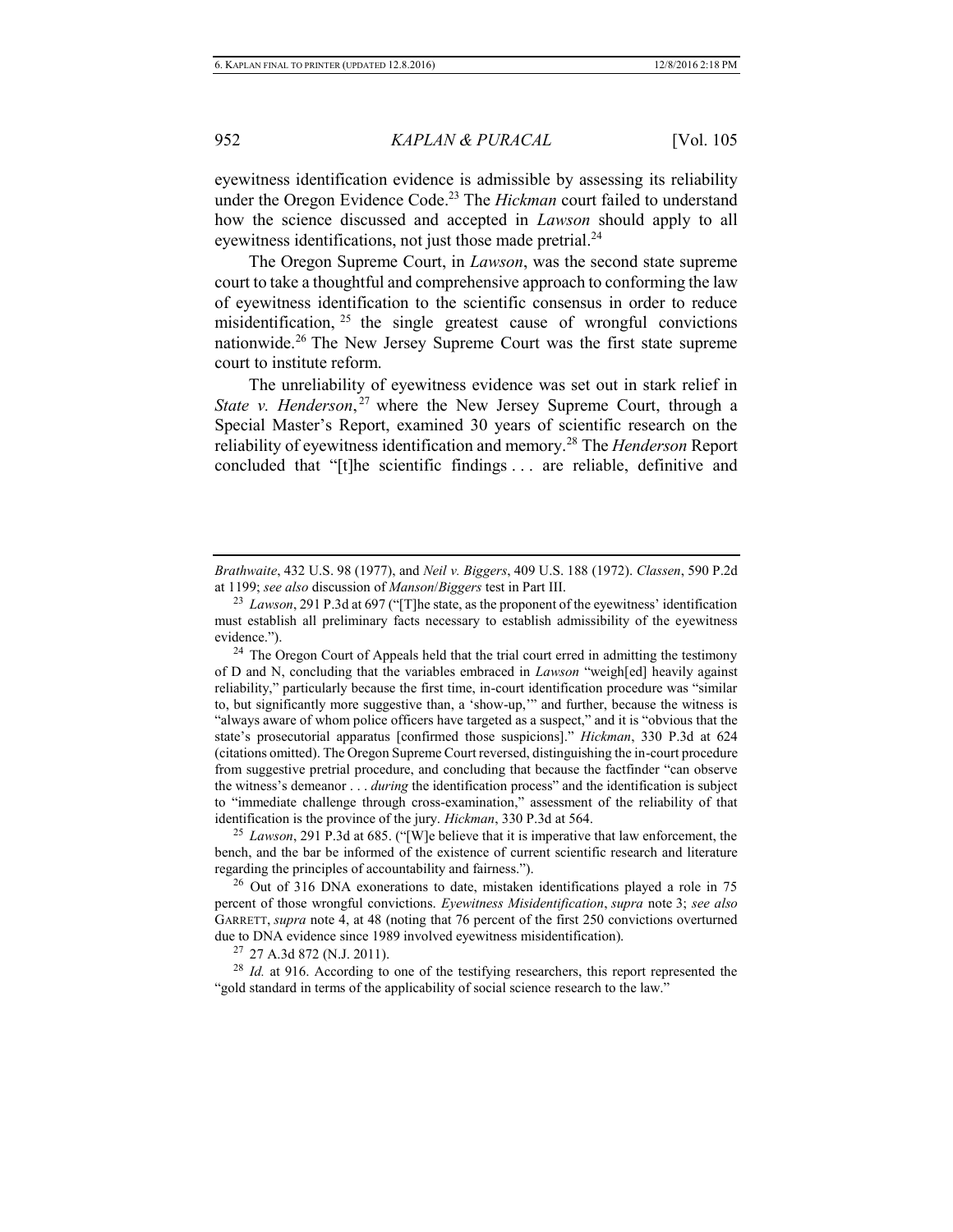unquestionably fit for use in the courtroom."<sup>29</sup> Relying on these scientific findings, the New Jersey Supreme Court issued a breakthrough decision requiring major changes in the way its courts evaluate identification evidence at trial and instruct juries.<sup>30</sup> The new framework instructs New Jersey courts to greatly expand the factors that courts and juries should consider in assessing the risk of misidentification, emphasizing, in particular, the ways administrators can influence the outcome of identification procedures,  $31$  the inherently suggestive quality of "show-ups," <sup>32</sup> how memory becomes decayed and distorted within a short period of time,<sup>33</sup> and the fact that juries often overvalue the credibility of eyewitness testimony regardless of curative instructions.<sup>34</sup>

In addition to the *Lawson* and *Henderson* decisions, the Supreme Judicial Court of Massachusetts recently convened a special committee to study the science and law regarding eyewitness identifications and recommended numerous changes to the law, including taking judicial notice of the 30 years of science reviewed and accepted by the *Henderson* and *Lawson* courts. <sup>35</sup> Even before the landmark decisions in *Henderson* and *Lawson*, other state courts embraced the task of building upon the federal floor and developing enhanced procedures grounded in state constitutions.<sup>36</sup> It is likely that other jurisdictions will follow.

<span id="page-7-0"></span>Despite the recent advances in assessing the reliability of eyewitness identifications, the focus to date has largely been identifications made pretrial.<sup>37</sup> Little has been written about identifications made for the first time

<sup>&</sup>lt;sup>29</sup> SUPREME COURT OF N.J., REPORT OF THE SPECIAL MASTER, STATE V. HENDERSON 73 (2008), *available at* http://www.judiciary.state.nj.us/pressrel/HENDERSON%20FINAL%20 BRIEF%20(00621142).PDF.

<sup>30</sup> *See Henderson*, 27 A.3d at 927–29.

<sup>&</sup>lt;sup>31</sup> *Id.* at 896–902 (discussing blind administration, pre-identification instructions, lineup construction, and other ways that government actors can increase the reliability of an identification).

<sup>&</sup>lt;sup>32</sup> *Id.* at 902–03. A show-up is a procedure where police officers present an eyewitness with a single suspect for identification.

<sup>33</sup> *Id.* at 907.

<sup>34</sup> *Id.* at 910–12 ("[J]urors do not evaluate eyewitness memory in a manner consistent with psychological theory and findings.") (quoting Brian L. Cutler et al., *Juror Sensitivity to Eyewitness Identification Evidence*, 14 LAW & HUM. BEHAV. 185, 190 (1990)).

<sup>&</sup>lt;sup>35</sup> SUPREME JUDICIAL COURT STUDY GRP: ON EYEWITNESS EVIDENCE, REPORT AND RECOMMENDATIONS TO THE JUSTICES (2013) at 59, http://www.mass.gov/courts/docs/sjc/docs/ eyewitness-evidence-report-2013.pdf.

<sup>36</sup> *See infra* Section III.C.

<sup>37</sup> Both the *Henderson* and *Lawson* methodologies presuppose the performance of a pretrial identification, since otherwise, the defense would likely not have sufficient knowledge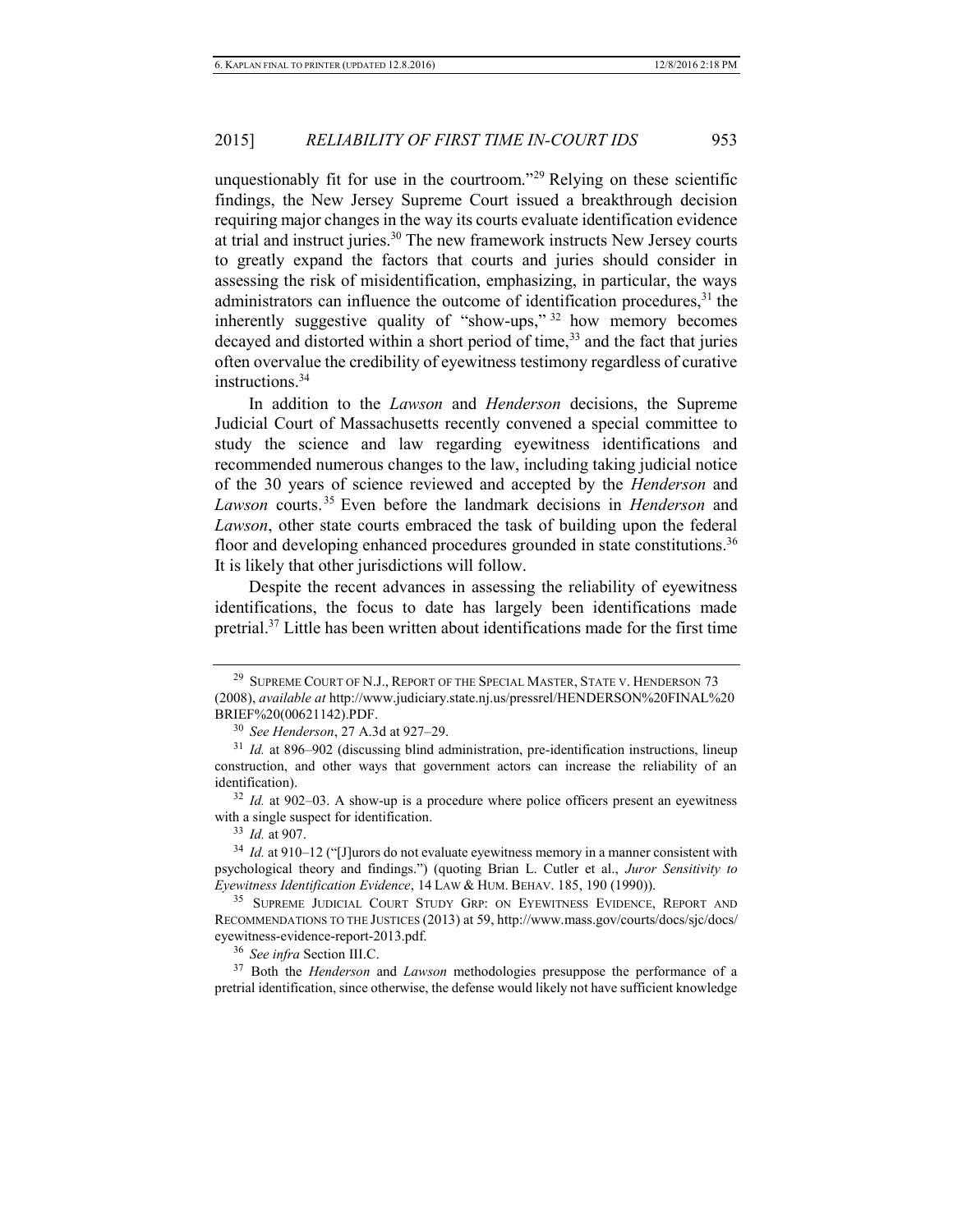in the courtroom, like those made in the case of Jerrin Hickman described above.

Five months after *Hickman* was decided in Oregon and during the authorship of this article, the Supreme Judicial Court in Massachusetts decided *Commonwealth v. Crayton*, <sup>38</sup> in which the court excluded a similar first time, in-court identification. The *Crayton* court in Massachusetts specifically took issue with the reasoning of the *Hickman* court in Oregon and sharply disagreed with the basis of the *Hickman* ruling.<sup>39</sup>

Earlier in 2014, the National Academy of Sciences ("NAS") published an insightful and much-anticipated report on assessing eyewitness identifications. The NAS properly recommended that "[a]n identification of the kind dealt with in this report typically should not occur for the first time in the courtroom."<sup>40</sup> Neither *Crayton* nor the NAS report, however, discusses in detail the science undermining the reliability of first time, in-court identifications.

As discussed below, a first time, in-court identification is inherently suggestive because the defendant has already been identified by the state as the suspect and charged with the crime. The witness is well aware that the individual seated at the defense table is not only *a* suspect, but is also *the* suspect and the only one on trial. In *Hickman*, the first time, in-court identification also took place more than two years after the incident occurred and involved a cross-racial identification where the defendant was the only black man in the well of the courtroom.<sup>41</sup> The factors in *Hickman* are of concern in any identification.

Unfortunately, the *Hickman* court failed to truly appreciate the suggestiveness of outside factors at play in the first time, in-court identifications. Rather than apply the accepted science, <sup>42</sup> the Oregon Supreme Court mistakenly believed that prejudice from suggestion can be "cured" through cross examination by defense counsel, a jury's presence during the in-court identification, and a trial judge's evaluation.<sup>43</sup> The belief

of the relevant factors affecting the reliability of the identification needed to challenge its admission. *See Henderson*, 27 A.3d at 919–22; State v. Lawson, 291 P.3d 673, 690–97 (Or. 2012).

<sup>38</sup> 21 N.E.3d 157 (Mass. 2014).

<sup>39</sup> *Id.* at 168–70.

<sup>40</sup> NAT'L RESEARCH COUNCIL OF THE NAT'L ACADS, IDENTIFYING THE CULPRIT: ASSESSING EYEWITNESS IDENTIFICATIONS 110 (2014).

<sup>41</sup> State v. Hickman, 330 P.3d 551, 557–58 (Or. 2014).

<sup>42</sup> *See infra* Part II for discussion of the science.

<sup>43</sup> *Hickman*, 330 P.3d at 564.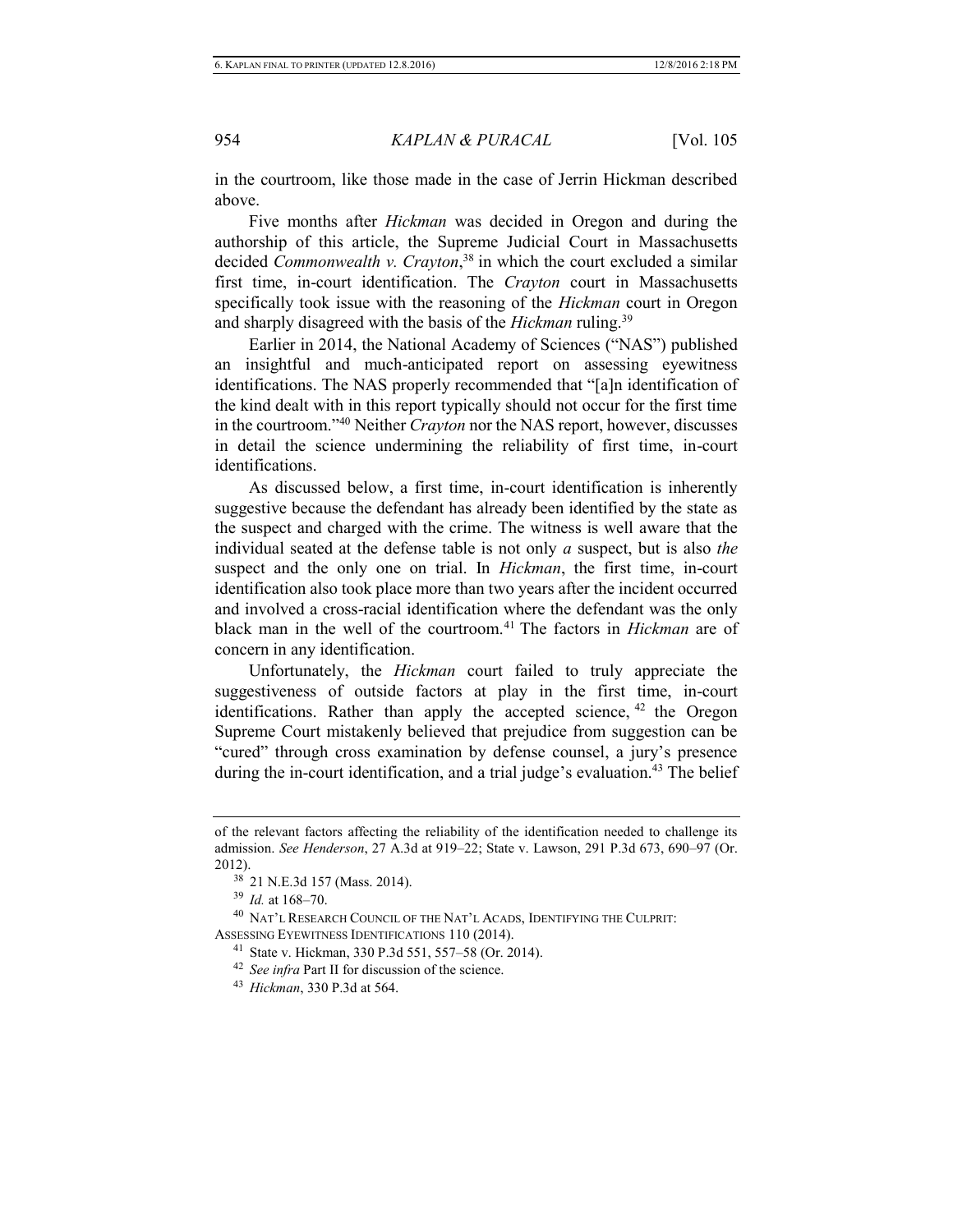<span id="page-9-1"></span>that suggestion can be "cured" is misplaced based on what we have learned from the more than 500 wrongful convictions around the country involving mistaken eyewitness identifications<sup>44</sup> and the 30 years of science that has dramatically changed our understanding of the human memory.

While in-court identifications have an extraordinarily powerful effect on juries, all such identifications are potentially vulnerable to post-event memory distortion and decay. In fact, the factors that lead psychologists and scholars (and now a few courts) to question the ability of jurors to assess the reliability of pretrial identifications are present in their purest forms in a first time, in-court identification. <sup>45</sup> Absent an identification procedure that effectively tests the witness's memory, <sup>46</sup> it is impossible to know if the witness's identification of the defendant is a product of his or her original memory or a product of the extraordinarily suggestive circumstances created by the in-court identification procedure. In such in-court identifications, the risk of misidentification is heightened by suggestive circumstances that are no different than "show-ups," $47$  (a procedure where police officers present an eyewitness with a single suspect for identification), which have been condemned by science and courts.<sup>48</sup>

<sup>45</sup> *See* the discussion regarding the science and factors that affect reliability, *infra* Part II.

<sup>46</sup> *See* State v. Henderson, 27 A.3d 872, 896–98 (N.J. 2011) (discussing means to effectively test an eyewitness's memory, including advising the witness that the suspect may not be present in the lineup, presenting a lineup made up of look-alikes with a minimum number of fillers, and preventing the witness from viewing one suspect in multiple identification procedures).

<sup>47</sup> Show-ups are identification procedures where only one person is presented to the eyewitness "to see if [the witness] will identify that person as the perpetrator." Jessica Lee, Note, *No Exigency, No Consent: Protecting Innocent Suspects from the Consequences of Non-Exigent Show-Ups*, 36 COLUM. HUM. RTS. L. REV. 755, 797 (2005) (arguing that non-exigent show-ups should never be permissible, even with the suspect's consent). *See generally* Amy Luria, *Showup Identifications: A Comprehensive Overview of the Problems and a Discussion of Necessary Changes*, 86 Neb. L. Rev. 515 (2008) (recommending restricting when the police may conduct show-ups, restricting the procedures police officers may use during show-ups, and heightening the admissibility requirements for show-up identifications).

<sup>48</sup> As early as 1967, the Supreme Court acknowledged that the "practice of showing suspects singly to persons for the purpose of identification, and not as part of a lineup, has been widely condemned." Stovall v. Denno, 388 U.S. 293, 302 (1967) (citation omitted); *see also Henderson*, 27 A.3d at 903 ("[T]he main problem with showups is that . . . they fail to

<span id="page-9-0"></span><sup>44</sup> *See* THE NAT'L REGISTRY OF EXONERATIONS, http://www.law.umich.edu/special/ exoneration/Pages/ExonerationsContribFactorsByCrime.aspx# (Last visited May 31, 2015); *see also* Jules Epstein, *The Great Engine That Couldn't: Science, Mistaken Identifications, and the Limits of Cross-Examination*, 36 STETSON L. REV. 727, 774–83 (2007) (describing how cross-examination fails to undercut the reliability of an identification, even when addressing factors known to undermine the reliability of an identification, such as cross-racial identifications, the presence of a weapon during the crime, and memory decay).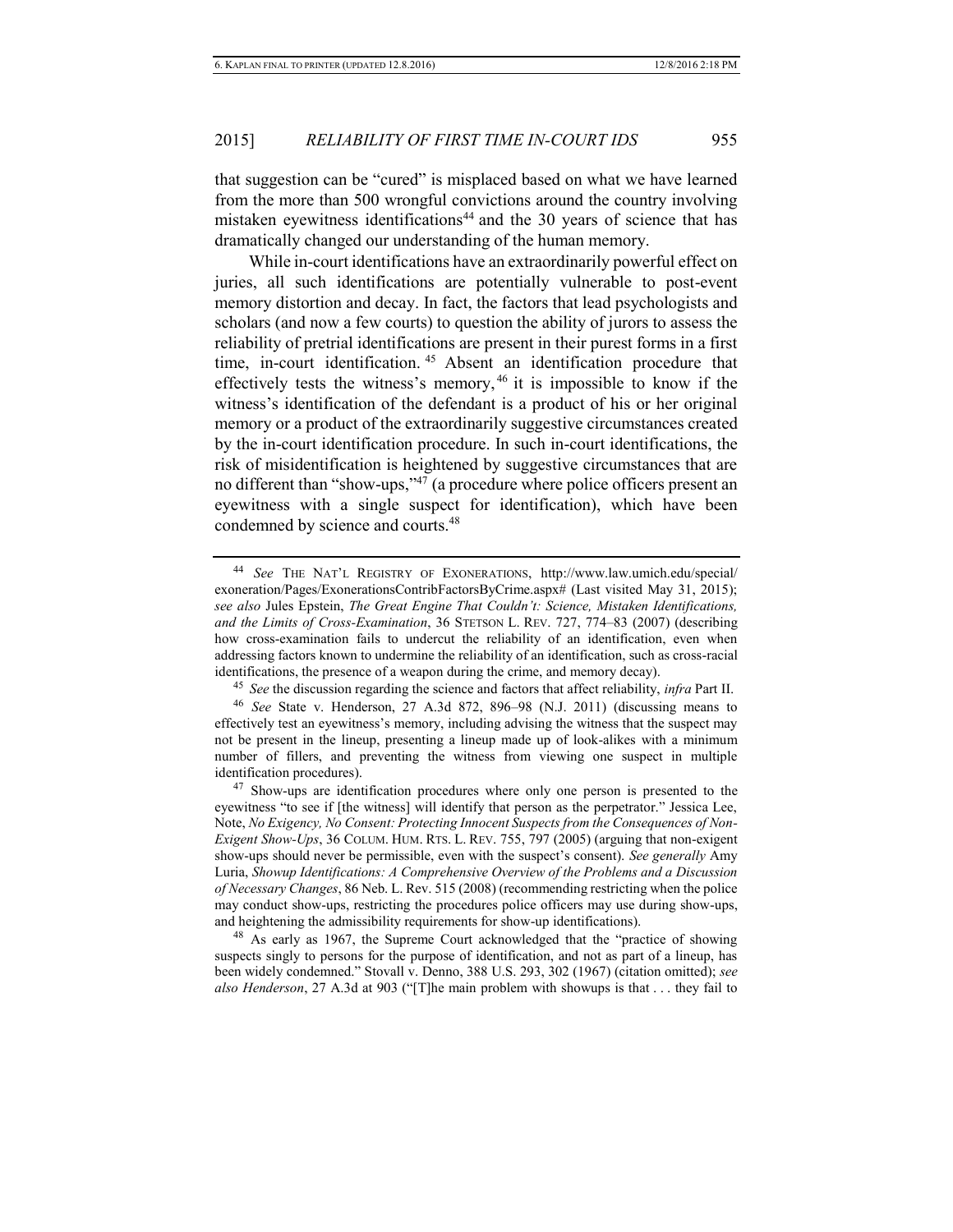In this article, we recognize the possibility that, as more states around the country require more reliable, science-based pretrial identification procedures through case law or policy changes, police and prosecutors may opt for first time, in-court identifications when the witness is equivocal and the courtroom setting inures to the benefit of the state. It is our contention that these identifications should be held inadmissible to encourage police and prosecutors to conduct reliable out-of-court identifications, whether pretrial or with leave during trial. As courts begin to accept the vast amount of science indicating how eyewitness perception and memory truly work, there is no principled basis for limiting the application of the science to pretrial identifications and carving out exceptions for in-court identifications. The same issues of perception and memory are at play in both settings. Now is the time to scrutinize the practice of first time, in-court stranger identifications especially in light of the contrary holdings in *Hickman* and *Crayton*. 49

In Part II, we set forth the basic science related to memory and perception and how it applies to first time, in-court identifications. In Part III, we discuss how courts have historically addressed claims of suggestiveness in the context of eyewitness identifications and, specifically, how they have handled in-court identifications including first time stranger identifications. And in Part IV, we analyze first time, in-court identifications under the scientific framework as articulated and accepted by the Oregon Supreme Court in *Lawson* and the New Jersey Supreme Court in *Henderson*, both of which recognize 30 years of science that proves that our memories are easily influenced by factors beyond our control and, often, beyond our perception.

# II. SCIENCE<sup>50</sup>

While scientists have been studying memory and eyewitness identification for more than 100 years, social and cognitive psychologists began conducting and publishing programmatic memory research in the

provide a safeguard against witnesses with poor memories or those inclined to guess, because every mistaken identification in a showup will point to the suspect."); State v. Lawson, 291 P.3d 673, 686 (Or. 2012) ("Police showups are generally regarded as inherently suggestive . . . because the witness is always aware of whom police officers have targeted as a suspect.").

<sup>&</sup>lt;sup>49</sup> This article focuses strictly on first time, in-court identifications. For helpful information about in-court identifications following a suggestive pretrial identification, see generally Brandon Garrett, *Eyewitness and Exclusion*, 65 VAND. L. REV. 451 (2012).

<sup>&</sup>lt;sup>50</sup> This Part provides a brief overview of some of the significant scientific concepts related to eyewitness identification. For further information about the science, see generally EYEWITNESS TESTIMONY: PSYCHOLOGICAL PERSPECTIVES (Gary L. Wells & Elizabeth F. Loftus eds., 1984).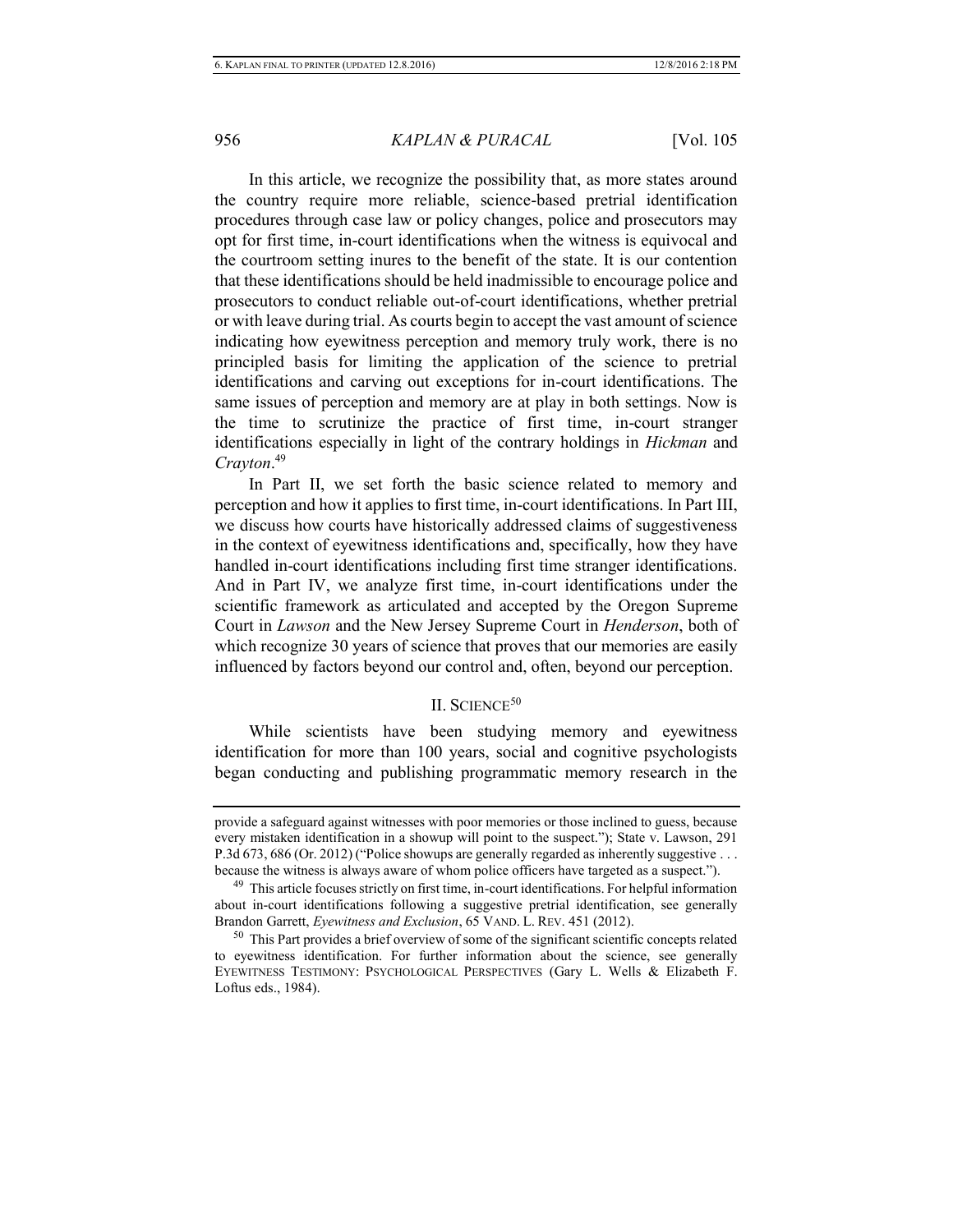1970s.<sup>51</sup> Since then, however, much has been discovered about how memory and perception actually work, and most significantly, research has demonstrated that memory is far more complex than previously thought. Studies have found that memory is inherently unstable and subject to change<sup>52</sup> and that the human mind is not at all like a tape recorder—it neither records nor recalls events exactly as seen.<sup>53</sup>

#### <span id="page-11-3"></span><span id="page-11-1"></span>A. HUMAN MEMORY IS A RECONSTRUCTION

<span id="page-11-2"></span>Frederic Bartlett, the first scientist to conduct research on reconstructive memory, found that in order to make sense of an event we go through a process called "effort after meaning."<sup>54</sup> Instead of storing an exact replica of the event, we combine our perceptions with elements of existing knowledge and experience to form a reconstructive memory.<sup>55</sup> That reconstruction (or, initially, construction) can occur in any of the three stages conventionally used to describe the sequence of remembering: A person perceives the event (acquisition stage); then, after time passes, attempts to remember the event/information (retention stage); and finally, tries to recall the event/stored information (the retrieval stage).<sup>56</sup> At each of these three stages, multiple

<sup>53</sup> "The act of remembering, says eminent memory researcher Professor Elizabeth F. Loftus of the University of California, Irvine, is "more akin to putting puzzle pieces together than retrieving a video recording." Hal Arkowitz & Scott O. Lillienfeld, *Do The "Eyes" Have It?*, SCI. AM. MIND Jan./Feb. 2010, at 68–69 (internal quotation marks omitted).

<sup>54</sup> FREDERIC C. BARTLETT, REMEMBERING: A STUDY IN EXPERIMENTAL AND SOCIAL PSYCHOLOGY 44 (2d ed. 1995). Bartlett's study reveals that individuals bring their own "native or acquired temperament, bias and interests" into situations requiring perception and memory, and they utilize those individual tendencies "so as to make [their] reaction the 'easiest,' or the least disagreeable, or the quickest and least obstructed that is at the time possible."

<sup>55</sup> *Id.* at 213 ("Remembering is not the re-excitation of innumerable fixed, lifeless and fragmentary traces. It is an imaginative reconstruction, or construction, built out of the relation of our attitude towards a whole active mass of organized past reactions or experience . . . .").

<sup>56</sup> *See* ELIZABETH F. LOFTUS ET AL., EYEWITNESS TESTIMONY: CIVIL AND CRIMINAL 12–13

<span id="page-11-0"></span><sup>51</sup> *See* Gary L. Wells & Deah S. Quinlivan, *Suggestive Eyewitness Identification Procedures and the Supreme Court's Reliability Test in Light of Eyewitness Science: 30 Years Later*, 33 LAW & HUM. BEHAV. 1, 5 (2009) (discussing the development of eyewitness identification science).

 $52$  Once created, memories are not fixed, contrary to the popular conception that memories are "permanent imprints that might fade but are otherwise stable." MEMORY AND LAW 5 (Lynn Nadel & Walter P. Sinnott-Armstrong eds., 2012). Research has demonstrated that "stable memories can be altered when they are reactivated," and "memory is fundamentally malleable." *Id.* "The most important implication is that when memories are replayed, as when either a victim or a witness is being questioned by investigators, or giving testimony in the courtroom, or even discussing events with others, this process of reactivating and replaying memory inalterably changes it going forward." *Id.*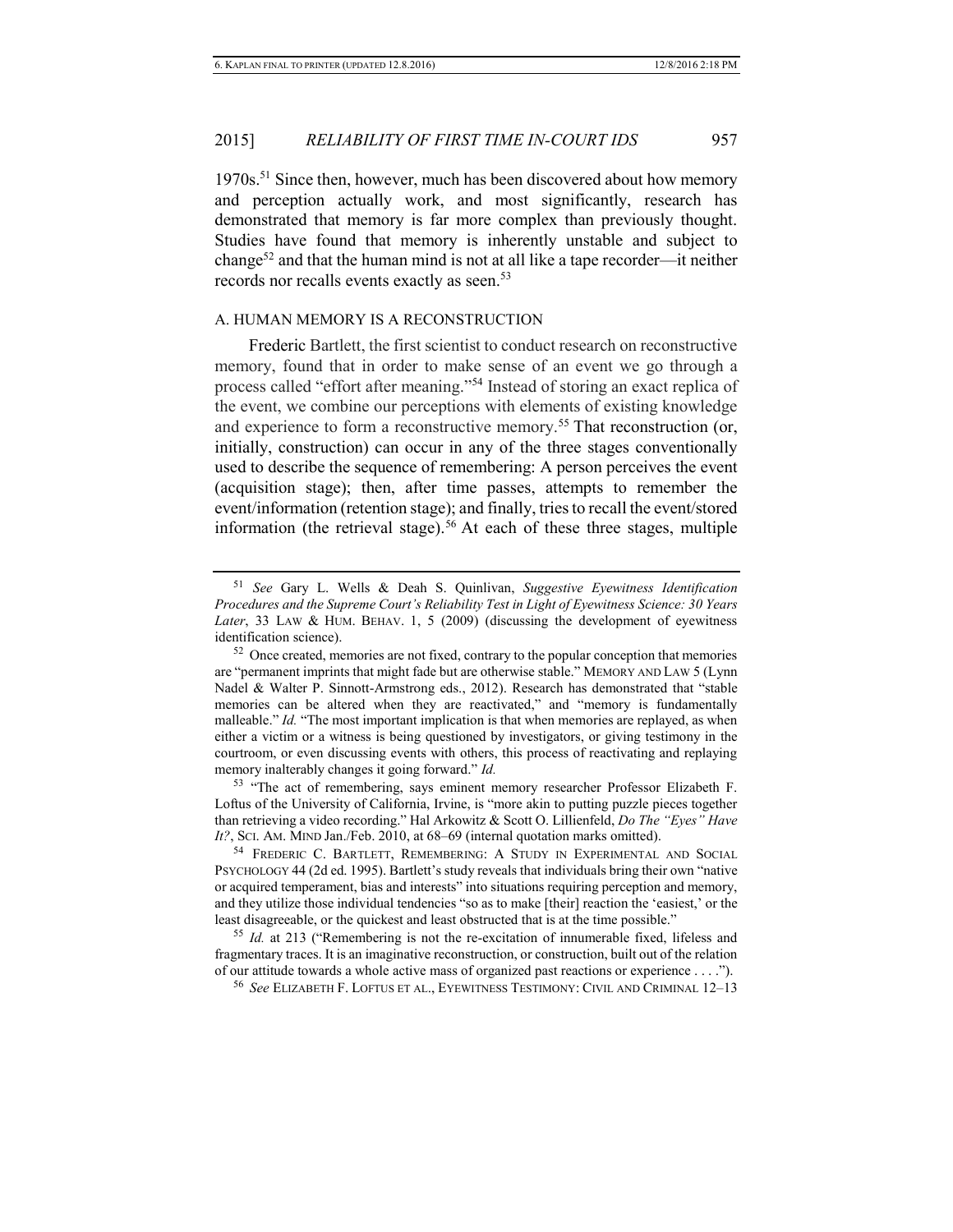factors can impact and alter a person's memory.<sup>57</sup> As a result, information passing through the memory process can be distorted.<sup>58</sup> And all three stages can be affected by personal perception, which is a "highly selective" process dependent upon both psychological factors, including "experience, learning, preferences, biases, and expectations," and physical senses.<sup>59</sup>

Scientists have demonstrated that the manner in which a perceived event is logged in a witness's mind may be influenced by the expectations of that witness.<sup>60</sup> Because the mind can only process a certain amount of incoming information at one time, perception is extremely selective.<sup>61</sup> This means that the mind filters out information that is less focused.<sup>62</sup> For example, in the acquisition stage, factors such as lighting, stress, and duration of the event all come into play.<sup>63</sup> In the retention stage, factors such as normal forgetfulness, the passage of time, and the receipt of new information after the event all influence a person's memory. <sup>64</sup> And finally, in the retrieval stage, questioning used to elicit information has been found to have a serious impact on a person's memory.<sup>65</sup> Using this accepted model and conducting hundreds of studies, social scientists have reached a consensus on certain factors that impact the ability of eyewitnesses to perceive and remember events accurately.<sup>66</sup>

<sup>59</sup> Fradella, *supra* note [5,](#page-3-2) at 5 (citing Robert Buckhout, *Psychology and Eyewitness Identification*, 2 LAW & PSYCHOL. REV. 75, 76 (1976); Frederick E. Chemay, *Unreliable Eyewitness Evidence: The Expert Psychologist and the Defense in Criminal Cases*, 45 LA. L. REV. 721, 724 (1985) (citation omitted)).

 $62$  *Id.* at 5–6.

- <sup>64</sup> *Id.* at 53–54, 58–59.
- <sup>65</sup> *Id.* at 13, 70–71.

<sup>66</sup> *See* Saul Kassin et al., *On the "General Acceptance" of Eyewitness Testimony Research: A New Survey of the Experts*, 56 AM. PSYCHOLOGIST 405, 413–14 (2001) (revealing a strong consensus among experts regarding the factors that affect the reliability of eyewitness testimony, which include "the wording of questions, lineup instructions, postevent information biases, attitudes and expectations, hypnotic suggestibility, the accuracy-confidence correlation, weapon focus, the forgetting curve, exposure time, and unconscious transference").

<sup>(4</sup>th ed. 2007).

<sup>57</sup> *Id.* at 13.

<sup>58</sup> *See* A. DANIEL YARMEY, THE PSYCHOLOGY OF EYEWITNESS TESTIMONY 3 (1979) (citing ELIZABETH F. LOFTUS, EYEWITNESS TESTIMONY 22 (1979)); Cindy J. O'Hagan, Note, *When Seeing is Not Believing: The Case for Eyewitness Expert Testimony*, 81 GEO. L.J. 741, 745 (1993).

<sup>60</sup> *See* Fradella, *supra* not[e 5,](#page-3-2) at 7.

<sup>61</sup> *Id.* at 5.

<sup>63</sup> LOFTUS ET AL., *supra* note [56,](#page-11-0) at 13, 16–19, 29.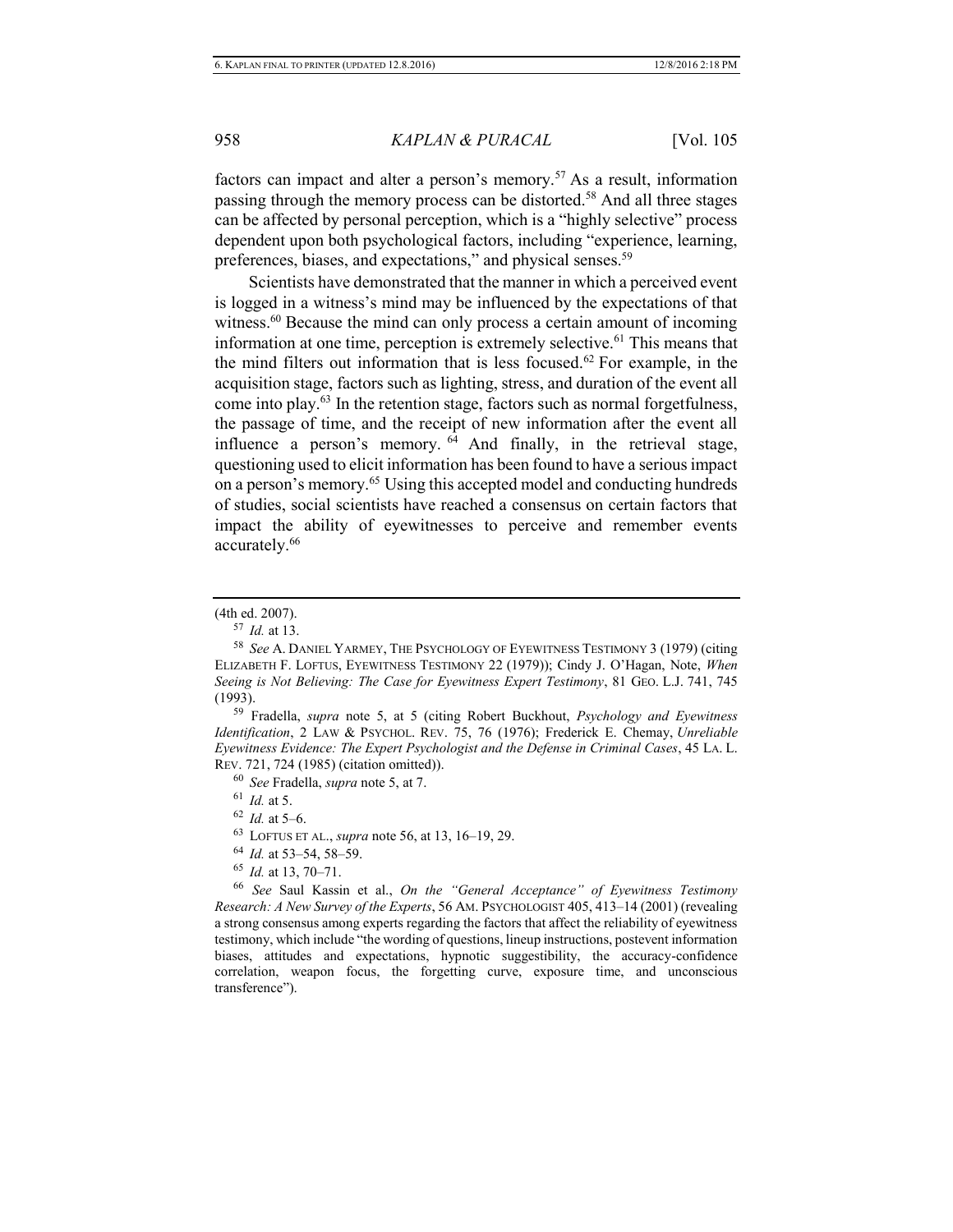According to Professors of Psychology Elizabeth Loftus and Gary Wells, to truly understand eyewitness identification in the criminal justice context and the reconstruction that occurs when a witness recalls a past event, it is important to know that when a witness recalls a past event, specific memory traces are encoded.<sup>67</sup> Memory traces can be likened to other forms of evidence such as physical trace evidence like blood or fingerprints.<sup>68</sup> And "[l]ike physical evidence, memory trace evidence can be contaminated, lost, destroyed, or otherwise made to produce results that can lead to an incorrect reconstruction of the event in question."<sup>69</sup>

#### B. MEMORY IS LESS RELIABLE OVER TIME

Research has confirmed that testimony can become more unreliable with the passage of time, as the brain attempts to put certainty into a recollection that at times has been uncertain.

The passage of time seems an obvious consideration when reconstructing a memory. What is particularly noteworthy, however, is that memory loss occurs shortly after the initial observation, sometimes even within minutes or hours.<sup>70</sup> Studies indicate that faces are often forgotten only a few hours after an event, and that after one day, the recall of a "strangers' age, hair color, and height [is] usually inaccurate."<sup>71</sup> As a result, the passage of time between the event and the identification can seriously undermine the accuracy of an identification.

It is also important to understand that "[m]emories don't just fade," but

<sup>67</sup> Elizabeth F. Loftus & Gary L. Wells, *Eyewitness Memory for People and Events*, *in* 11 HANDBOOK OF PSYCHOLOGY 617 (R.K. Otto and & I.B. Weiner eds., 2013) ("[A] criminal event involving an eyewitness leaves a trace in the brain of the eyewitness.").

<sup>68</sup> *Id.*

<sup>69</sup> *See* State v. Lawson, 291 P.3d 673, 688 (Or. 2012) ("Memory generally decays over time. Decay rates are exponential rather than linear, with the greatest proportion of memory loss occurring shortly after an initial observation, then leveling off over time."); *see also*  Kenneth A. Deffenbacher et al., *Forgetting the Once-Seen Face: Estimating the Strength of an Eyewitness's Memory Representation*, 14 J. EXPERIMENTAL PSYCHOL.: APPLIED 139, 148 (2008) ("[The r]ate of memory loss for an unfamiliar face is greatest right after the encounter and then levels off over time*.*").

<sup>70</sup> *Id.*

<sup>71</sup> Lee, *supra* note [47,](#page-9-0) at 771 (citing A. DANIEL YARMEY, UNDERSTANDING POLICE AND POLICE WORK: PSYCHOSOCIAL ISSUES 299 (1990)). "If the showups were delayed*,* however, by just two hours, more than half the witnesses mistakenly 'identified' someone in a showup, compared to a rate of only 14% false identification with (target-absent) photo lineups." DANIEL REISBERG, THE SCIENCE OF PERCEPTION AND MEMORY: A PRAGMATIC GUIDE FOR THE JUSTICE SYSTEM 122–23 (2014) (citations omitted).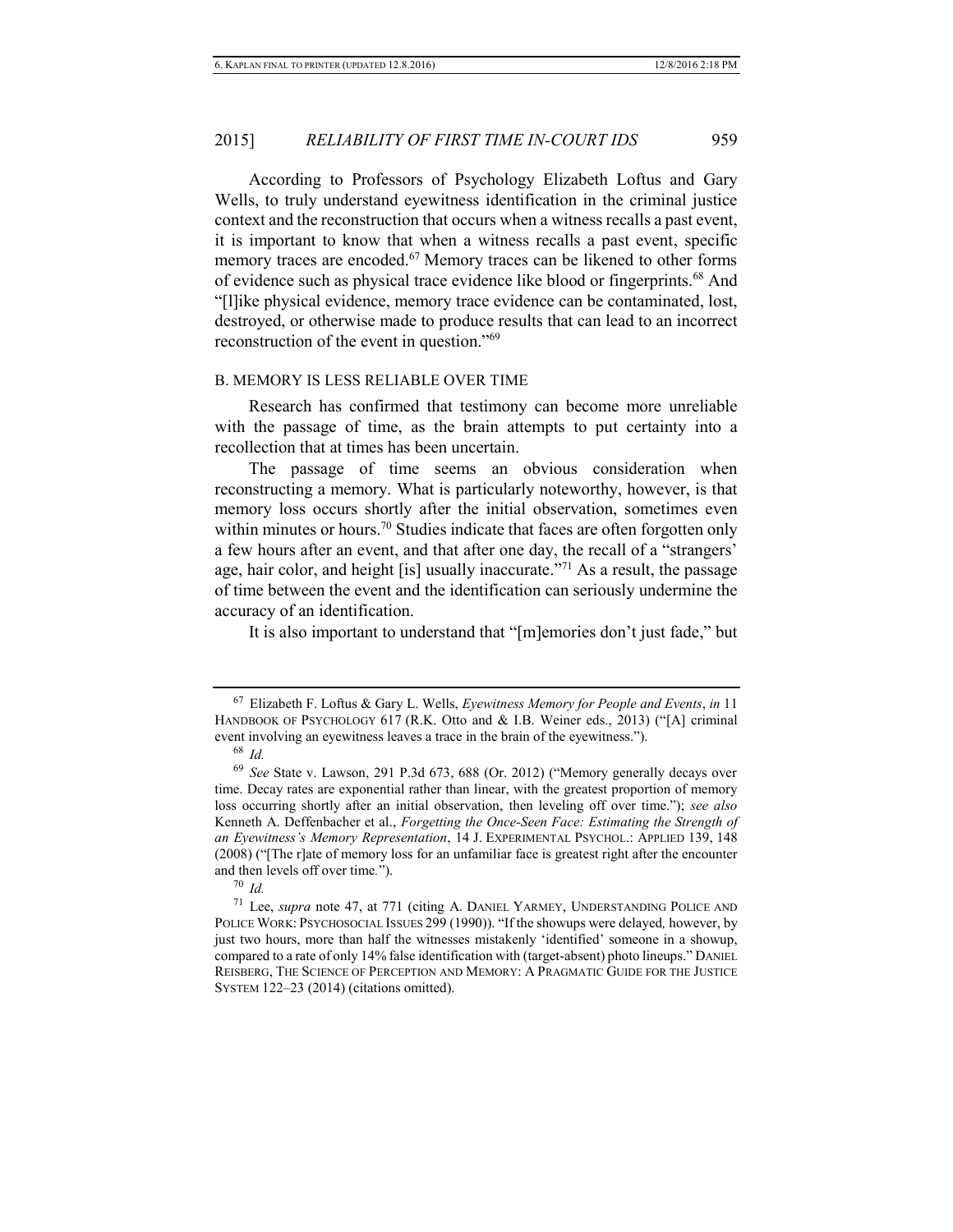with time, "they also grow."<sup>72</sup> What actually fades "is the initial perception, the actual experience of the events . . . and with each recollection the memory may be changed—colored by succeeding events, other people's recollections or suggestions, increased understanding, or a new context." <sup>73</sup> Thus, the realities of a past event, "when seen through the filter of our memories, are not objective facts but subjective, interpretive realities," and "[w]e interpret the past, correcting ourselves, adding bits and pieces, deleting uncomplimentary or disturbing recollections, sweeping, dusting, tidying things up."<sup>74</sup>

By the time a memory is reconstructed (at the time of the identification), the witness has often unconsciously filled in his vague recollections with the image of the person in the lineup, in a photograph, or seated at the defense table. For example, research has shown that the high stress that may accompany witnessing a crime may cause the witness to focus on elements that we perceive as posing the greatest risk or danger (e.g., the weapon), causing the witness to divert his attention from other details, such as the identifying characteristics of the perpetrator.<sup>75</sup> If a witness later sees a picture of the accused on television or in the newspaper, the witness may use those details to erroneously fill in details that were missed during the actual encounter. <sup>76</sup> Once that erroneous information is stored in memory, the witness will not be able to distinguish between his actual perceptions and those constructed after the fact.<sup>77</sup> Furthermore, over time, as the witness continues to think about the (erroneous) details, he can become even more confident in his misidentification.<sup>78</sup>

Not only can memories be erroneously distorted in the time after the event, but "memories can [also] be altered when they are reactivated."<sup>79</sup> Professor Loftus's numerous studies (beginning in the 1970s) about how people are affected by post-event misinformation indicate that when misleading information is incorporated into a person's memory after an

<sup>77</sup> *Id.* at 8–9.

<sup>78</sup> *Id.* at 21.

 $72$  ELIZABETH LOFTUS & KATHERINE KETCHAM, WITNESS FOR THE DEFENSE: THE ACCUSED, THE EYEWITNESS, AND THE EXPERT WHO PUTS MEMORY ON TRIAL 20 (1991).

<sup>73</sup> *Id.*

<sup>74</sup> *Id.*

<sup>75</sup> Memories of crime scene witnesses can focus on the weapon at the expense of peripheral details, such as clothing of an accomplice. Nancy Mehrkens Steblay, *A Meta-Analytic Review of the Weapon Focus Effect*, 16 LAW & HUM. BEHAV. 413, 414 (1992).

<sup>76</sup> *See* Fradella, *supra* not[e 5,](#page-3-2) at 8.

<sup>79</sup> NADEL & SINNOTT-ARMSTRONG, *supra* not[e 52.](#page-11-1)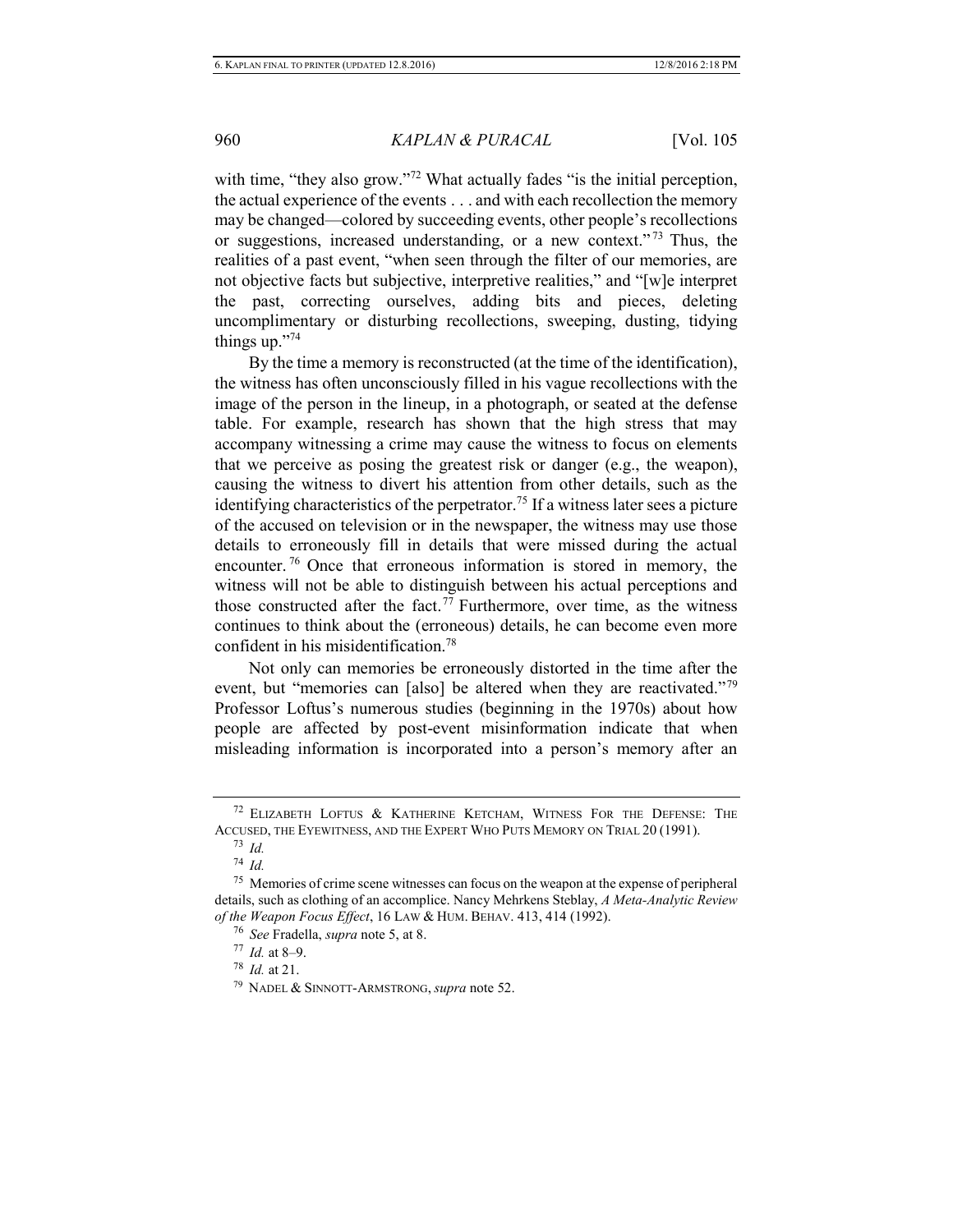<span id="page-15-0"></span>event, memory can change and lead to inaccuracies at recall. <sup>80</sup> This phenomenon is called "the misinformation effect."<sup>81</sup> Over the last 30 years, numerous scientific studies have corroborated and extended these findings.<sup>82</sup> Misinformation effects have been demonstrated in people of all ages and after different types of events.<sup>83</sup> Research studies have used diverse methods of delivering the misinformation and assessing memory of the witnessed event.<sup>84</sup>

Research has shown that memory can be altered as it is reactivated and replayed, such as when the victim or a witness is being questioned by investigators, or giving testimony in the courtroom, or even when discussing events with others. <sup>85</sup> For example, when being questioned by law enforcement or in court, whether intentionally or unintentionally, the questioner may give a witness subtle cues as to the correct suspect.<sup>86</sup> In response to these cues, the witness may alter his testimony because fragments

<sup>82</sup> *See* Maria S. Zaragoza et al., *Misinformation Effect and the Suggestibility of* 

*Eyewitness Memory*, DO JUSTICE AND LET THE SKY FALL 35, 36 (2006), *available at* http:// www.personal.kent.edu/~mzaragoz/publications/Zaragoza%20chapter%204%20Garry%20 Hayne.pdf.

<sup>83</sup> *See, e.g.*, Uta Jaschinski & Dirk Wentura, *Misleading Postevent Information and Working Memory Capacity: An Individual Differences Approach to Eyewitness Memory*, 16 APPLIED COGNITIVE PSYCHOL. 223 (2002) (examining how individual differences in working memory capacity relate to the effect of misleading postevent information on memory for the original event); Henry Roediger & Lisa Geraci, *Aging and the Misinformation Effect: A Neuropsychological Analysis*, 33 J. EXPERIMENTAL PSYCHOL. 321 (2007) (showing that older adults are more susceptible to the deleterious effect of misinformation than are younger adults and that their increased susceptibility is mediated by their neuropsychological functioning).

<sup>84</sup> *See* Loftus, *Make-Believe Memories*, *supra* note [80](#page-15-0) at 546 (discussing the variety of scientific research addressing the "misinformation effect").

<sup>85</sup> NADEL & SINNOTT-ARMSTRONG, *supra* note [52.](#page-11-1)

<sup>86</sup> *See* State v. Henderson, 27 A.3d, 872, 896 (N.J. 2011) (discussing how a non-blind administrator can sway an eyewitness to identify a suspect with as little as "innocuous words and subtle cues—pauses, gestures, hesitations, or smiles") (citing Ryann M. Haw & Ronald P. Fisher, *Effects of Administrator-Witness Contact on Eyewitness Identification Accuracy*, 89 J. APPLIED PSYCHOL. 1106, 1107 (2004)).

<sup>80</sup> *See, e.g.*, Bi Zhu, et al., *Individual Differences in False Memory from Misinformation: Cognitive Factors*, 18 MEMORY 543 (2010) (suggesting that people with relatively low intelligence and poor perceptual abilities might be more susceptible to the misinformation effect); Elizabeth F. Loftus, *Make-Believe Memories*, 58 AM. PSYCHOL. 867 (2003) [hereinafter *Make-Believe Memories*] (indicating that postevent suggestion can contaminate what a person remembers); Elizabeth F. Loftus & Hunter G. Hoffman, *Misinformation and Memory: The Creation of New Memories*, 118 J. EXPERIMENTAL PSYCHOL. 100 (1989) (indicating that misleading information presented after an event can lead people to erroneous reports of that misinformation).

<sup>81</sup> *See* Loftus & Hoffman, *supra* not[e 80,](#page-15-0) at 100.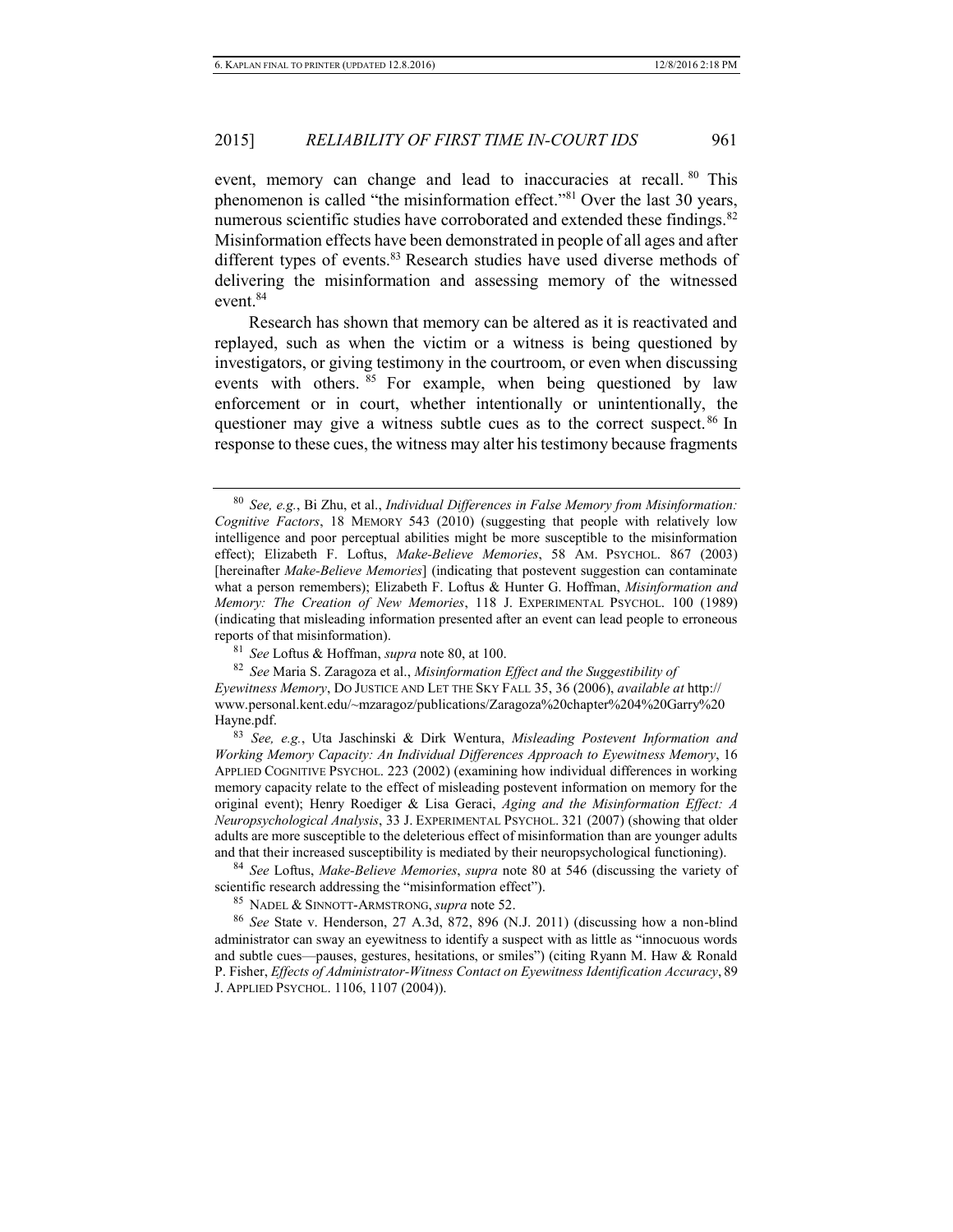of his memory may unknowingly combine with information provided by the questioner.<sup>87</sup> This leads to inaccurate recall and skewed testimony. Thus, the "retrieval processes are crucial," since witnesses "usually take the traces of experience and weave them together into a more or less coherent description of a remembered event, a description that depends heavily on the cues used during retrieval."<sup>88</sup>

#### C. WITNESS CONFIDENCE IS HIGHLY MALLEABLE

Not only is an eyewitness's memory of a crime highly malleable and subject to change, but so is an eyewitness's confidence in the accuracy of his memory of the crime.<sup>89</sup> Because so much of the memory process takes place on an unconscious level, by the time an identification occurs, a witness may feel completely confident and truly believe that a mistaken identification is accurate.<sup>90</sup> The lack of a connection between accuracy and confidence in an eyewitness is "one of the most consistent findings in the memory research literature."<sup>91</sup> The majority of studies find a weak or nonexistent link between an eyewitness's subjective level of confidence and the accuracy of his memory.<sup>92</sup> One meta-analysis of thirty-five eyewitness identification studies found that confident eyewitnesses were only "somewhat more accurate" than non-confident eyewitnesses. <sup>93</sup> While there are numerous factors that can

<sup>88</sup> *Id.*

<sup>87</sup> *See* Henry L. Roediger III et al., *The Curious Complexity Between Confidence and Accuracy in Reports from Memory*, *in* MEMORY AND LAW 91 (Lynn Nadel & Walter P. Sinnott-Armstrong eds., 2012) (describing how "retrieval cues" determine whether or not an event is retrieved from memory).

<sup>89</sup> *See* Gary L. Wells et al., *Eyewitness Identification Procedures: Recommendations for Lineups and Photospreads*, 22 LAW & HUM. BEHAV. 603, 624 (1998) ("Confidence malleability refers to the tendency for an eyewitness to become more (or less) confident in his or her identification as a function of events that occur after the identification.").

<sup>90</sup> *See* C. A. Elizabeth Luus & Gary L. Wells, *The Malleability of Eyewitness Confidence: Co-Witness and Perseverance Effects*, 79 J. APPLIED PSYCHOL. 714, 720 (1994) (demonstrating how eyewitness confidence "can be dramatically inflated and deflated independently" of "the extent that the identified person seems perceptually familiar or matches the eyewitness's memory particularly well").

<sup>91</sup> Kevin Krug, *The Relationship Between Confidence and Accuracy: Current Thoughts of the Literature and a New Area of Research*, 3 APPLIED PSYCHOL. CRIM. JUST. 7, 31 (2007).

<sup>92</sup> *See id*. *But see* Bruce W. Behrman & Sherrie L. Davey, *Eyewitness Identification in Actual Criminal Cases: An Archival Analysis*, 25 LAW & HUM. BEHAV. 475, 486 (2001) ("The relationship between confidence and suspect/foil identification for the live lineups is a solid one.").

<sup>93</sup> Jennifer L. Devenport et al., *Eyewitness Identification Evidence: Evaluating Commonsense Evaluations*, 3 PSYCHOL. PUB. POL'Y & L. 338, 349 (1997).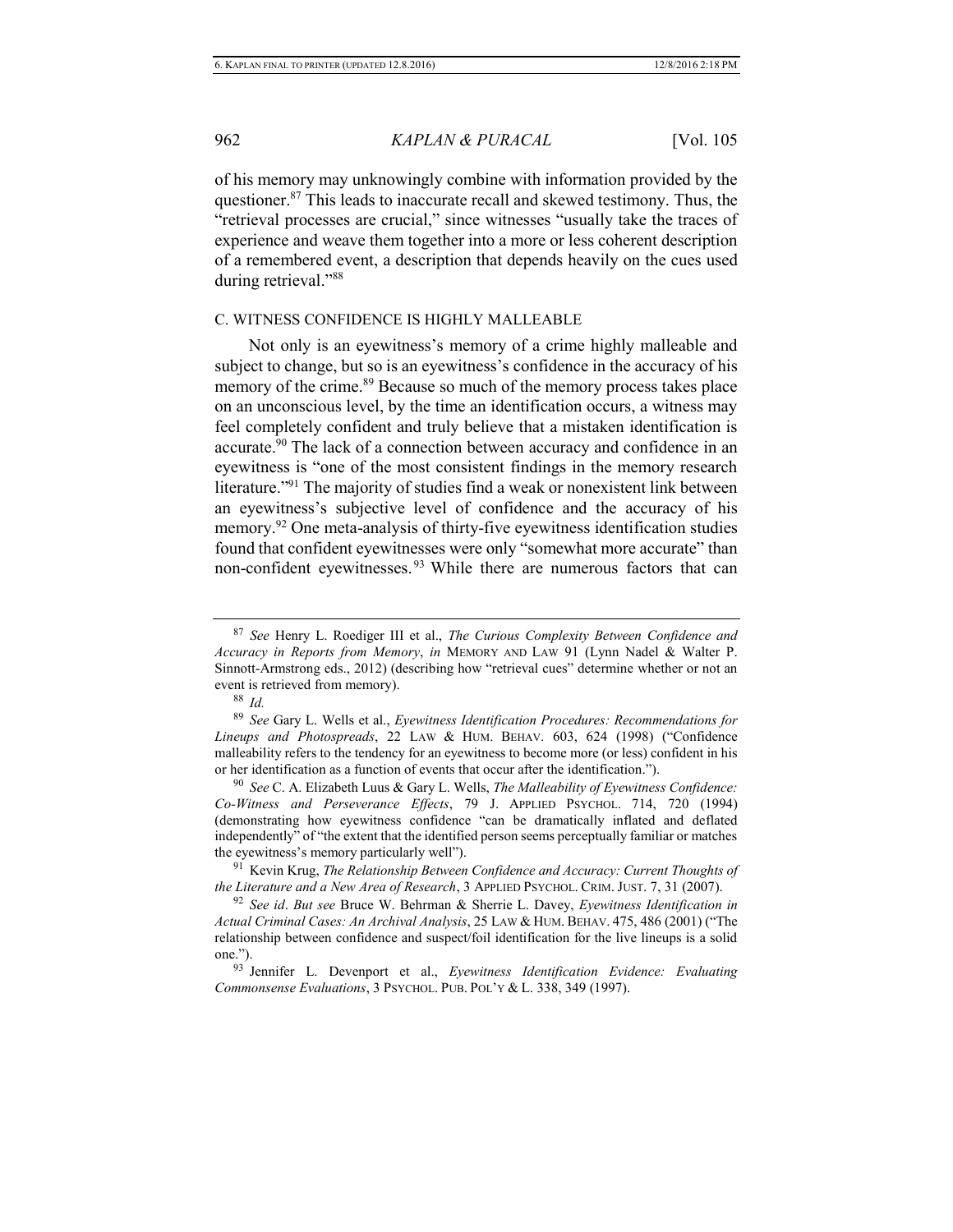<span id="page-17-0"></span>increase eyewitness confidence, including confirming feedback from police and prosecutors, they do not in any way improve the accuracy of an eyewitness's identification. <sup>94</sup> Furthermore, an eyewitness is generally unaware that his confidence has been increased by these factors.<sup>95</sup> Professors Michael Leippe and Donna Eisenstadt explain that "confidence statements made following an immediate post-identification confidence judgment will inevitably be hopelessly undiagnostic of memory accuracy. Short of being restricted to a hermetically sealed room until the trial, it is hard to imagine an eyewitness not being subjected to manipulative influences on his or her confidence."<sup>96</sup>

<span id="page-17-1"></span>In response to concerns that the psychological research into eyewitness memory was not applicable to the justice system, Professor Gary Wells categorized all the variables that can affect a person's memory of an event into either "estimator" or "system" variables.<sup>97</sup> Estimator variables are those that affect the accuracy of eyewitness identifications, but cannot be controlled by the criminal justice system.<sup>98</sup> These might include such variables as the lighting when the crime took place or the distance of the witness from the perpetrator during the crime.<sup>99</sup> Estimator variables also include more complex factors, including race (identifications have proven to be less accurate when witnesses are identifying perpetrators of a different race), the presence of a weapon during a crime, and the degree of stress or

<sup>94</sup> *See* Michael R. Leippe & Donna Eisenstadt, *Eyewitness Confidence and the Confidence-Accuracy Relationship in Memory for People*, in 2 HANDBOOK OF EYEWITNESS PSYCHOLOGY, MEMORY FOR PEOPLE 377, 417–18 (Rod C. L. Lindsay et al. eds., 2007).

<sup>95</sup> *See* Gary L. Wells & Amy L. Bradfield, *"Good, You Identified the Suspect": Feedback to Eyewitnesses Distorts Their Reports of the Witnessing Experience*, 83 J. APPLIED PSYCHOL. 360, 373 (1998).

<sup>96</sup> *See* Leippe & Eisenstadt, *supra* not[e 94,](#page-17-0) at 417–18.

<sup>97</sup> Gary L. Wells, *Applied Eyewitness Testimony Research: System Variables and Estimator Variables*, 36 J. PERSONALITY & SOC. PSYCHOL. 1546, 1548 (1978) (describing the "criminal justice implications" of memory science); *see also* State v. Henderson, 27 A.3d, 872, 895–96 (N.J. 2011) (discussing the difference between system and estimator variables); State v. Lawson, 291 P.3d 673, 685–88 (Or. 2012) (same). Professor Wells also framed his research by stating, "[T]he goal of applied eyewitness testimony research is to generate scientific knowledge that will maximize the chances that a guilty defendant will be justly convicted while minimizing the chances that an innocent defendant will be mistakenly convicted." Wells, *supra*, at 1546.

<sup>98</sup> Wells, *supra* not[e 97,](#page-17-1) at 1548 (explaining that estimator variables are so characterized because "in actual crimes, one can at best only *estimate* the role of such factors") (emphasis added).

<sup>99</sup> *Lawson*, 291 P.3d at 687.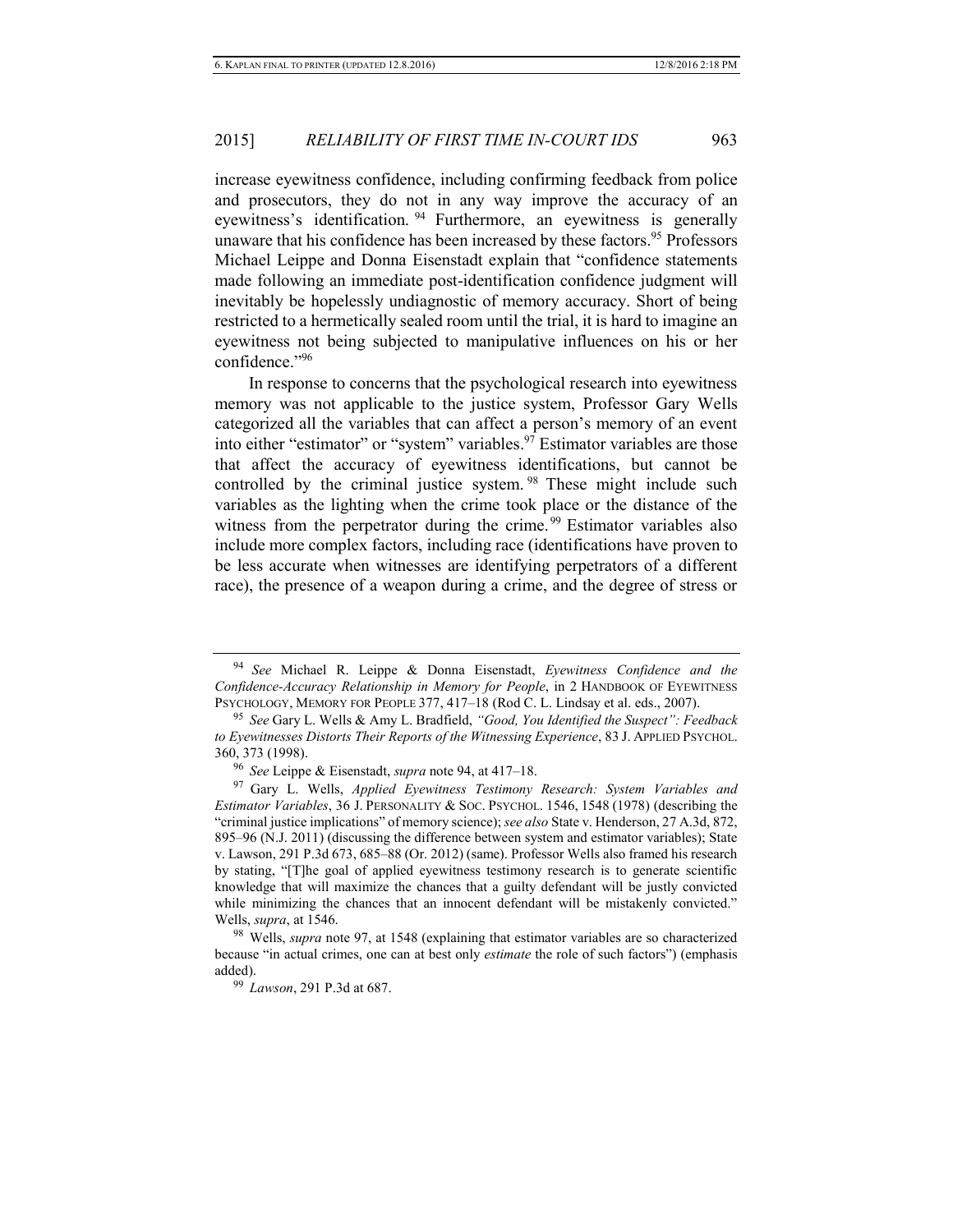trauma a witness experienced when seeing the perpetrator. <sup>100</sup> System variables are those variables that the criminal justice system can control and tend to come into play during the retrieval process.<sup>101</sup> System variables can have a strong impact on the probative value of eyewitness testimony, whether the procedure used is a lineup, photo array, witness interview, or other identification process.<sup>102</sup>

<span id="page-18-0"></span>In light of the scientific community's consolidation of the variables that affect eyewitness memory, the U.S. Department of Justice incorporated these variables into a manual for law enforcement with recommendations for collecting eyewitness evidence. <sup>103</sup> These recommendations describe safeguards that law enforcement can implement to protect memory evidence and increase the likelihood of an accurate identification. <sup>104</sup> As discussed above, the highest courts of New Jersey and Oregon have embraced the usefulness of system and estimator variables in assessing the reliability of eyewitness evidence. Despite the increased acceptance of memory science within the criminal justice system, most courts continue to cling to the idea that in-court identifications are different. These courts maintain that the reliability of a first time, in-court identification is effectively tested through cross-examination and jury assessment, relying on outdated understandings of juror comprehension and ignoring the inherently suggestive atmosphere of the courtroom.

#### III. STATE OF THE LAW: IN-COURT EYEWITNESS IDENTIFICATIONS

The problem with first time, in-court identifications is that no one—not the jury, not the court, and not the parties themselves—can tell whether the

<sup>104</sup> The Technical Working Group for Eyewitness Evidence, in developing these guides, describes its objectives as including "[h]eighten[ing] the validity/accuracy of eyewitness evidence as police, prosecutors, and other criminal justice professionals work with witnesses to identify suspects," and "[i]mprov[ing] the criminal justice system's ability to evaluate the strength and accuracy of eyewitness evidence." GUIDE, *supra* note [103,](#page-18-0) at 4.

<sup>100</sup> Gary L. Wells et al., *Eyewitness Evidence: Improving Its Probative Value*, 7 PSYCHOL. SCI. PUB. INT. 45, 52–53 (2006).

<sup>101</sup> *Id.* at 47–48.

 $102$  *Id.* at 46.

<sup>103</sup> *See* U.S. DEP'T OF JUSTICE, OFFICE OF JUSTICE PROGRAMS, NCJ 178240, EYEWITNESS EVIDENCE: A GUIDE FOR LAW ENFORCEMENT (1999) [hereinafter GUIDE], https://www.ncjrs.gov/pdffiles1/nij/178240.pdf; U.S. DEP'T OF JUSTICE, OFFICE OF JUSTICE PROGRAMS, NCJ 188678, EYEWITNESS EVIDENCE: A TRAINER'S MANUAL FOR LAW ENFORCEMENT (2003), *available at* https://www.ncjrs.gov/nij/eyewitness/188678.pdf. Researchers involved in the working group that produced these guides also published an academic paper that describes the theoretical basis for these recommendations. *See* Wells et al., *supra* note [4,](#page-3-1) at 9–10.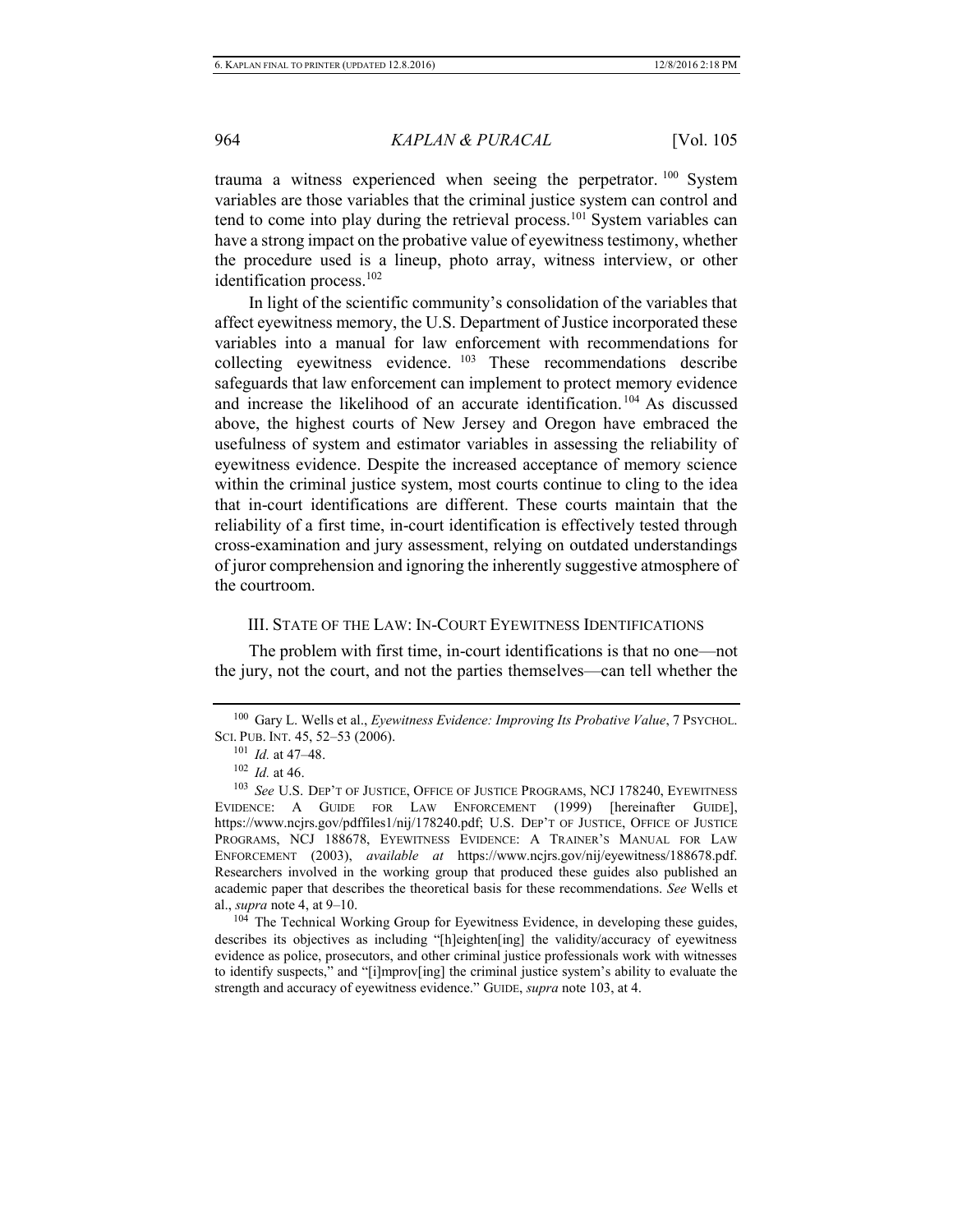in-court identification is a product of the courtroom setting (where the defendant is seated at the defense table and the witness is aware that the state believes him to be guilty) or is an independent memory that has not been tainted.

The U.S. Supreme Court has long struggled with the admission of identification testimony when that testimony may be contaminated by outside factors. <sup>105</sup> The Court first raised serious concerns about eyewitness identification evidence in the late 1960s, and, in response, created a per se exclusionary rule to prevent the admission of identifications that take place after the start of formal proceedings if the defendant is physically present and denied the right to counsel.<sup>106</sup> That test became largely immaterial as the police and prosecutors moved toward identification procedures that do not require the presence of the defendant, like photographic arrays.

The Court later opened the door for defendants to challenge an identification under due process if it is "so impermissibly suggestive as to give rise to a very substantial likelihood of irreparable misidentification."<sup>107</sup> That test, however, was later diluted to the point that even identifications contaminated by suggestion may be deemed nonetheless reliable.<sup>108</sup>

Thirty years of social science has since undermined the Supreme Court's standard, but the Court has refused to take the reins on bringing the law on eyewitness identification in line with the prevailing scientific research

<sup>105</sup> *See* United States v. Wade, 388 U.S. 218, 228 (1967) ("[T]he confrontation compelled by the State between the accused and the victim or witnesses to a crime to elicit identification evidence is peculiarly riddled with innumerable dangers and variable factors which might seriously, even crucially, derogate from a fair trial. The vagaries of eyewitness identification are well-known; the annals of criminal law are rife with instances of mistaken identification. Mr. Justice Frankfurter once said: 'What is the worth of identification testimony even when uncontradicted? The identification of strangers is proverbially untrustworthy. The hazards of such testimony are established by a formidable number of instances in the records of English and American trials.'").

<sup>106</sup> *Id.* at 235–40.

<sup>107</sup> Simmons v. United States, 390 U.S. 377, 384 (1968); *see* Foster v. California, 394 U.S. 440, 442–43 (1969) (holding that, within the totality of the circumstances, the identification procedure was "so unnecessarily suggestive and conducive to irreparable mistaken identification as to be a denial of due process of law") (quoting Stovall v. Denno, 388 U.S. 293, 302 (1967)).

<sup>108</sup> *See, e.g.*, Neil v. Biggers, 409 U.S. 188, 201 (1972) (upholding the admission of eyewitness testimony subjected to suggestive procedures even where seven months passed between the crime and confrontation, with the Court finding "no substantial likelihood of misidentification"); Perry v. New Hampshire, 132 S. Ct. 716, 728 (2012) (holding that the admission of unreliable eyewitness evidence does not offend due process, so long as the identification lacks the "taint of improper state conduct").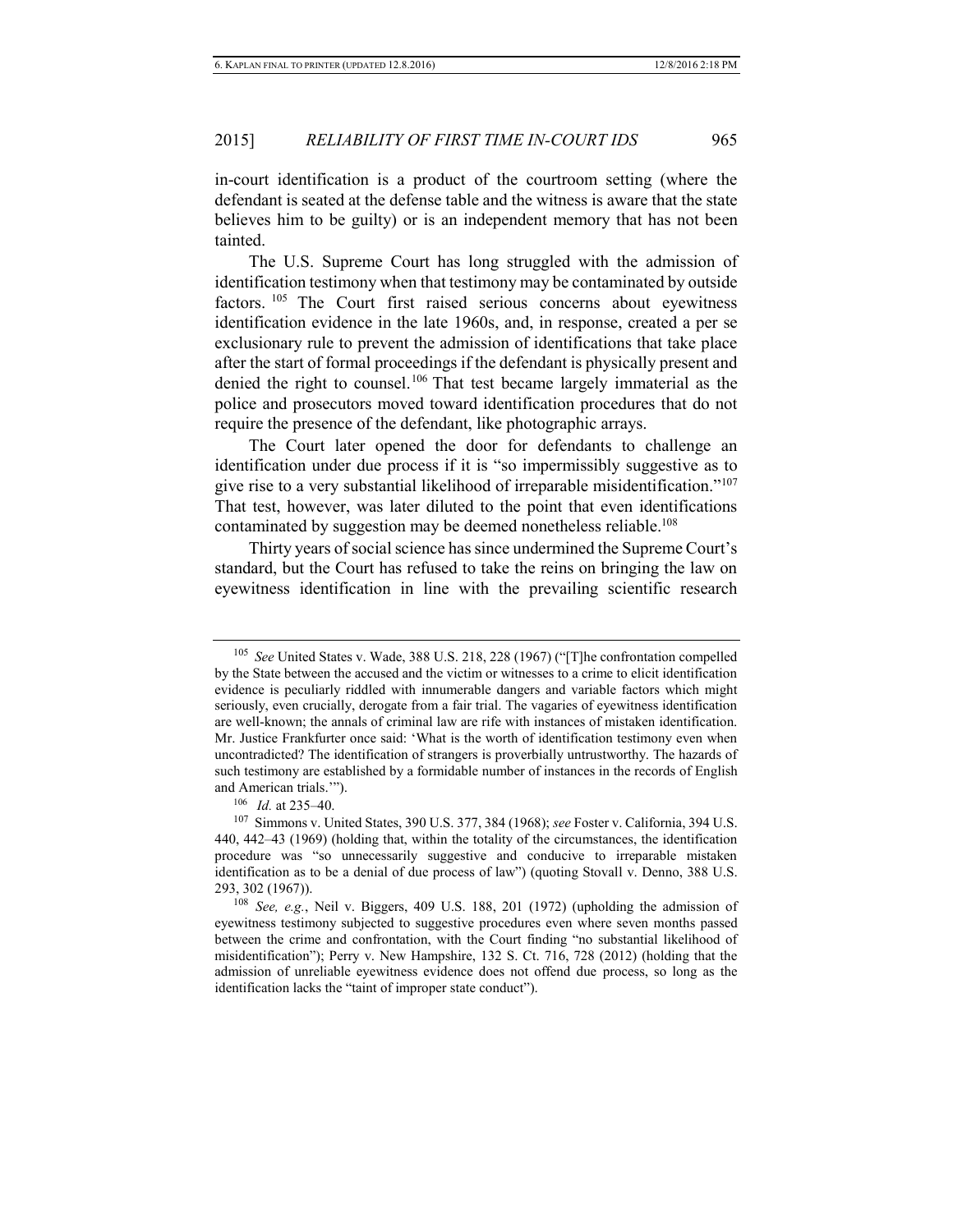findings. Instead, it has left the task up to the state courts.<sup>109</sup> A select few states have risen to the challenge, rejecting the Supreme Court's inadequate test and opting for a standard guided by the real experts, the scientists.<sup>110</sup> Today, these states that have led the way to reform eyewitness identification procedures are in prime position to keep moving the ball forward by addressing first time, in-court identifications. The discussion below explores the state of the law and the reasons why the current standard for eyewitness identification evidence is inadequate, especially in assessing first time, incourt identifications.

# A. THE U.S. SUPREME COURT RECOGNIZED CONCERNS ABOUT EYEWITNESS IDENTIFICATIONS IN CREATING A SHORT-LIVED, PER SE EXCLUSIONARY RULE

Until 1967, courts throughout the United States took the position that suggestiveness in pretrial identification procedures affects only the weight and not the admissibility of a subsequent in-court identification.<sup>111</sup> The Court departed from that rule in 1967 when it decided *United States v. Wade* and *Gilbert v. California* on the same day.<sup>112</sup> In *Wade* and *Gilbert*, the Court ruled, for the first time, that eyewitness evidence could be categorically excluded.<sup>113</sup> In both of the cases, the witnesses had identified the defendants at post-indictment lineups conducted without notice to, and in the absence of,

<sup>109</sup> *Perry*, 132 S. Ct. at 728–29 (expressing "unwillingness to enlarge the domain of due process," while pointing to the presence of safeguards outside of the Constitution, such as enhanced eyewitness jury instructions adopted by states, state rules regarding the admissibility of evidence, and the presentation of expert testimony as permitted under state law).

<sup>&</sup>lt;sup>110</sup> State v. Henderson, 27 A.3d 872, 878 (N.J. 2011) ("The federal test] does not offer an adequate measure for reliability or sufficiently deter inappropriate police conduct. It also overstates the jury's inherent ability to evaluate evidence offered by eyewitnesses who honestly believe their testimony is accurate."); State v. Lawson, 291 P.3d 673, 688 (Or. 2012) (describing the reliability factors embraced in previous state precedent, which are grounded in the Supreme Court's factor test, as "both incomplete and, at times, inconsistent with modern scientific findings").

<sup>111</sup> *Simmons*, 390 U.S. at 382–83 (1968); *see e.g.*, People v. Crenshaw, 155 N.E.2d 599, 604 (Ill. 1959) ("[T]he circumstances [surrounding the identification procedure] would not completely impair and destroy the evidence of identification, but would only affect its weight and credibility.").

<sup>112</sup> United States v. Wade, 388 U.S. 218, 241 (1967); Gilbert v. California, 388 U.S. 263, 272 (1967).

<sup>&</sup>lt;sup>113</sup> In both cases, the Court held eyewitness testimony that is the product of a constitutional violation must be categorically excluded in order to properly deter official misconduct and preserve a defendant's right to a fair trial. *Wade*, 388 U.S. at 235–40; *Gilbert*, 388 U.S. at 272– 75.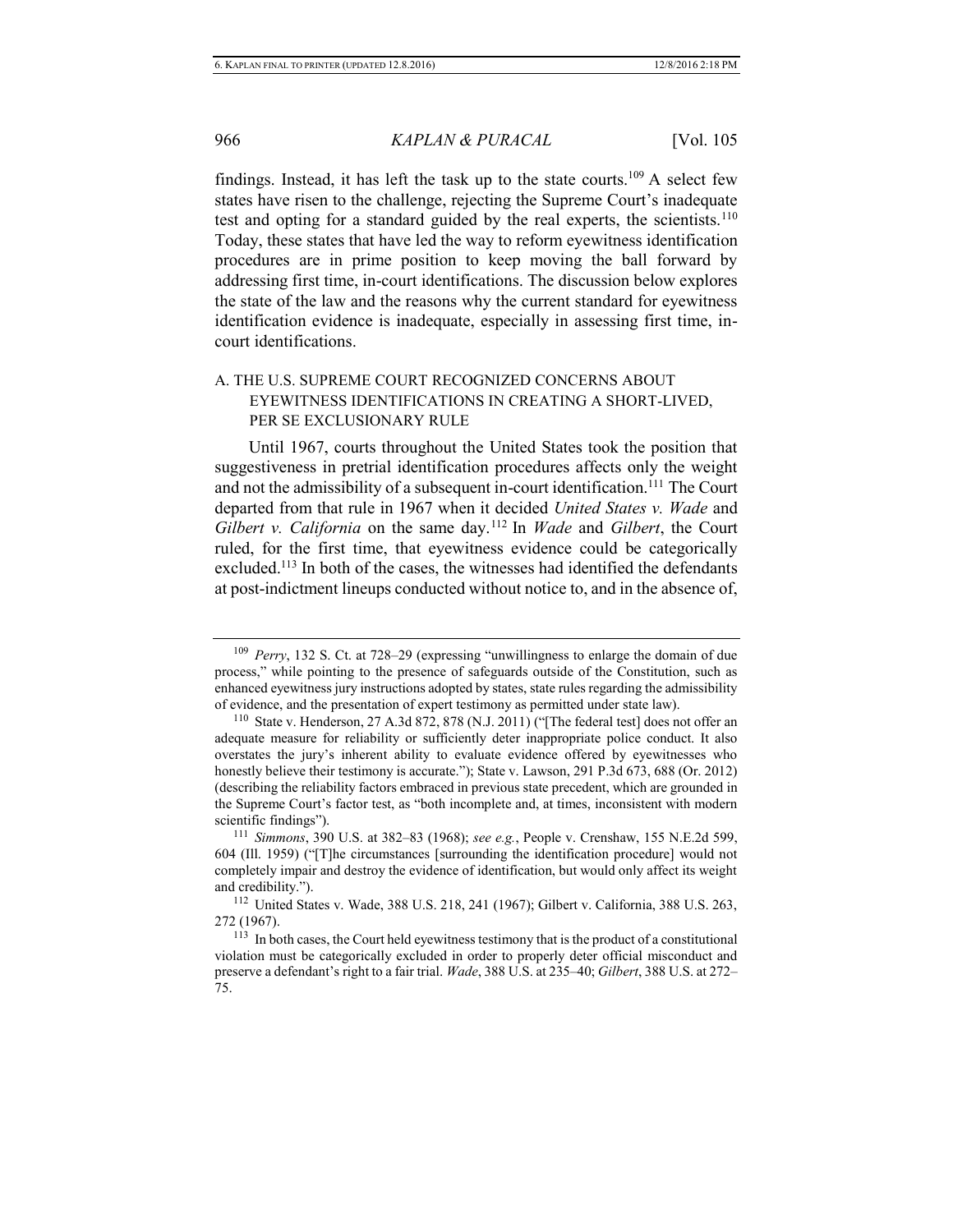the defendants' counsel.<sup>114</sup> The Court ruled that the defendants were entitled to counsel at the pretrial lineups to prevent unfairness in the lineups and assure effective cross-examination at trial.<sup>115</sup> Because the defendants were denied their absolute right to counsel at the lineups, those lineups were deemed improper and the results excluded.<sup>116</sup>

The Court also recognized that the unlawful pretrial identification can potentially affect the admissibility of the later in-court identification.<sup>117</sup> The Court stated that in-court identifications after the illegal lineup were admissible only if "the in-court identifications were based upon observations of the suspect other than the lineup identification."<sup>118</sup> That is, the in-court identification must have an "independent origin." <sup>119</sup> The test involved consideration of the witness's prior opportunity to observe the alleged criminal act, the existence of any discrepancy between any pre-lineup description and the defendant's actual description, any identification of another person prior to lineup, the identification by picture of the defendant prior to lineup, failure to identify the defendant on a prior occasion, and the lapse of time between the alleged act and the lineup identification.<sup>120</sup>

The *Wade* Court's recognition that "[s]uggestion can be created intentionally or unintentionally in many subtle ways," $^{121}$  is striking for its time. *Wade* was decided long before the development (and acceptance) of social scientists' recognition of the impact of suggestion on eyewitness testimony. Yet, the *Wade* Court remarked that "the influence of improper suggestion upon identifying witnesses probably accounts for more miscarriages of justice than any other single factor—perhaps it is responsible for more such errors than all other factors combined." <sup>122</sup> The Court recognized as "suggestive" a number of procedures, including where "the witness is told by the police that they have caught the culprit after which the

<sup>114</sup> *Wade*, 388 U.S. at 219–20; *Gilbert*, 388 U.S. at 269–70.

<sup>115</sup> *Wade*, 388 U.S. at 230–31.

<sup>116</sup> *Id.* at 237; *Gilbert*, 388 U.S. at 272.

<sup>117</sup> In *Wade*, the court refused to adopt a per se rule of exclusion of an in-court identification following an unconstitutional identification procedure, but recognized that the exclusion of only the testimony regarding the lineup itself would "render the right to counsel an empty one," since a pretrial identification serves to "crystallize" a witness's identification and cause his testimony to appear "unequivocal." *Wade*, 388 U.S. at 240–42.

<sup>118</sup> *Id.* at 240.

<sup>119</sup> *Id.* at 242.

<sup>120</sup> *Id.* at 241.

<sup>121</sup> *Id.* at 229.

<sup>&</sup>lt;sup>122</sup> *Id.* at 218 (citing PATRICK M. WALL & C. C. THOMAS, EYE-WITNESS IDENTIFICATION IN CRIMINAL CASES 26 (1965)).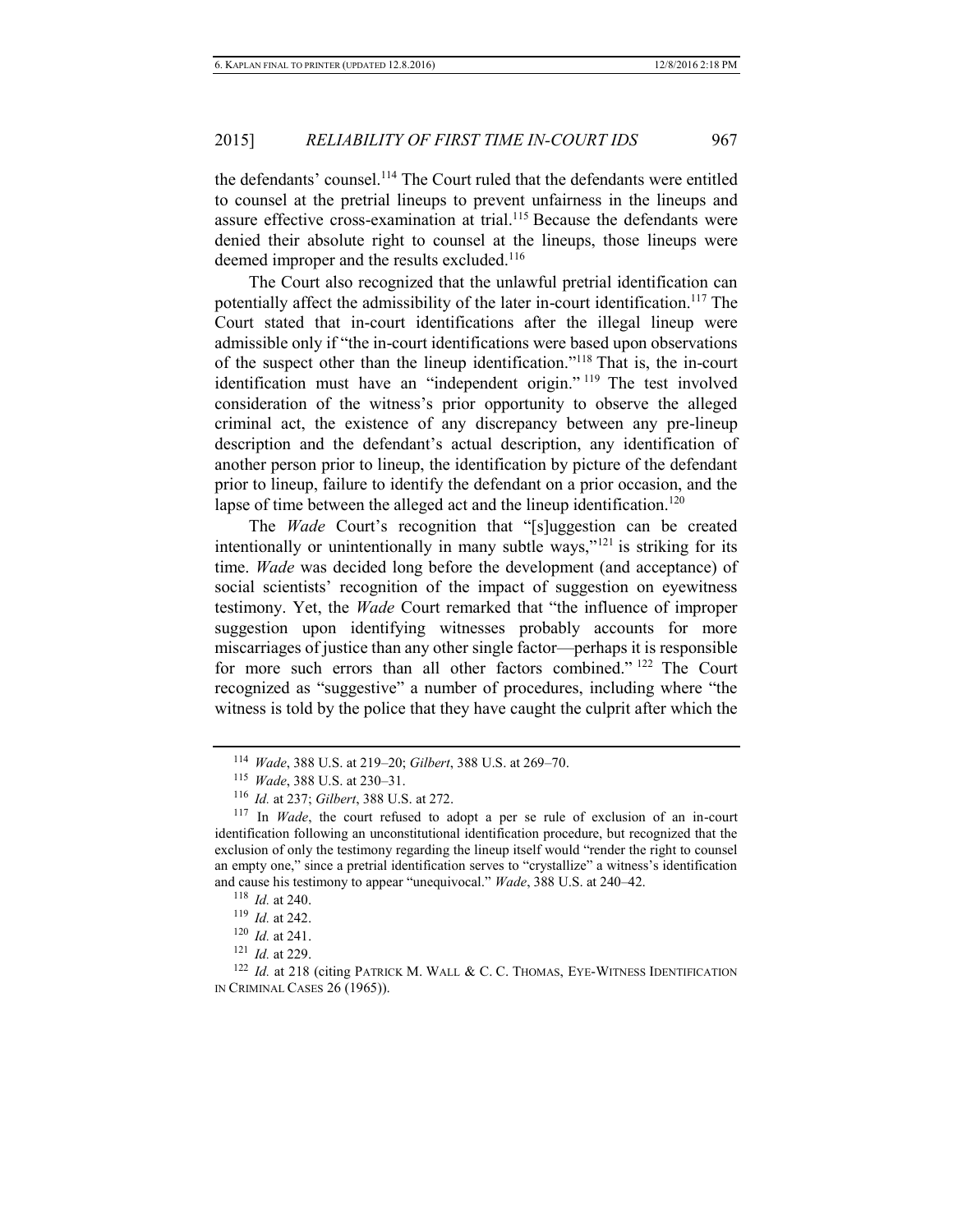defendant is brought before the witness alone or is viewed in jail[.]"<sup>123</sup> The Court noted, "It is hard to imagine a situation more clearly conveying the suggestion to the witness that the one presented is believed guilty by the police."<sup>124</sup>

This situation, found suggestive by the Supreme Court, is remarkably similar to the first time, in-court identification procedure—when the witness is told by the prosecutor that the police have caught the culprit and then sees the defendant for the first time inside the courtroom, seated at the defense table having been charged with the crime. The witness is acutely aware that the police and the prosecution believe the one presented is guilty. The *Wade* Court was clear in its opinion that, in the pretrial context, the likelihood is high that the witness's identification will be influenced by the suggestion of guilt. $125$ 

The *Wade*/*Gilbert* per se exclusionary rule indicates that the Court was on the right track and understood, even without scientific support, that identifications may be tainted by suggestion to such a degree as to preclude admissibility. The *Wade* Court's per se exclusionary rule prevents the admission of identifications made without counsel in order to prevent unnecessary and suggestive procedures. Meanwhile, the "independent origin" test focuses on the ways in which the witness's memory was tested before the illegal pretrial identification tainted his memory. That is, the "independent origin" test recognizes that an in-court identification may have been contaminated by outside forces.<sup>126</sup> If there is the possibility of contamination by an unreliable pretrial identification, the court must ask: Was the witness's memory tested before the illegal pretrial identification such that the in-court identification can be proved to be reliable by comparison?<sup>127</sup>

Although the Court acknowledged the effect that a suggestive pretrial identification may have on a subsequent in-court identification, the Court did not address the suggestiveness that inherently exists inside the courtroom.

The *Wade*/*Gilbert* rulings were eventually limited to their facts. In

<sup>123</sup> *Id*. at 233.

<sup>124</sup> *Id.* at 234.

 $125$  *Id.* 

<sup>&</sup>lt;sup>126</sup> *Id.* at 240 ("A rule limited solely to the exclusion of testimony concerning identification at the lineup itself, without regard to admissibility of the courtroom identification, would render the right to counsel an empty one. The lineup is most often used, as in the present case, to crystallize the witnesses' identification of the defendant for future reference. We have already noted that the lineup identification will have that effect.").

<sup>127</sup> *See id.* at 241.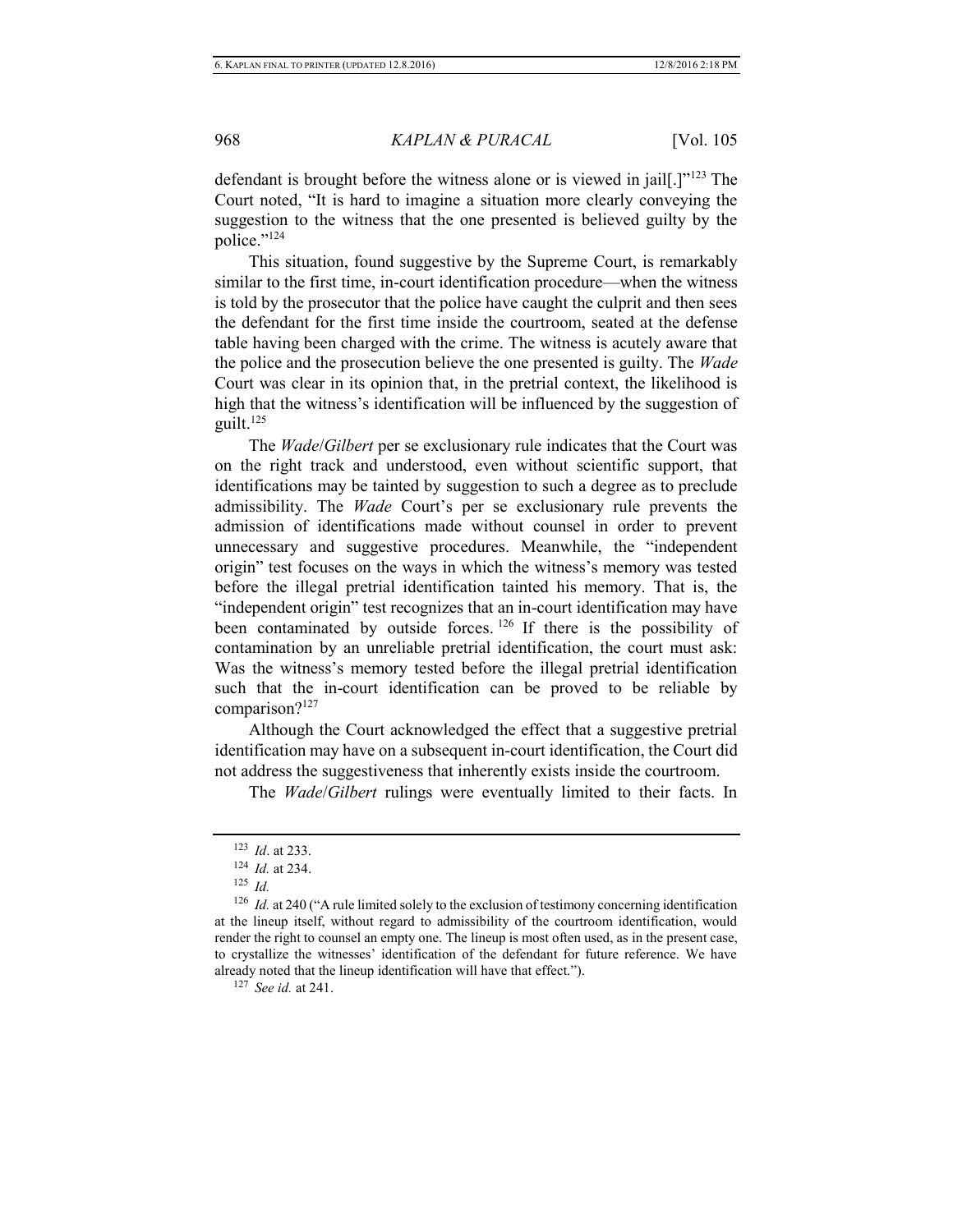*United States v. Ash*, the Court ruled that *Wade*/*Gilbert* applies only to the defendant's challenge of an in-court identification when the defendant has been denied counsel at a prior post-indictment lineup.<sup>128</sup> Despite the *Wade* Court's concerns that the defendant be assured the presence of counsel at a post-indictment lineup, there is no right to the presence of counsel at identification procedures that do not require or include the presence of the accused (e.g., photospreads).<sup>129</sup> Thus, the *Wade*/*Gilbert* rule rarely applies today as the majority of pretrial identifications are now done through some form of photo array or before formal charges when the Sixth Amendment right to counsel does not apply.<sup>130</sup>

On the same day it decided *Wade*/*Gilbert*, the Supreme Court also decided *Stovall v. Denno*, in which the Court, for the first time, analyzed identification evidence under a due process analysis. <sup>131</sup> In *Stovall*, police officers presented the defendant Stovall in handcuffs to the victim two days after the crime, while she was recovering in the hospital.<sup>132</sup> There was no notice given to Stovall's attorney.<sup>133</sup> Stovall was the only suspect presented to the victim and the only black man in the room at the time of the identification.<sup>134</sup> Police officers repeatedly asked the victim if Stovall "was the man."<sup>135</sup> Stovall was convicted based on the identification and sentenced to death.<sup>136</sup> The Court held that such a "show up" may be challenged under a due process analysis that "depends on the totality of the circumstances surrounding it<sup>[1]</sup><sup>137</sup> The Court recognized that "[t]he practice of showing suspects singly to persons for the purpose of identifying the suspect, and not as part of a lineup, has been widely condemned."<sup>138</sup> The Court, however, held the identification admissible because the victim might not have survived and she was the only witness capable of exonerating the suspect, making the show-up "imperative."<sup>139</sup> The Court put the recognized suggestiveness aside

<sup>129</sup> *Id.*

<sup>135</sup> *Id.* 

<sup>128</sup> United States v. Ash, 413 U.S. 300, 321 (1973).

<sup>130</sup> Garrett, *supra* not[e 4,](#page-3-1) at 50 (citing Wells, *supra* note [4,](#page-3-1) at 608).

<sup>131</sup> 388 U.S. 293, 301–02 (1967).

<sup>132</sup> *Id.* at 295.

<sup>133</sup> *Id.* 

<sup>134</sup> *Id.*

<sup>136</sup> *Id.* 

<sup>137</sup> *Id.* at 302.

<sup>138</sup> *Id.*

<sup>139</sup> *Id.*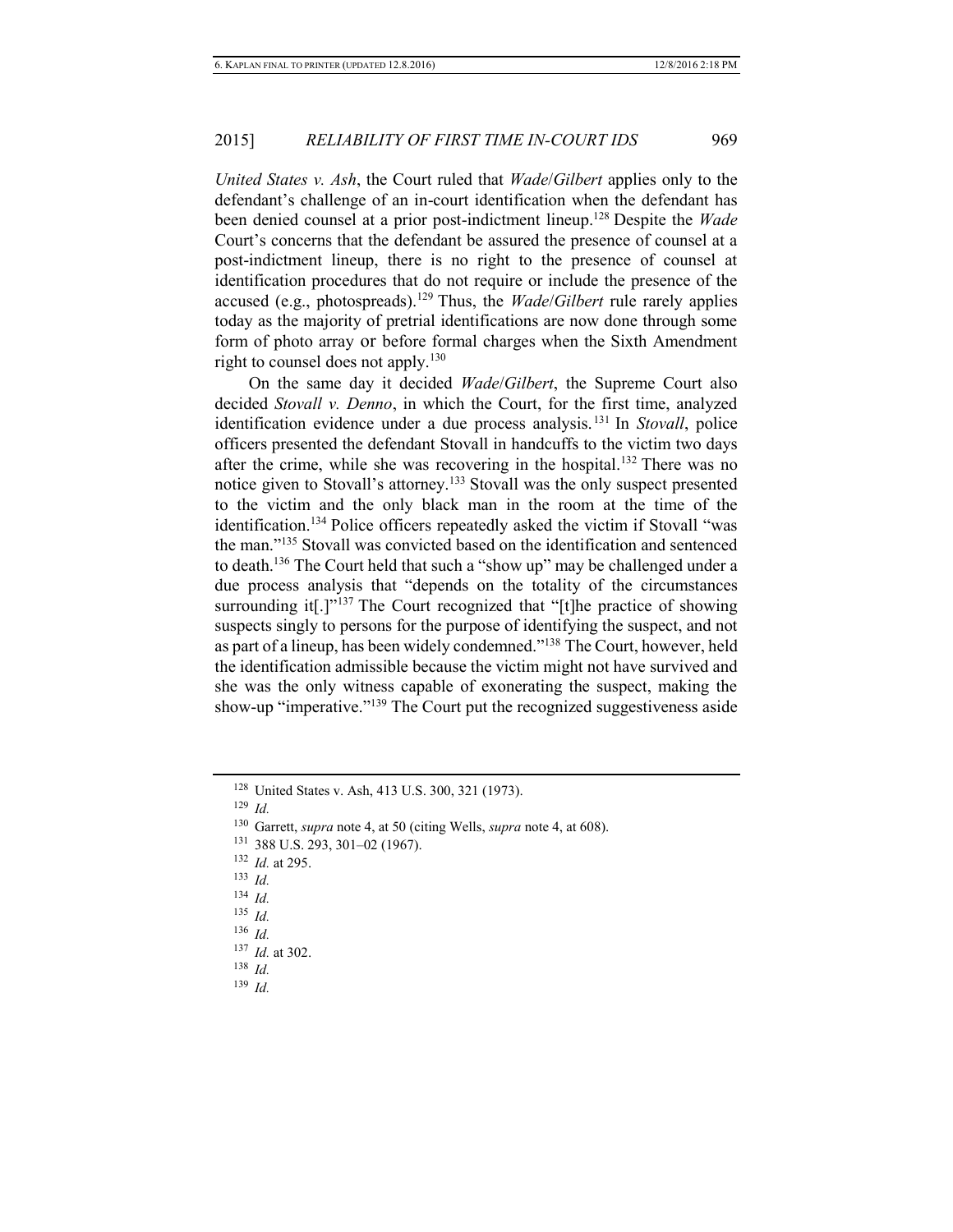and instead focused on the need for evidence that would otherwise be lost.<sup>140</sup>

The Court's condemnation for show-ups, however, was clear. That condemnation should apply with just as much force to first time, in-court identifications where the defendant is singled out in the courtroom and is already on trial for the crime. It is rarely, if ever, necessary to conduct a first time, in-court identification, making the *Stovall* Court's "need for the evidence" analysis inapposite.

Only a few times in its history has the Court found an identification procedure sufficiently suggestive to violate due process. For example, in *Foster v. California*, the Court found a due process violation on suggestiveness grounds where there were three different identification procedures.<sup>141</sup> During the first procedure, a suggestive lineup, the witness failed to identify the suspect.<sup>142</sup> During the second, a one man "show-up," the witness could only make a tentative identification.<sup>143</sup> Undeterred, the police arranged another lineup at which the witness finally was able to identify the suspect.<sup>144</sup> The Court found that the procedure "made it all but inevitable that [the witness] would identify [the defendant] whether or not he was in fact 'the man.'"<sup>145</sup> That is, "[i]n effect, the police repeatedly said to the witness, 'This is the man.'"<sup>146</sup>

While the Supreme Court itself has never addressed the issue of first time, in-court identifications directly, its past recognition of "suggestiveness" in *Wade, Stovall,* and *Foster* makes it difficult to comprehend how such identifications have withstood challenge. The explanation, it seems, is that the Court has diluted its standard over time to create a test under which even suggestive identifications are deemed reliable and admissible because they do not rise to the Court's level of being "unnecessarily suggestive," as discussed below.<sup>147</sup> Furthermore, the Court erroneously maintains that crossexamination is an effective tool for undermining an unreliable eyewitness identification and overestimates the ability of jurors to distinguish between confidence that is the product of suggestive circumstances and confidence that actually signifies accuracy.<sup>148</sup>

 $140$  *Id.* 

<sup>146</sup> *Id.* 

- <sup>147</sup> *See infra* Section III.B.
- <sup>148</sup> *See* Perry v. New Hampshire, 132 S. Ct. 716, 732 (2012) (Sotomayor, J., dissenting)

<sup>141</sup> 394 U.S. 440, 443 (1969).

<sup>142</sup> *Id.* at 441.

<sup>143</sup> *Id.* 

<sup>144</sup> *Id.* at 441–42.

<sup>145</sup> *Id.* at 443.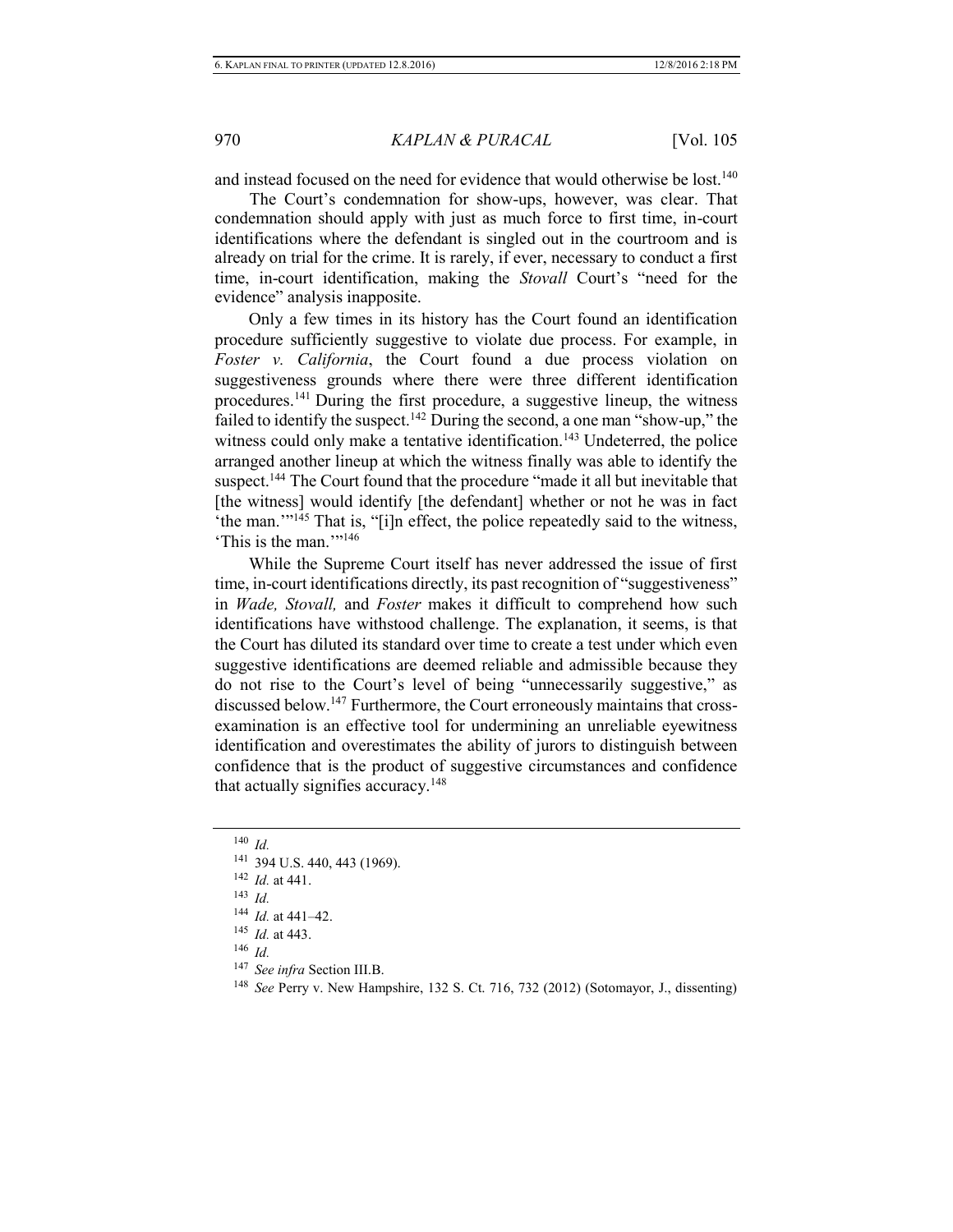# B. JUST FIVE YEARS AFTER WADE/GILBERT, THE SUPREME COURT DILUTED ITS OWN STANDARD BY MOVING TO A "TOTALITY OF THE CIRCUMSTANCES" TEST THAT IS WOEFULLY INADEQUATE

Any door that *Stovall* opened to challenge an identification under due process has since been effectively closed. Furthermore, over the years, the Court has whittled away at due process so that even a suggestive identification procedure can be found reliable.<sup>149</sup> The first major dilution of the ruling was in 1972 in *Neil v. Biggers*, when the U.S. Supreme Court created a five-factor test to determine whether identification evidence violates due process under the "totality of the circumstances."<sup>150</sup> Five years later, in *Manson v. Brathwaite*, the Court found that, under the *Biggers* test, "[t]he admission of testimony concerning a suggestive and unnecessary identification procedure does not violate due process so long as the identification possesses sufficient aspects of reliability."<sup>151</sup> That is, the Court held that even suggestive and unnecessary identification procedures may be reliable. *Biggers* and *Manson* eroded due process protection against suggestive pretrial identifications so substantially that it arguably ceased to exist. It could be said that the *Manson* Court brought the analysis to where it began before *Wade*—as a challenge to the weight, and not the admissibility, of the evidence:

[W]e cannot say that under all the circumstances of this case there is 'a very substantial likelihood of irreparable misidentification.' Short of that point, such evidence is for the jury to weigh. We are content to rely upon the good sense and judgment of American juries, for evidence with some element of untrustworthiness is customary grist for the jury mill. Juries are not so susceptible that they cannot measure intelligently the weight of identification testimony that has some questionable feature.<sup>152</sup>

- <sup>150</sup> *Biggers*, 409 U.S. at 199–200.
- <sup>151</sup> *Manson*, 432 U.S. at 106.
- <sup>152</sup> *Id.* at 116 (citing *Simmons*, 390 U.S. at 384 (1968)).

<sup>(&</sup>quot;At trial, an eyewitness' artificially inflated confidence in an identification's accuracy [based on suggestive circumstances] complicates the jury's task of assessing witness credibility and reliability. It also impairs the defendant's ability to attack the eyewitness' credibility.").

<sup>149</sup> *See* Simmons v. United States, 390 U.S. 377, 384–86 (1968) (showing the witness six photographs in which the defendant appeared several times was not a violation of due process "even though the identification procedure employed may have in some respects fallen short of the ideal"); *see also* Neil v. Biggers, 409 U.S. 188, 198–200 (1972) ("It is the likelihood of misidentification which violates a defendant's right to due process[.] . . . But as *Stovall* makes clear, the admission of evidence of a showup without more does not violate due process."); *cf.*  Manson v. Brathwaite, 432 U.S. 98, 106, 116 (1977) (affirming the statement in *Biggers* that "[t]he admission of testimony concerning a suggestive and unnecessary identification procedure does not violate due process so long as the identification possesses sufficient aspects of reliability.").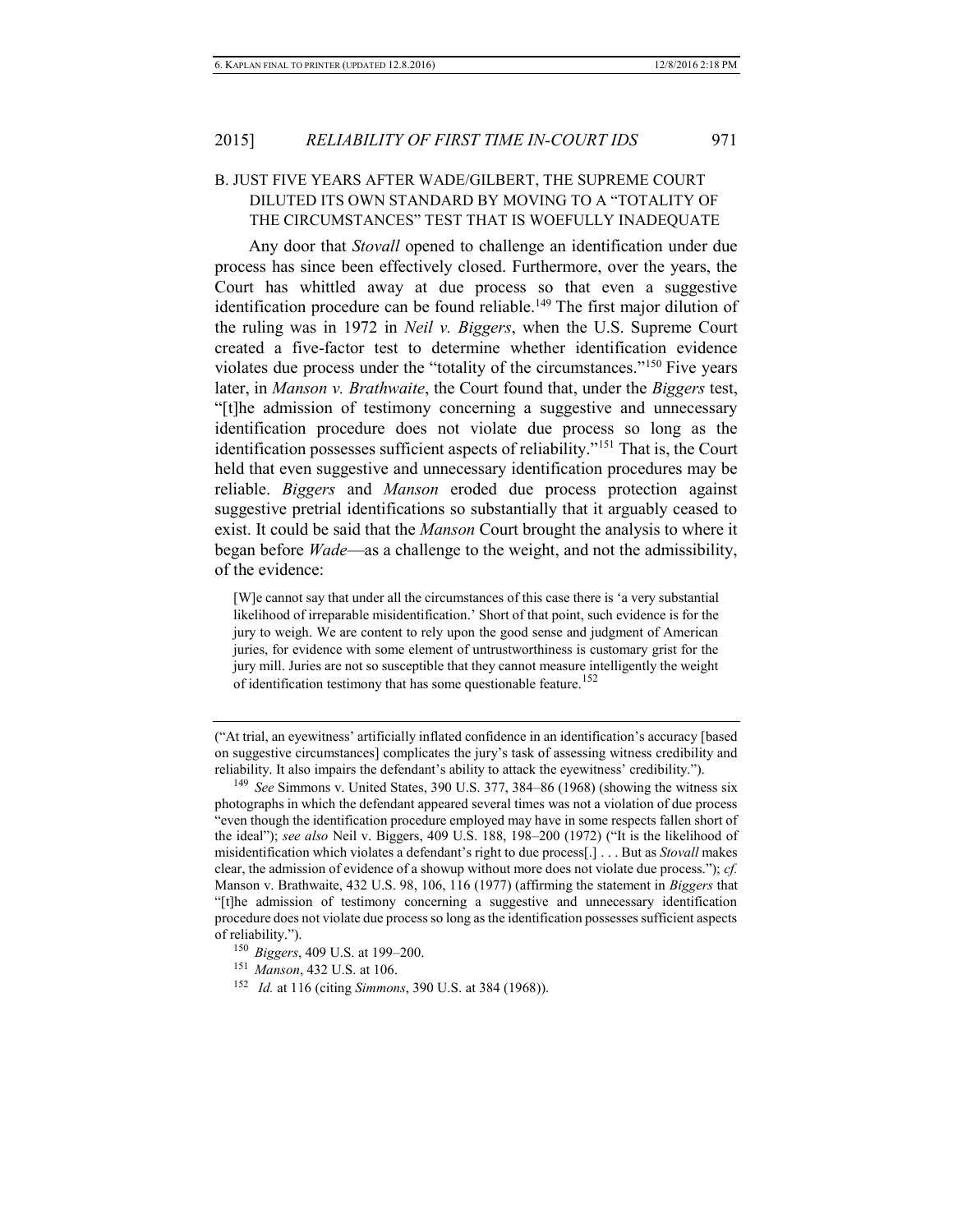Social science has since proved the *Manson* Court wrong and its test woefully inadequate.<sup>153</sup> Yet, the *Manson* due process analysis of the 1970s is alive and well, and, today, is the leading framework used for assessing eyewitness identification procedures in federal and state courts.<sup>154</sup>

To be clear, under the *Manson* framework, the burden rests on the defendant to show why the identification was unduly suggestive.<sup>155</sup> Even if he is successful in meeting this burden, the court must still consider the "totality of the circumstances" to determine whether the identification is nonetheless reliable, despite its suggestiveness.<sup>156</sup> To evaluate the totality of circumstances and whether the identification is reliable, the court considers the five *Biggers* factors: (1) the witness's opportunity to view the criminal at the time of the crime; (2) the witness's degree of attention at the time of the crime; (3) the accuracy of the witness's prior description of the defendant; (4) the witness's level of certainty when identifying the suspect at the confrontation; and (5) the length of time that has elapsed between the crime and the confrontation.<sup>157</sup>

The *Manson* analysis has failed to meet the Court's goals of promoting fairness and reliability to avoid misidentifications. The *Biggers* factors have proven to be poor indicators of reliability, largely because the focus is based strictly on information reported by a witness who may feel certain in his memory, instead of on an examination of objective factors. If a suggestive identification procedure takes place and the identification is excluded, the court still asks the witness about his recollection of the crime. Yet, it is not possible for the witness to distinguish between observations at the scene and the subsequent suggestive identification because his mind will attempt to make sense out of the entire event by making the two compatible.<sup>158</sup> There is

<sup>156</sup> *Id.* at 110–14.

<sup>153</sup> *See infra* Part IV.

<sup>154</sup> *See e.g.*, MANUAL OF MODEL CRIMINAL JURY INSTRUCTIONS FOR THE DISTRICT COURTS OF THE NINTH CIRCUIT 67 (2010) (instructing jurors to evaluate eyewitness testimony based on the witness's credibility and on the following factors: "(1) the capacity and opportunity of the eyewitness to observe the offender based upon the length of time for observation and the conditions at the time of observation, including lighting and distance; (2) whether the identification was the product of the eyewitness's own recollection or was the result of subsequent influence or suggestiveness; (3) any inconsistent identifications made by the eyewitness; (4) the witness's familiarity with the subject identified; (5) the strength of earlier and later identifications; (6) lapses of time between the event and the identification[s]; and (7) the totality of circumstances surrounding the eyewitness's identification").

<sup>155</sup> *Manson*, 432 U.S. at 117.

<sup>157</sup> *Id.* at 114 (citing *Biggers*, 409 U.S. at 199–200).

<sup>158</sup> *See* BARTLETT, *supra* not[e 54,](#page-11-2) at 14-15.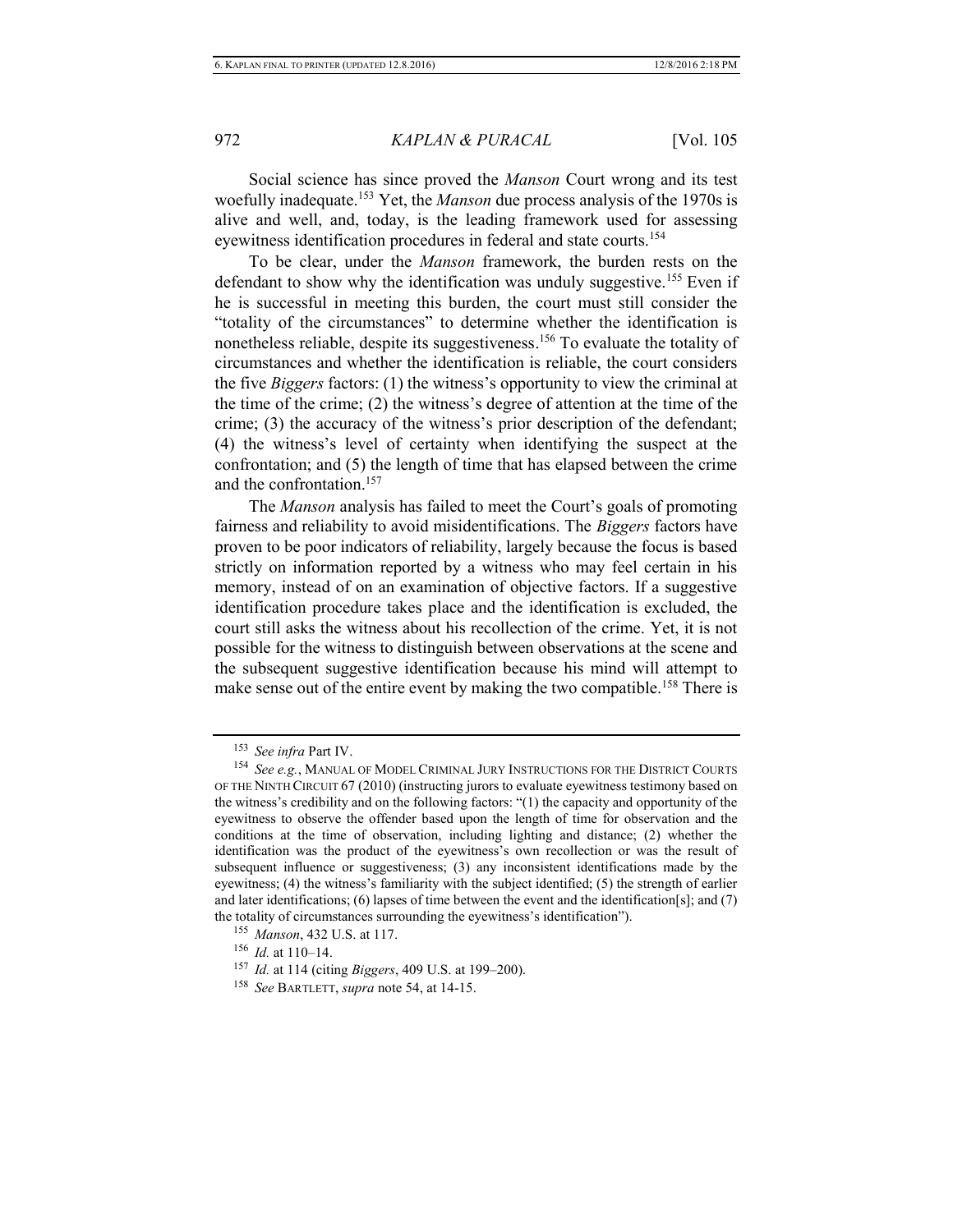no way to cleanse the memory of suggestion.<sup>159</sup>

Moreover, the *Manson* analysis does not take into account the results of the last 30 years of social science research. As described above in Part II, scientific studies have shown that the *Manson* approach uses an incomplete list of factors, some of which can be skewed by faulty police practices. In fact, an abundance of social science research indicates that eyewitnesses are vulnerable to suggestion,<sup>160</sup> and that in most criminal cases, the eyewitness's confidence has little or no correlation with accuracy. <sup>161</sup> In addition, eyewitness confidence is extremely malleable, and, thus, easily enhanced when an identification is confirmed by another witness or by the police.<sup>162</sup>

Although it seems that courts generally recognize that eyewitness identifications may be unreliable,<sup>163</sup> the Supreme Court is unlikely to revisit its faulty due process analysis anytime soon. In January 2012, in *Perry v. New Hampshire*, the Supreme Court addressed the issue of eyewitness identification for the first time since 1977.<sup>164</sup> It was clear to some observers during oral arguments that "this case [was] not only the wrong vehicle for solving the problem of mistaken eyewitness identifications, but that the Supreme Court believe[d] itself the wrong institution to fix it."<sup>165</sup> The Court ultimately ruled that the Due Process Clause does not require an inquiry into

<sup>161</sup> Brian L. Cutler & Steven D. Penrod, *Witness Confidence and Witness Accuracy: Assessing Their Forensic Relation*, 1 PSYCHOL. PUB. POL'Y. & L. 817 (1995) (suggesting that eyewitness' confidence is "a dubious indicator" of eyewitness accuracy.)

<sup>162</sup> *See generally* Elin M. Skagerberg, *Co-Witness Feedback in Line-Ups*, 21 APPLIED COGNITIVE PSYCHOL. 489 (2007).

<sup>163</sup> As Justice Elena Kagan put it, new research "should lead us all to wonder about the reliability of eyewitness testimony." Transcript of Oral Argument at 26, Perry v. New Hampshire, 132 S. Ct. 716 (2012) (No. 10–8974), *available at* http://www.supremecourt. gov/oral\_arguments/argument\_transcripts/10-8974.pdf; Adam Liptak, *Often Wrong but Rarely in Doubt: Eyewitness IDs Will Get a Fresh Look*, N.Y. TIMES, Aug. 23, 2011, at A14 ("[T]here is no area in which social science research has done more to illuminate a legal issue. More than 2,000 studies on the topic have been published in professional journals in the past 30 years.").

<sup>164</sup> 132 S. Ct. 716, 724 (2012).

165 Dahlia Lithwick, *See No Evil*, SLATE (Nov. 2, 2011), http://www.slate.com/articles/ news and politics/supreme\_court\_dispatches/2011/11/perry\_v\_new\_ hampshire\_the supreme\_court\_looks\_at\_eyewitness\_evid.html.

<sup>159</sup> *See supra* note [53.](#page-11-3) "The act of remembering, says eminent memory researcher Professor Elizabeth F. Loftus of the University of California, Irvine, is more akin to putting puzzle pieces together than retrieving a video recording." Hal Arkowitz & Scott O. Lillienfeld, *Do the "Eyes" Have It?* Sci. Am, Mind Jan./Feb. 2010, at 68, 69 (internal quotation marks omitted).

<sup>160</sup> *See* Bill Nettles et al., *Eyewitness Identification: "I Notice You Paused on Number Three*,*"* 20 CHAMPION 10, 11 (1996).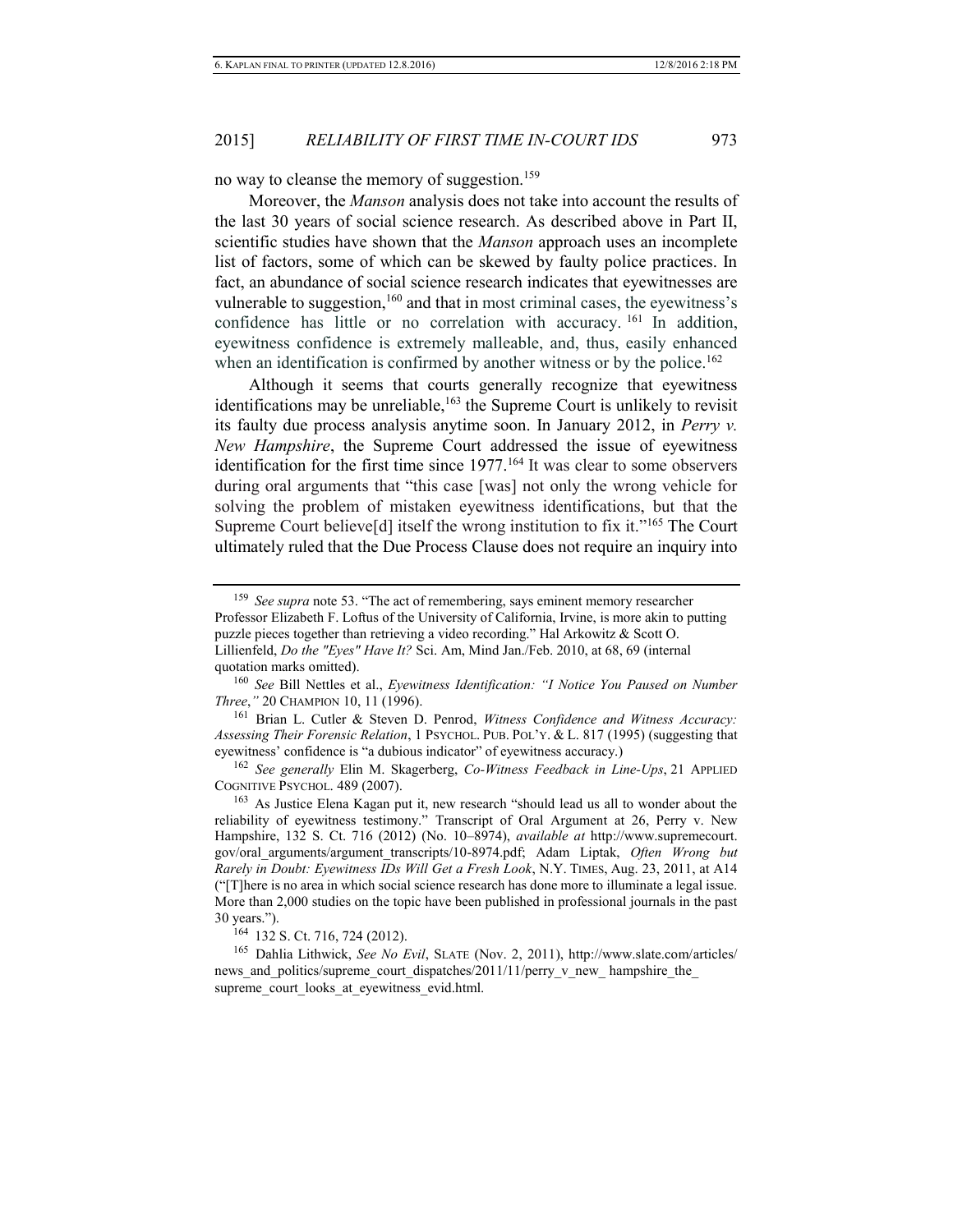the reliability of an eyewitness identification when the identification is not obtained under "unnecessarily suggestive" circumstances created by law enforcement.<sup>166</sup>

In *Perry*, the defendant was convicted of unauthorized removal of private property.<sup>167</sup> The police questioned a witness who had called the police to check on a "tall black man" allegedly breaking into cars in her apartment building's parking lot in the early morning hours.<sup>168</sup> She then went to the kitchen window of her apartment, looked out, and identified a suspect in the parking lot—the only black person standing next to a police officer who had come to investigate.<sup>169</sup> About a month later, that witness could not pick out the same person from a photo array.<sup>170</sup>

 At trial, the witness was permitted to testify to her out-of-court identification of the defendant over defense counsel's objection that the identification at the scene was the result of the suggestive circumstances.<sup>171</sup> In rejecting the defendant's due process challenge, the Supreme Court explained that the purpose of the Court's precedents going back to 1967 was to deter police from arranging identifications that were so suggestive that the witness had no option but to pick out the suspect on which the police were focusing.<sup>172</sup> In *Perry*, the Court found that such deterrence was not at issue because the police had not arranged the identification in a suggestive way.<sup>173</sup> Despite a nod to "the importance [and] fallibility of eyewitness identification,"<sup>174</sup> the Court made no attempt to discuss the relevance of the *Manson* analysis or indicate any willingness to revisit it. The Court did, however, recognize the role of state courts in addressing and weighing eyewitness evidence.<sup>175</sup>

 And it has been the state courts that have led the way toward significant change.

<sup>175</sup> *Id.* at 729 ("State and federal rules of evidence, moreover, permit trial judges to exclude relevant evidence if its probative value is substantially outweighed by its prejudicial impact or potential for misleading the jury.") (citations omitted).

<sup>166</sup> *Perry*, 132 S. Ct. at 728.

<sup>167</sup> *Id.* at 722.

<sup>168</sup> *Id.* at 721.

<sup>169</sup> *Id.* at 722.

 $170$  *Id.* 

<sup>171</sup> *Id.*

<sup>172</sup> *Id.* at 724.

<sup>173</sup> *Id.* at 728.

<sup>174</sup> *Id.* at 727.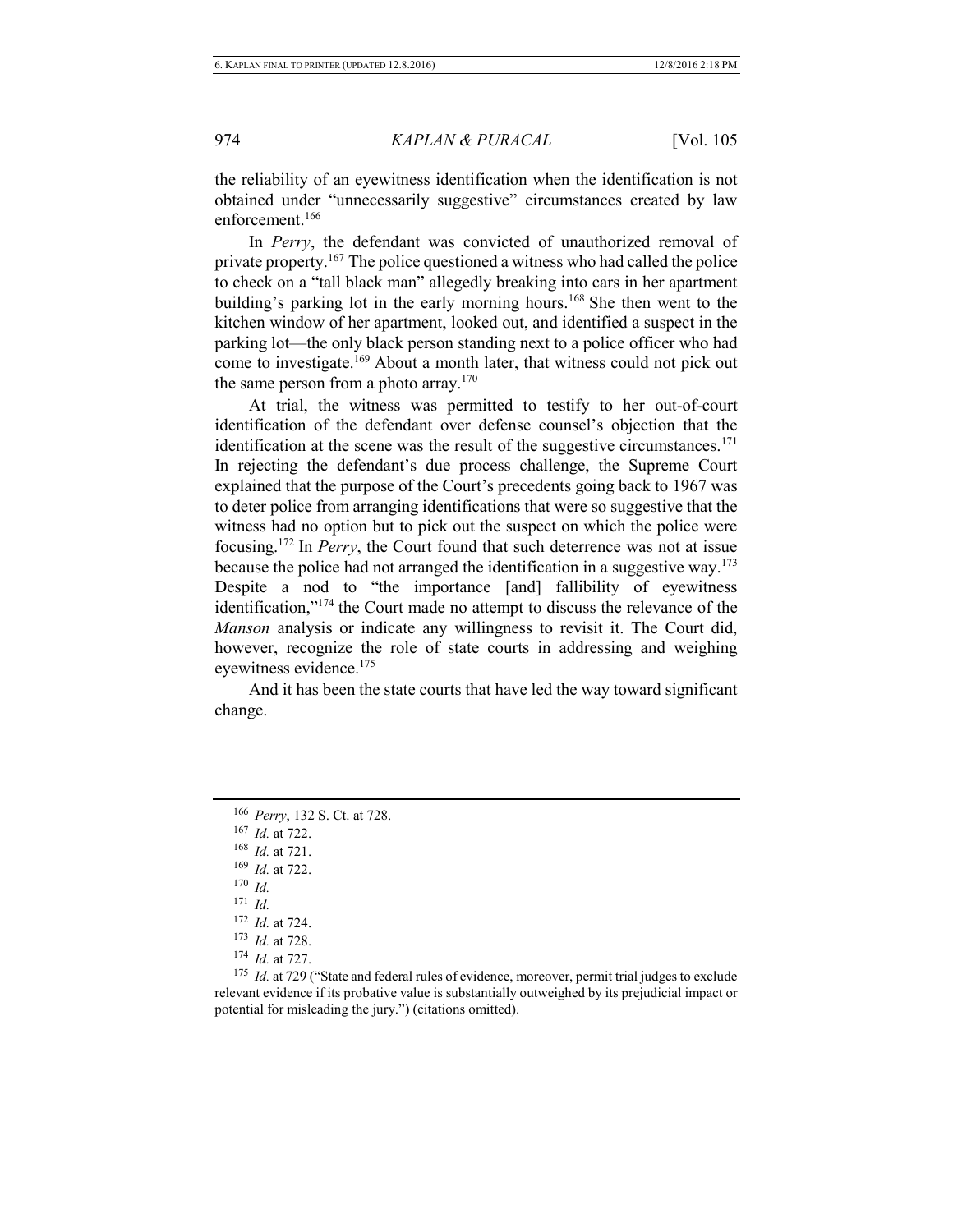### C. RULINGS BY STATE COURTS ARE BEGINNING TO FORCE THE LAW TO CATCH UP WITH THE SCIENCE ON EYEWITNESS IDENTIFICATIONS

Before addressing in-court identifications specifically, it is important to point out that, even prior to the groundbreaking state supreme court rulings in New Jersey in 2011 and Oregon in 2012, a handful of other state courts had rejected, departed from, or made adjustments to the *Manson* analysis in an attempt to bring their tests for determining the reliability of identification evidence more in line with scientific research. Each of these states has come up with its own way of trying to distinguish a reliable identification from an unreliable identification, although all of them agree that a pure *Manson* analysis is insufficient.

For example, Massachusetts flatly rejected *Manson* and, instead, held tightly to the rule from *Wade*/*Gilbert*/*Stovall*, requiring per se exclusion of unnecessarily suggestive identifications while permitting subsequent identifications if based on an independent source. <sup>176</sup> In 1995, the Massachusetts Supreme Judicial Court found that the *Manson* "'reliability test' is unacceptable because it provides little or no protection from unnecessarily suggestive identification procedures, from mistaken identifications and, ultimately, from wrongful convictions."<sup>177</sup> Although the *Manson* Court "discussed the public interest in deterring police from using identification procedures which are unnecessarily suggestive," the Massachusetts Supreme Judicial Court found that, in fact, "the reliability test does little or nothing" to accomplish this goal.<sup>178</sup> Instead, "the show-up has flourished" under *Manson* and "[a]lmost any suggestive lineup will still meet reliability standards."<sup>179</sup> The Massachusetts court refused the prosecution's invitation to abandon the per se exclusionary rule, which, it believed, is the only option to "ensure the continued protection against the danger of mistaken identification and wrongful convictions."<sup>180</sup>

<sup>176</sup> Commonwealth v. Johnson, 650 N.E.2d 1257, 1264 (Mass. 1995) ("The [*Manson*] reliability test hinders, rather than aids, the fair and just administration of justice by permitting largely unreliable evidence to be admitted directly on the issue of the defendant's guilt or innocence."). Note that as discussed in the Introduction above and below in Part IV, in 2014, Massachusetts convened a special committee to study the science and law regarding eyewitness identification and recommended numerous changes to the law, including taking judicial notice of the 30 years of science reviewed and accepted by the *Henderson* and *Lawson* courts. *See supra* not[e 35.](#page-7-0)

<sup>177</sup> *Id.* at 1262.

<sup>178</sup> *Id.* at 1262–63.

<sup>179</sup> *Id.* at 1263.

<sup>180</sup> *Id.* at 1265.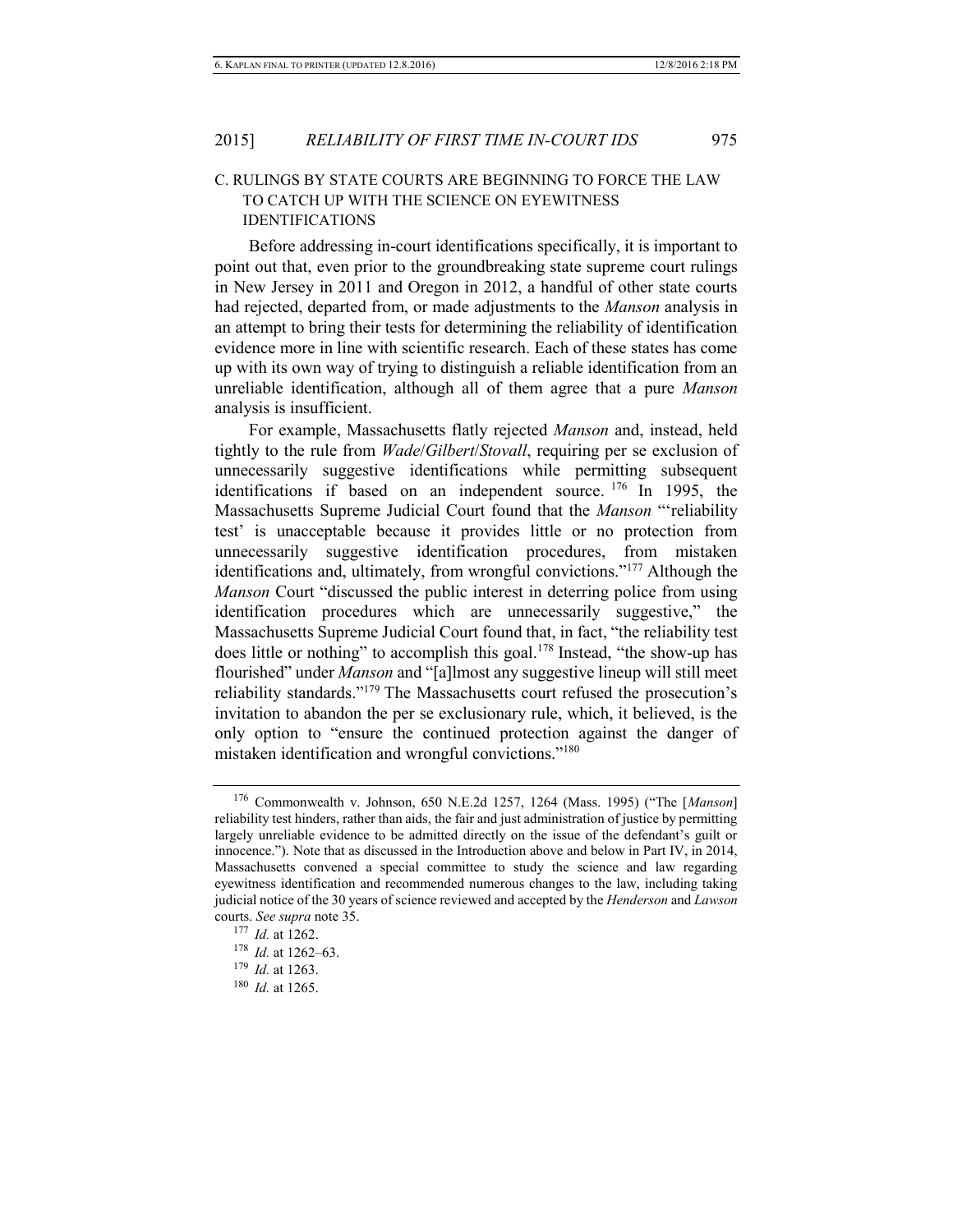Other states have raised concerns about the federal standard for eyewitness evidence. Even before Massachusetts rejected the federal reliability test, the Court of Appeals of New York concluded that additional protections above the federal standard were required under its state constitution.<sup>181</sup> In addition, the New York court condemned the use of a show-up at the police station when the suspects were viewed in custody, which the court dubbed the "ideal of suggestibility."<sup>182</sup> And the Wisconsin Supreme Court, in 2005, adopted a per se exclusionary rule for unnecessary show-up identifications.<sup>183</sup>

The Utah Supreme Court has recognized that the *Biggers*/*Manson* factors fail primarily because they were created by lawyers and judges rather than those with a real working knowledge of the human mind—the scientists. <sup>184</sup> The Utah court observed that, "courts and lawyers tend to 'ignore the teachings of other disciplines, especially when they contradict long-accepted legal notions,'" leading to a "lag between the assumptions embodied in the law and the findings of other disciplines[.]"<sup>185</sup> The Utah court attempted to bring the law more in line with science by changing the factors to be considered. <sup>186</sup> The factor tests in whatever form, however, continue to mistakenly focus on self-reported information from a witness who firmly believes in his or her own memory and is unaware of how outside factors may have impacted that memory.

<sup>183</sup> State v. Dubose, 699 N.W.2d 582, 593–94 (Wis. 2005) ("We conclude that evidence obtained from an out-of-court showup is inherently suggestive and will not be admissible unless, based on the totality of the circumstances, the procedure was necessary. A showup will not be necessary, however, unless the police lacked probable cause to make an arrest or, as a result of other exigent circumstances, could not have conducted a lineup or photo array.").

<sup>181</sup> People v. Adams, 423 N.E.2d 379, 383–84 (N.Y. 1981).

<sup>182</sup> *Id.* at 383 ("Long before the Supreme Court entered the field this court expressed concern for, and devised evidentiary rules to minimize the risk of misidentification. After the Supreme Court condemned the practice of police arranged showups and established minimum standards for pretrial identifications this court found that additional protections were needed under the State Constitution.") (citations omitted).

<sup>184</sup> State v. Ramirez, 817 P.2d 774, 780 (Utah 1991).

<sup>&</sup>lt;sup>185</sup> *Id.* (citation omitted).

<sup>&</sup>lt;sup>186</sup> *Id.* at 781 (citing the relevant factors as: "(1) [T] he opportunity of the witness to view the actor during the event; (2) the witness's degree of attention to the actor at the time of the event; (3) the witness's capacity to observe the event, including his or her physical and mental acuity; (4) whether the witness's identification was made spontaneously and remained consistent thereafter, or whether it was the product of suggestion; and (5) the nature of the event being observed and the likelihood that the witness would perceive, remember and relate it correctly. This last area includes such factors as whether the event was an ordinary one in the mind of the observer during the time it was observed, and whether the race of the actor was the same as the observer's") (citing State v. Long, 721 P.2d 483, 493 (Utah 1986)).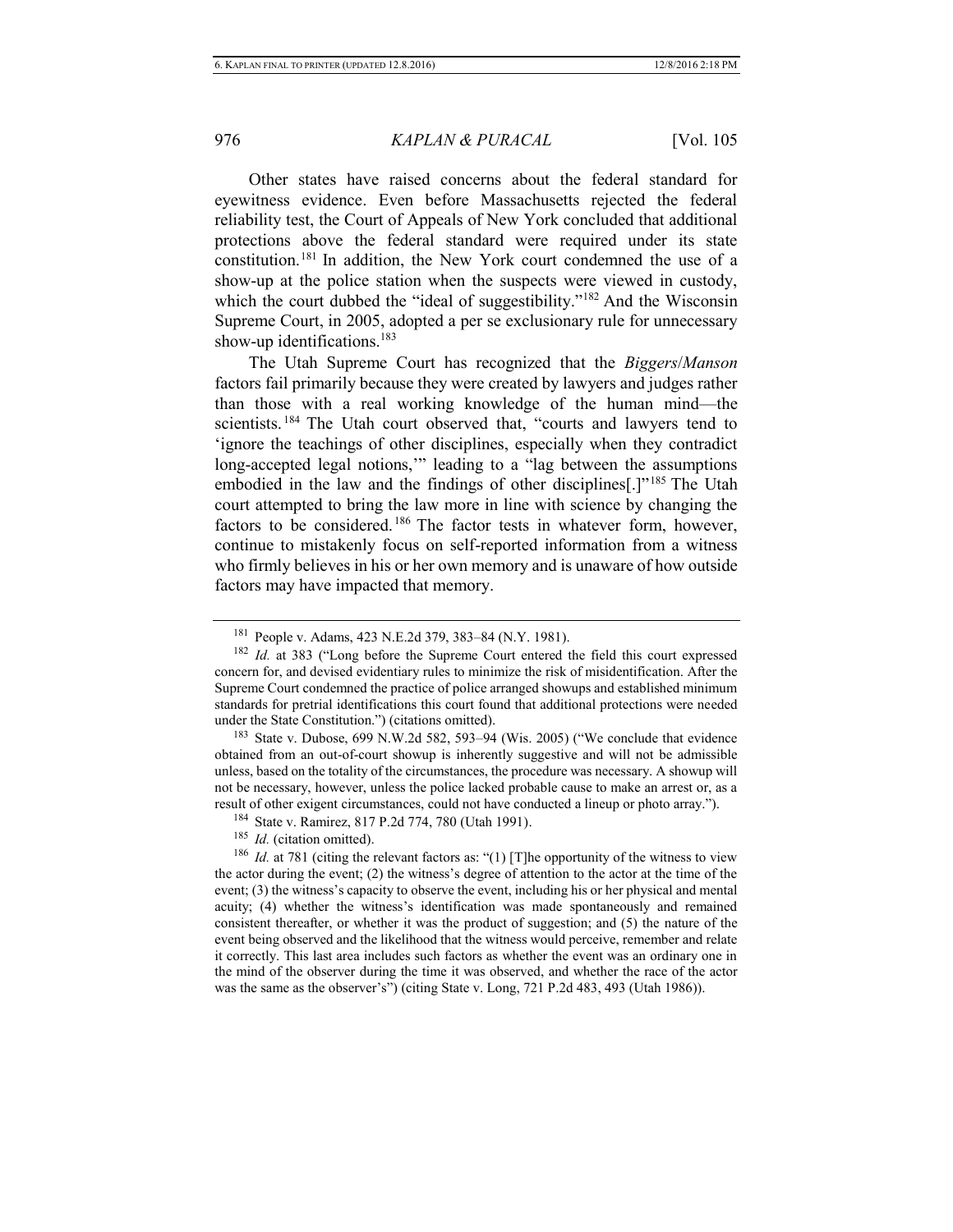The per se exclusionary rule has historically been the driving force behind progress toward deterring unnecessarily suggestive eyewitness identifications. According to Professor Sandra Guerra Thompson, "[o]ver time, a per se exclusionary rule for unnecessarily suggestive identification practices tends to create, through a case-by-case method, a set of best practices," which leads to further rulings defining suggestive procedures.<sup>187</sup> States are beginning to implement best practices as a result. For example, [New Jersey,](http://www.innocenceproject.org/news/LawViewstate5.php?state=nj) [North Carolina,](http://www.innocenceproject.org/news/LawViewstate5.php?state=nc) and [Connecticut,](http://www.innocenceproject.org/news/LawViewstate5.php?state=ct) as well as the cities of [Dallas,](http://www.innocenceproject.org/Content/Dallas_Police_to_Change_Identification_Procedures.php) Minneapolis, Boston, Philadelphia, San Diego, San Francisco, Tucson, Denver, and Northampton, have implemented more reliable procedures for lineups.<sup>188</sup> And in [Georgia,](http://www.innocenceproject.org/news/LawViewstate5.php?state=ga) Oregon, [Virginia,](http://www.innocenceproject.org/news/LawViewstate5.php?state=va) [Texas,](http://www.innocenceproject.org/news/LawViewstate5.php?state=tx) [Wisconsin,](http://www.innocenceproject.org/news/LawViewstate5.php?state=wi) and [Rhode](http://www.innocenceproject.org/news/LawViewstate5.php?state=ri)  [Island,](http://www.innocenceproject.org/news/LawViewstate5.php?state=ri) law enforcement trainings have recommended or promulgated voluntary guidelines for more reliable lineups.<sup>189</sup> More recently, in 2013, the International Association of Chiefs of Police called for changes in conducting investigations, including modifying eyewitness identification procedures.<sup>190</sup>

As the number of cities and states instituting more stringent requirements for pretrial identifications grows, police and prosecutors will inevitably opt for first time, in-court identifications when the witness gives only a general description after the crime, like the witnesses in *Hickman*. 191 Accordingly, prosecutors may choose to forego the stringent pretrial identification procedures altogether, and, instead, take advantage of the incourt identification where the witness will see the defendant seated at the defense table having been charged with the crime. In order to prevent a shift toward this less reliable procedure in the wake of increasingly stringent state standards for the admissibility of eyewitness testimony subjected to a pretrial procedure, a per se exclusionary approach to first time, in-court identifications is needed. This approach should encourage the use of reliable out-of-court procedures, pretrial or with leave during trial.

<sup>187</sup> Sandra Guerra Thompson, *Eyewitness Identifications and State Courts as Guardians Against Wrongful Conviction*, 7 OHIO ST. J. CRIM. L. 603, 614–15 (2010).

<sup>188</sup> *Eyewitness Identification Reform*, INNOCENCEPROJECT.ORG, [http://www.innocence](http://www.innocenceproject.org/Content/Eyewitness_Identification_Reform.php) [project.org/Content/Eyewitness\\_Identification\\_Reform.php \(](http://www.innocenceproject.org/Content/Eyewitness_Identification_Reform.php)last accessed on Oct. 9, 2014).  $189$  *Id.* 

<sup>190</sup> Spencer S. Hsu, *Police Chiefs Lead Effort to Prevent Wrongful Convictions by Altering Investigative Practices*, WASH. POST (Dec. 2, 2013), http://www.washingtonpost. com/local/crime/police-chiefs-urge-changes-to-photo-lineups-other-tools-to-prevent-wrong ful-convictions/2013/12/02/5d8e9af2-5b69-11e3-bf7e-f567ee61ae21\_story.html; *see* Int'l Chiefs of Police, Model Policy: Showups, Photographic Identifications, and Lineups (Jun. 2006), http://dpa.ky.gov/nr/rdonlyres/be390c82-e7dd-4a1e-8a3a-4702c5110cd1/0/ internationalassocofchiefsofpolice.pdf.

<sup>191</sup> *See* discussion, *supra* note [18.](#page-5-0)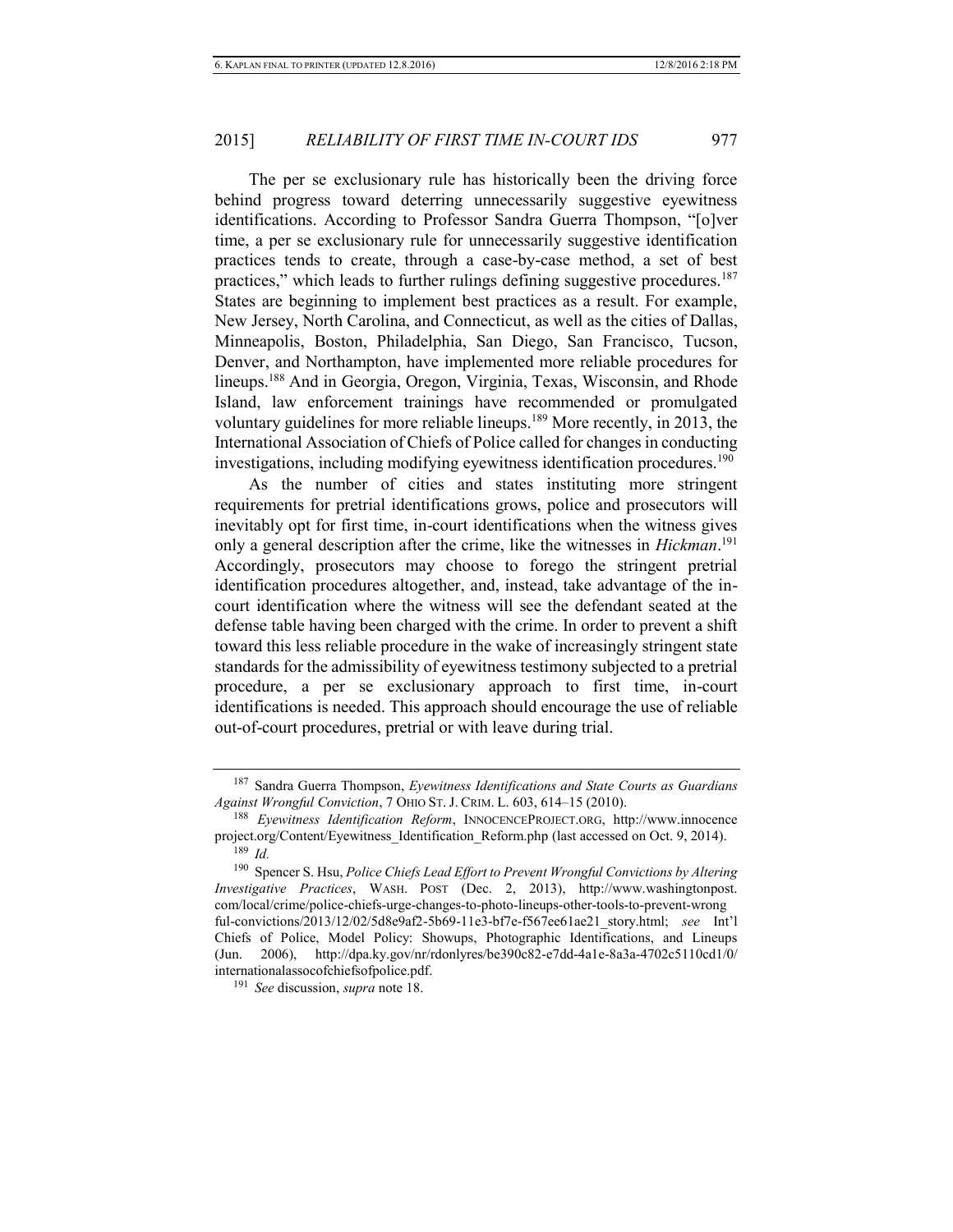#### IV. APPLYING THE SCIENCE TO FIRST TIME IN-COURT IDENTIFICATIONS

# A. COURTS THAT HAVE ADDRESSED FIRST TIME, IN-COURT IDENTIFICATIONS IN THE PAST DID NOT HAVE THE BENEFIT OF RECENT SCIENTIFIC DEVELOPMENTS AND FAILED TO UNDERSTAND THE SCOPE OF THE SUGGESTION

To date, the U.S. Supreme Court has not addressed a claim of suggestiveness resulting from a first time, in-court identification. Lower federal and state courts have taken different approaches as to how such claims should be analyzed.<sup>192</sup> The Oregon Supreme Court was the first court to tackle the issue in a jurisdiction that accepts the advances in eyewitness science discussed above, but, unfortunately, fell back on the mistaken analysis applied in past cases, all of which were decided without the benefit of the science.<sup>193</sup>

The Massachusetts Supreme Judicial Court, in its recent decision in *Crayton*, was the first state supreme court to exclude a first time, in-court identification. The court did so by analogizing the identification to a "showup," which was already deemed "unnecessarily suggestive" under Massachusetts law.<sup>194</sup> The *Crayton* court, therefore, did not discuss in detail the additional scientific bases for finding a first time, in-court identification unreliable.<sup>195</sup> Other courts around the country, however, do not have the

<sup>192</sup> *See* United States v. Hill, 967 F.2d 226 (6th Cir. 1992) (adopting *Biggers* totality of circumstances test to first time, in-court identifications); United States v. Rundell, 858 F.2d 425 (8th Cir. 1988) (adopting a two-step test under *Biggers* totality of circumstances test to determine the admissibility of in-court identification); United States v. Archibald, 734 F.2d 938 (2d Cir. 1984) (deciding that in-court identification was impermissibly suggestive where defendant was the only black person in the courtroom and was seated next to defense counsel). The Supreme Court, however, has not decided whether *Manson* applies to first time, in-court identifications. *See, e.g.*, United States v. Domina*,* 784 F.2d 1361, 1369 (9th Cir. 1986) ("The Supreme Court has not extended its exclusionary rule to in-court identification procedures that are suggestive because of the trial setting.").

<sup>193</sup> *See* discussion, *supra* note [22.](#page-5-1)

<sup>194</sup> Commonwealth v. Crayton, 21 N.E.3d 157, 165 (Mass. 2014) (citing Commonwealth v. Phillips, 897 N.E.2d 31, 42 (Mass. 2008)); Commonwealth v. Martin, 850 N.E.2d 555, 560– 61 (Mass. 2006).

<sup>195</sup> *Crayton*, 21 N.E.3d at 166. The court also held that a first time, in-court identification may be admissible where there is "good reason." *Id.* at 170–72. "Good reason" may exist, the court held, where the eyewitness was familiar with the defendant before the commission of the crime, such as in domestic violence cases. *Id.* at 160. "Good reason" may also exist the witness is an arresting officer who was also a witness to the commission of the crime and who is testifying that the defendant is, in fact, the person who was arrested for the crime. *Id.* In both circumstances, the *Crayton* court recognized, "the in-court showup is understood by the jury as confirmation that the defendant sitting in the court room is the person whose conduct is at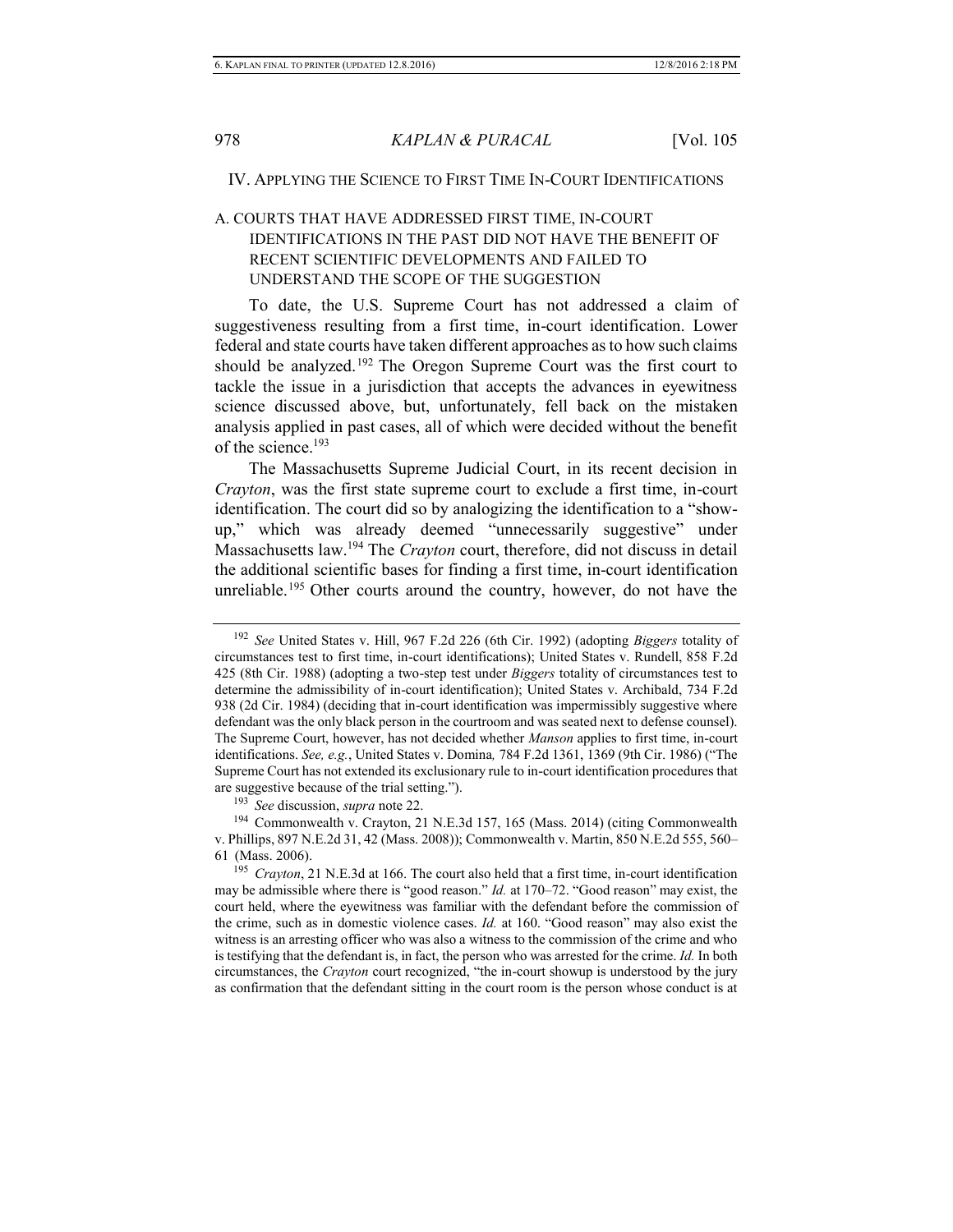benefit of such established precedent or an understanding of the science.

Before *Crayton*, the majority of courts had concluded that the suggestion does not arise in the first place because "the judge is present and can adequately address relevant problems; the jury is physically present to witness the identification, rather than merely hearing testimony about it; and cross-examination offers defendants an adequate safeguard or remedy against suggestive examinations." <sup>196</sup> Some courts have held that, although suggestive, first time, in-court identifications are nonetheless reliable under the *Biggers* factors and a totality of the circumstances test.<sup>197</sup>

The Ninth Circuit, in *United States v. Domina*, discussed at length the suggestiveness inherent in first time, in-court identifications, but still refused to institute a rule requiring a non-suggestive identification.<sup>198</sup> As the court explained, "When the witness is asked [for the first time in court] if he or she can identify the defendant as the perpetrator of the crime, this is surely equivalent to the 'show-up' pretrial situation. Only slightly less suggestive is the procedure whereby the witness is asked if he or she can identify the perpetrator of the crime from among those present in the courtroom when the defendant is sitting at the defense counsel table."<sup>199</sup> The court went on to describe the problem: "When asked to point to the robber, an identification witness—particularly if he has some familiarity with courtroom

<sup>198</sup> 784 F.2d 1361, 1368 (9th Cir. 1986).

issue rather than as identification evidence." *Id.* Because the "good reason" exception is reserved for contexts outside of a pure stranger identification, we do not discuss it here.

<sup>196</sup> State v. Lewis*,* 609 S.E.2d 515, 518 (S.C. 2005); *see also* United States v. Bush, 749 F.2d 1227, 1231 (7th Cir. 1984) ("[D]eference shown the jury in weighing the reliability of potentially suggestive out-of-court identification would seem even more appropriate for in-court identifications where the jury is present and able to see first-hand the circumstances which may influence a witness[.]"); Byrd v. State, 25 A.3d 761, 767 (Del. 2011) (citing *Bush*, 749 F.2d 1227); People v. Medina*,* 208 A.D.2d 771, 772 (N.Y. App. Div. 1994); People v. Medina*,* 617 N.Y.S.2d 491 (N.Y. App. Div. 1994) ("[W]here there has not been a pretrial identification and defendant is identified in court for first time, defendant is not deprived of fair trial because defendant is able to explore weaknesses and suggestiveness of identification in front of the jury[.]"); State v. Smith, 512 A.2d 189 (Conn. 1986) ("The defendant's protection against the obvious suggestiveness in any courtroom identification confrontation is his right to cross-examination."); People v. Rodriguez, 134 Ill. App. 3d 582, 589 (1985) ("Where a witness first identifies the defendant at trial, defense counsel may test perceptions, memory, and bias of the witness, contemporaneously exposing weaknesses and adding perspective to lessen hazards of undue weight or mistake."); Ralston v. State, 309 S.E.2d 135, 136 (Ga. 1983).

<sup>197</sup> *See, e.g.*, *Rundell*, 858 F.2d at 426; *Hill*, 967 F.2d at 232; Code v. Montgomery, 725 F.2d 1316, 1319–20 (11th Cir. 1984).

<sup>199</sup> *Id.* at 1368 (citing United States v. Archibald, 734 F.2d 938, 941–42, *modified*, 756 F.2d 223 (2d Cir. 1984), and United States v. Brown, 699 F.2d 585, 594 (2d Cir. 1983)).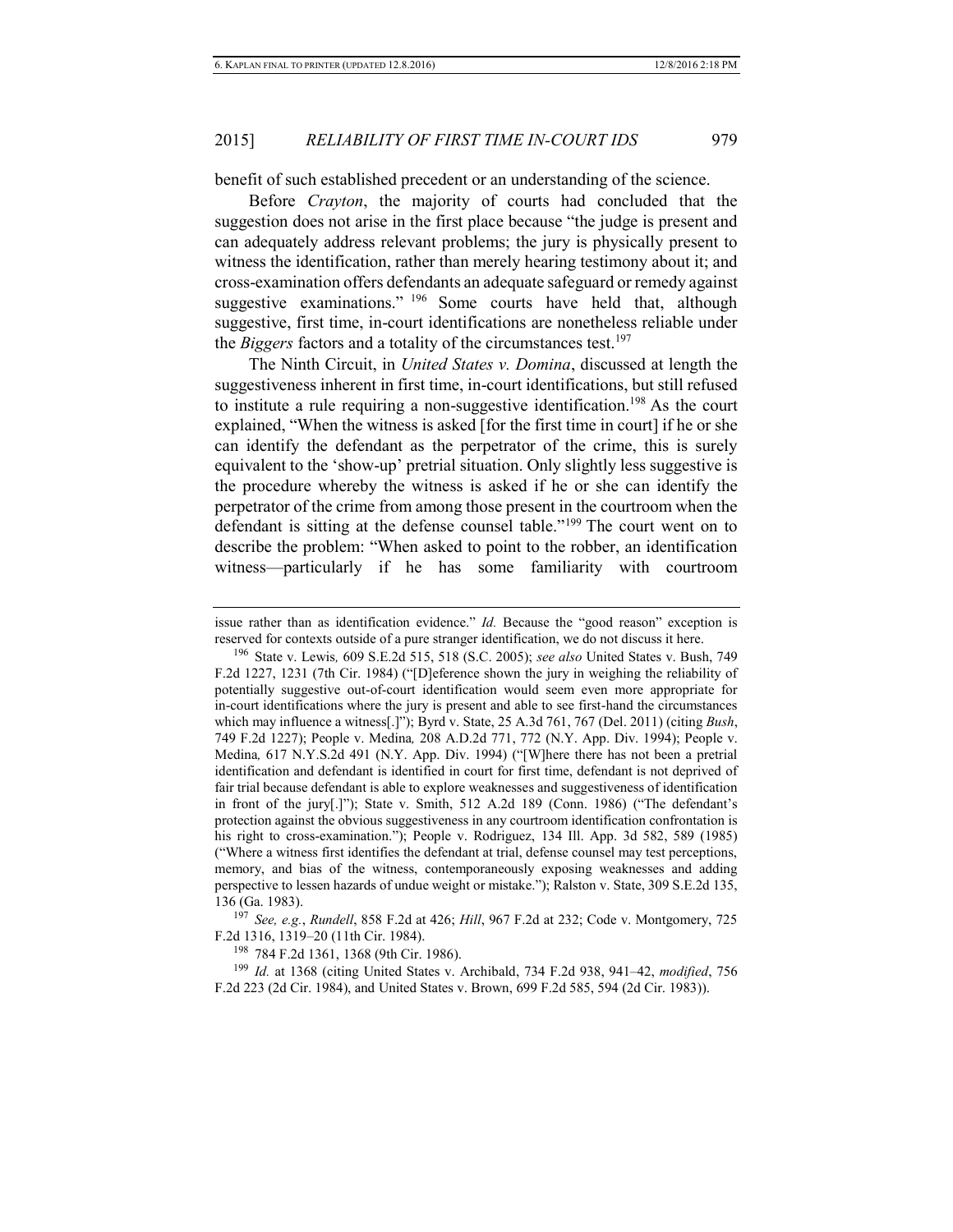procedures—is quite likely to look immediately at the counsel table, where the defendant is conspicuously seated in relative isolation. Thus the usual physical setting of a trial may itself provide a suggestive setting for an eyewitness identification."<sup>200</sup> The court, nonetheless, shied away from the issue because it believed that "[t]here is no constitutional entitlement to an in-court lineup or other particular methods of lessening the suggestiveness of in-court identification, such as seating the defendant elsewhere in the room."<sup>201</sup>

The Second Circuit, in *United States v. Archibald*, took a step in the right direction and its decision, according to Professor Evan Mandery, "represents the high-water mark of protection afforded to suggestive in-court identifications."<sup>202</sup> There, the defendant in a robbery case argued "that the incourt identifications were tainted by unduly suggestive circumstances, namely, that throughout the trial he was the only black person in the courtroom, except for one day when a black United States Marshal was present, and that he was seated at the defense table."<sup>203</sup> At trial, the defendant requested a corporeal lineup and asked "to be seated with five or six other black men who looked reasonably like him, to ensure that he would not be obviously singled out by an educated witness."<sup>204</sup> The trial court denied his request as "inappropriate" and allowed the in-court identification. On appeal, the Second Circuit hit the nail on the head:

As is generally the case, the defendant here was seated next to defense counsel during the trial, a circumstance obviously suggestive to witnesses asked to make in-court identifications. Any witness, especially one who has watched trials on television, can determine which of the individuals in the courtroom is the defendant, which is the defense lawyer, and which is the prosecutor. $205$ 

The appellate court held that while "there was no obligation to stage a lineup, ... there was, however, an obligation to ensure that the in-court procedure here did not simply amount to a 'show-up.'"<sup>206</sup> The court also insightfully acknowledged the relative ease with which the prejudice could have been prevented: "A fairly short delay of proceedings was all that would have been required to rearrange the seating in the courtroom and to secure the presence of some people of the defendant's approximate age and skin

<sup>200</sup> *Id.* (quoting United States v. Williams, 436 F.2d 1166, 1168 (9th Cir. 1970)).

<sup>201</sup> *Id.* at 1369.

<sup>202</sup> *See* Mandery, *supra* note [7,](#page-3-3) at 402.

<sup>203</sup> *Archibald*, 734 F.2d at 940.

<sup>204</sup> *Id.* at 941.

<sup>205</sup> *Id.*

<sup>206</sup> *Id.* (citations and internal quotation marks omitted).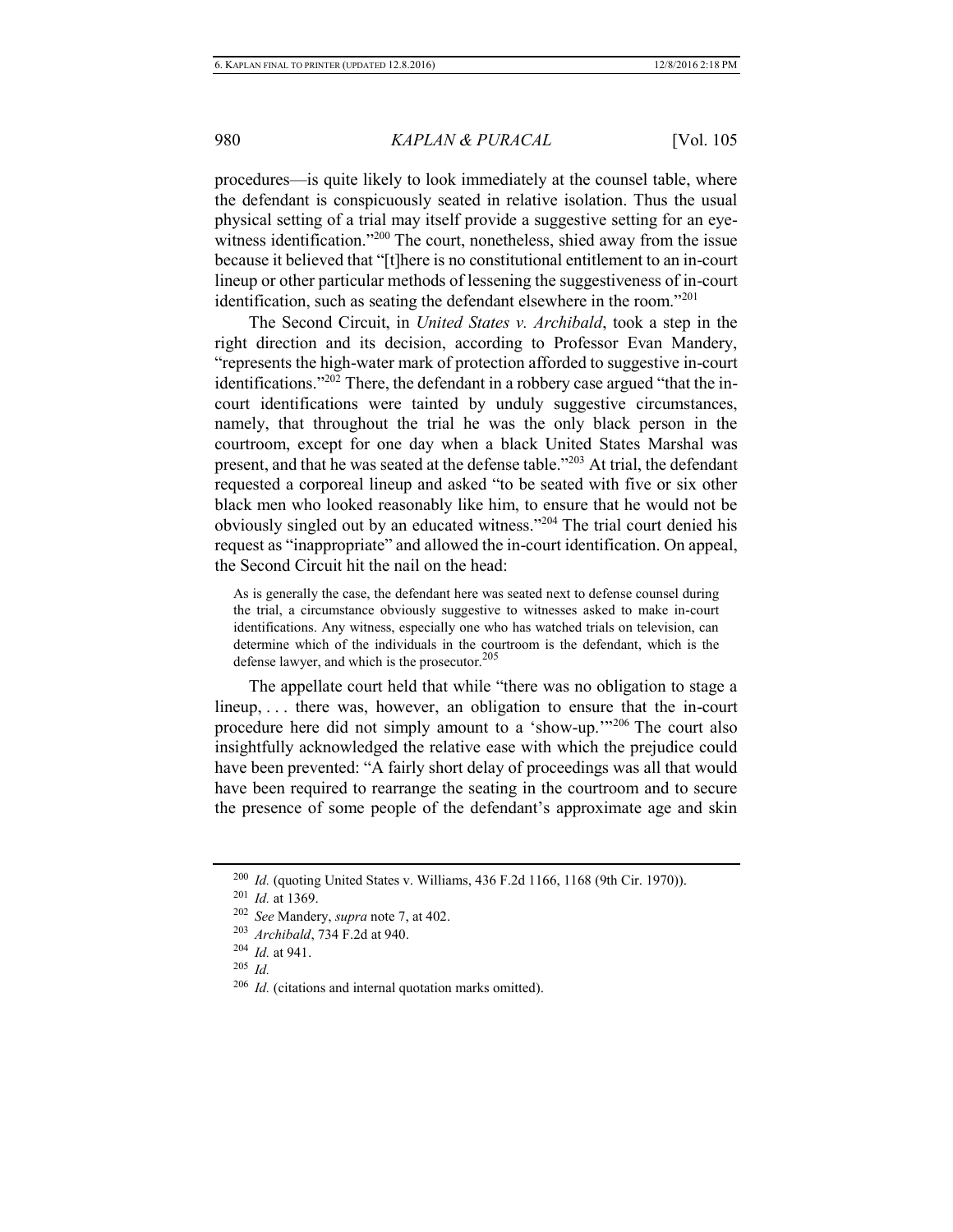color $"207$ 

The Second Circuit ultimately ruled that the error in admitting the incourt identifications was harmless in light of other evidence to support the conviction.<sup>208</sup> While the court recognized the inherent suggestiveness of the identification, the holding ultimately disregards the powerful effect that identification evidence has on the jury, which is the reason courts should institute a per se exclusionary approach and require an out-of-court lineup or other non-suggestive procedures.

# B. THE SCIENCE APPLIES TO FIRST TIME, IN-COURT IDENTIFICATIONS JUST AS IT DOES TO PRETRIAL IDENTIFICATIONS, AND REQUIRES THE SAME PROTECTIONS AGAINST MISTAKEN IDENTIFICATION EVIDENCE

Just this past year, in Oregon—a jurisdiction that has accepted and altered its approach to admitting eyewitness identification testimony based on the significant body of scientific research about human memory and its impact on eyewitness identification—the state Supreme Court was presented with a prime opportunity to institute a per se exclusionary approach to first time, in-court identifications in *Hickman*, but refused to do so.<sup>209</sup> Advocates for enhanced safeguards against eyewitness misidentification had high hopes for *Hickman* because the facts so strongly cautioned against the admissibility of the first time, in-court identifications. One witness (D) told police on the night of the shooting that she did not see the perpetrator. <sup>210</sup> Yet D was permitted to testify at trial that she was 95 percent certain the shooter was the defendant sitting before her.<sup>211</sup> The other witness  $(N)$  gave only a vague description of a stocky black male in his mid-twenties on the night of the shooting.<sup>212</sup> She, too, was allowed to testify at trial that the shooter was

<sup>212</sup> *Id*.

<sup>207</sup> *Id.* at 942.

<sup>208</sup> *Id.* at 943.

<sup>209</sup> State v. Hickman, 330 P.3d 551 (Or. 2014). We use the *Hickman* case as an example because it is the first case that addresses first time, in-court stranger identifications in a jurisdiction that has accepted the recent advances in social science on human memory and its impact on identifications. The authors of this article, through the Oregon Innocence Project, submitted an amicus brief on this issue to the Oregon Supreme Court in *Hickman*, urging the Court to adopt a bright line rule prohibiting first time, in-court stranger identifications. Brief of Amicus Curiae the Innocence Network and Oregon Innocence Project in Support of Respondent, State v. Hickman, 330 P.3d 551 (Or. 2014), (No. 081235225), 2014 WL 1227589, at \*19.

<sup>210</sup> *Id.* at 568. <sup>211</sup> *Id.* at 556.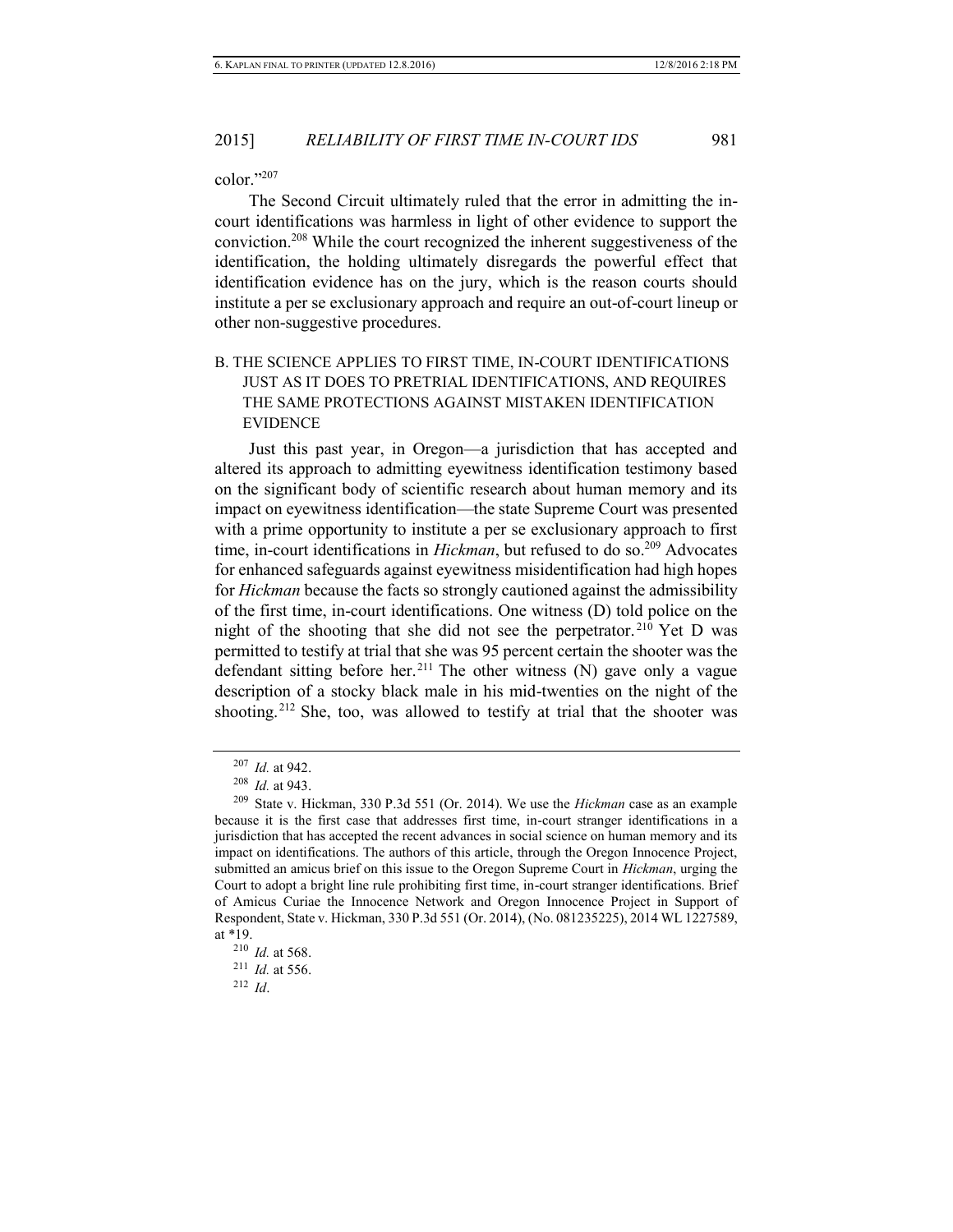Hickman, the black twenty-something male sitting before her.<sup>213</sup>

The *Hickman* court started from the faulty premise that memory contamination will manifest itself in a way that is self-evident to the jury.<sup>214</sup> The court refused to recognize that suggestiveness inside the courtroom may irreparably contaminate a witness's mind to form an unreliable "memory" of the incident, which may be mistaken yet convincing to a jury. Instead, the *Hickman* court relied heavily on the misguided notion that the jury can assess the credibility of a first time, in-court identification because the jury can observe the witness's demeanor, including facial expressions, voice inflection, and body language, during the identification process. <sup>215</sup> The *Hickman* court failed to recognize that a witness's demeanor can only tell us how certain the witness is in her or his own mind. As science has proved time and time again, certainty does not equal reliability. <sup>216</sup> Rather, "most eyewitnesses think they are telling the truth even when their testimony is inaccurate, and '[b]ecause the eyewitness is testifying honestly (i.e., sincerely), he or she will not display the demeanor of the dishonest or biased witness."<sup>217</sup> Indeed, even some mistaken eyewitnesses will "exude supreme" confidence in their identifications."<sup>218</sup>

*Hickman* is especially disappointing in light of earlier decisions in *State v. Henderson*, <sup>219</sup> from the New Jersey Supreme Court, and *State v. Lawson*, 220 from the Oregon Supreme Court—two landmark cases leading the way for the application of social science to eyewitness identification evidence.<sup> $221$ </sup> Both *Henderson* and *Lawson* embrace the idea of assessing the reliability of identification evidence based on advances in science that have dramatically improved our understanding of the way in which the mind works.<sup>222</sup> That

<sup>220</sup> 291 P.3d 673, 685 (Or. 2012).

 $221$  The Massachusetts Supreme Judicial Court's "Study Group on Evewitness Evidence" also recommended analyzing eyewitness identification evidence using the new advances in memory science to determine admissibility and create a heightened gatekeeping function for trial courts. *See supra* not[e 35,](#page-7-0) at 12–13. The Massachusetts court showed a willingness to put some teeth behind that gatekeeping function when it excluded the first time, in-court identification in *Crayton*. Commonwealth v. Crayton, 21 N.E.3d 157, 169 (Mass. 2014).

<sup>222</sup> *Henderson*, 27 A.3d at 894; *Lawson*, 291 P.3d at 684.

<sup>213</sup> *Id.* at 562.

<sup>214</sup> *Id.* at 569.

<sup>215</sup> *Id.* at 564.

<sup>216</sup> *See supra* Section II.C.

<sup>217</sup> State v. Henderson, 27 A.3d 872, 889 (N.J. 2011) (quoting Epstein, *supra* not[e 44,](#page-9-1) at 772).

 $2^{18}$  *Id.* 

<sup>219</sup> *Id.* at 894.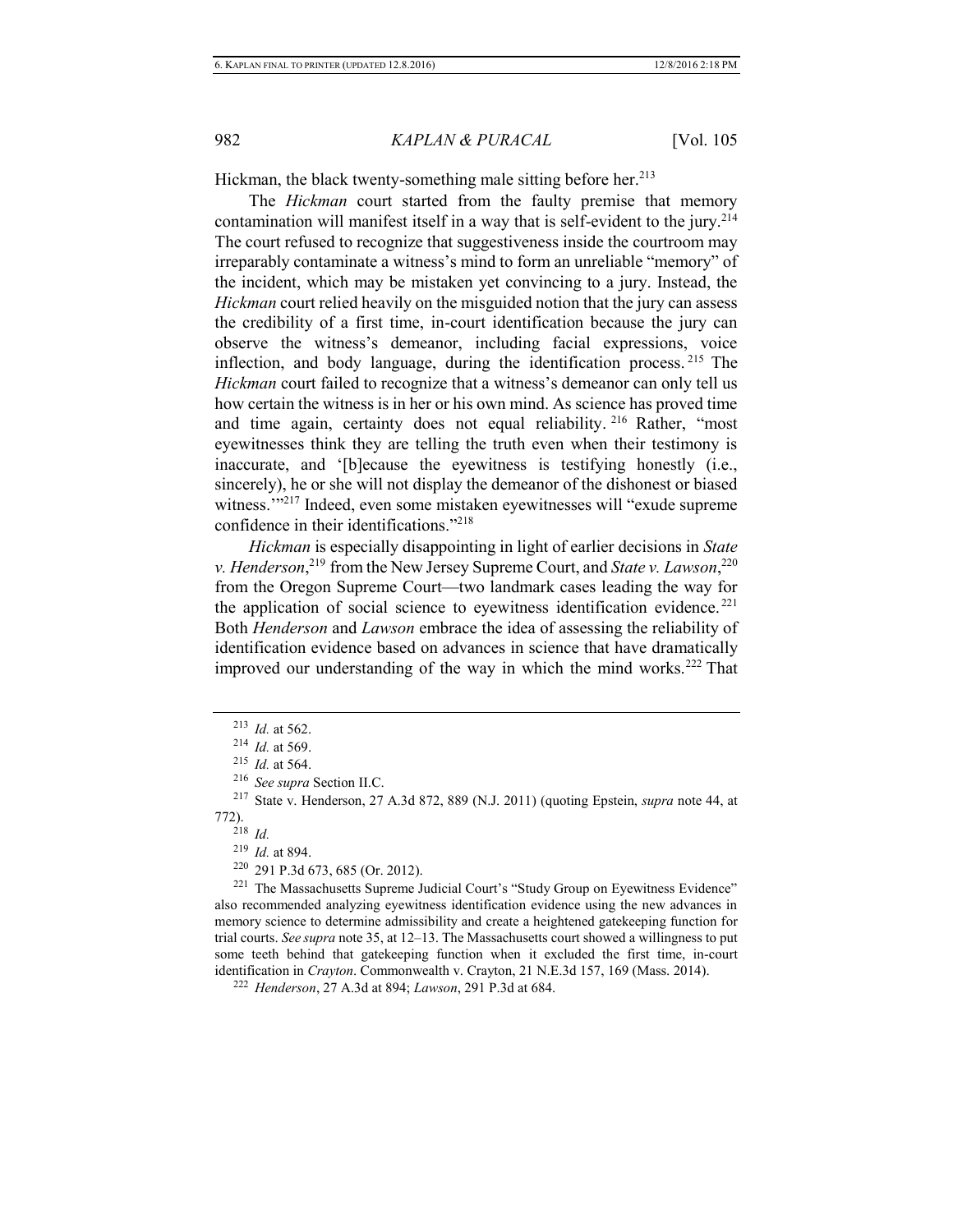body of scientific evidence from which *Henderson* and *Lawson* emerged points to the fallibility of human memory, the inability of the average juror to distinguish credibility from confidence, and the frequency with which laypeople hold beliefs contrary to the weight of scientific evidence.<sup>223</sup> The fact that *Hickman* came out of a jurisdiction that accepts this science-based analysis is troubling—the court should have embraced the same concerns.

The scientific research adopted in *Henderson* and *Lawson* is organized by system variables, those factors within the control of those administrating an identification procedure, and estimator variables, those factors that are beyond the control of the criminal justice system that are "equally capable of affecting an eyewitness' ability to perceive and remember an event."<sup>224</sup> Using this framework to create a more informed understanding of the human memory, the *Henderson* and *Lawson* courts rejected the *Manson* test as inadequate. <sup>225</sup> *Henderson* specifically recognized that the *Manson* test "overstates the jury's inherent ability to evaluate evidence offered by eyewitnesses who honestly believe their testimony is accurate."<sup>226</sup> Courts, like *Hickman*, that continue to rely on the jury to ferret out unreliable identification evidence have failed to fully grasp the science that should inform these decisions.

Memory contamination does not appear on the witness's face like a "tell" in poker.<sup>227</sup> Thus, *Henderson* and *Lawson* hold that the court, rather than the jury, must assess the reliability of identification evidence using certain guideposts for admissibility.<sup>228</sup> Although the courts in those cases focused on suggestiveness resulting from pretrial identification procedures, the concerns underlying those procedures are unmistakable in first time, incourt identifications. The same concerns that compelled the *Henderson* and *Lawson* courts to re-examine the standard for the admissibility of pretrial identifications should compel courts to re-examine the admissibility of first time, in-court identifications. We discuss several of these concerns in turn.

*Targeted Suspect:* Courts around the country recognize the inherent danger of an identification procedure in which the witness is aware of whom police officers have targeted as a suspect.<sup>229</sup> With that danger in mind, many

<sup>223</sup> *See supra* Part II.

<sup>224</sup> *Henderson*, 27 A.3d at 904; *see also Lawson*, 291 P.3d at 684.

<sup>225</sup> *Henderson*, 27 A.3d at 889–92; *Lawson*, 291 P.3d at 684.

<sup>226</sup> *Henderson*, 27 A.3d 872, 878.

<sup>227</sup> *See supra* Section II.C.

<sup>228</sup> *Henderson,* 27 A.3d at 919; *Lawson*, 291 P.3d at 690*.*

<sup>229</sup> *See, e.g.*, State v. Herrera, 902 A.2d 177, 183 (N.J. 2006) ("[O]ne-on-one showups are inherently suggestive . . . because the victim can only choose from one person." (internal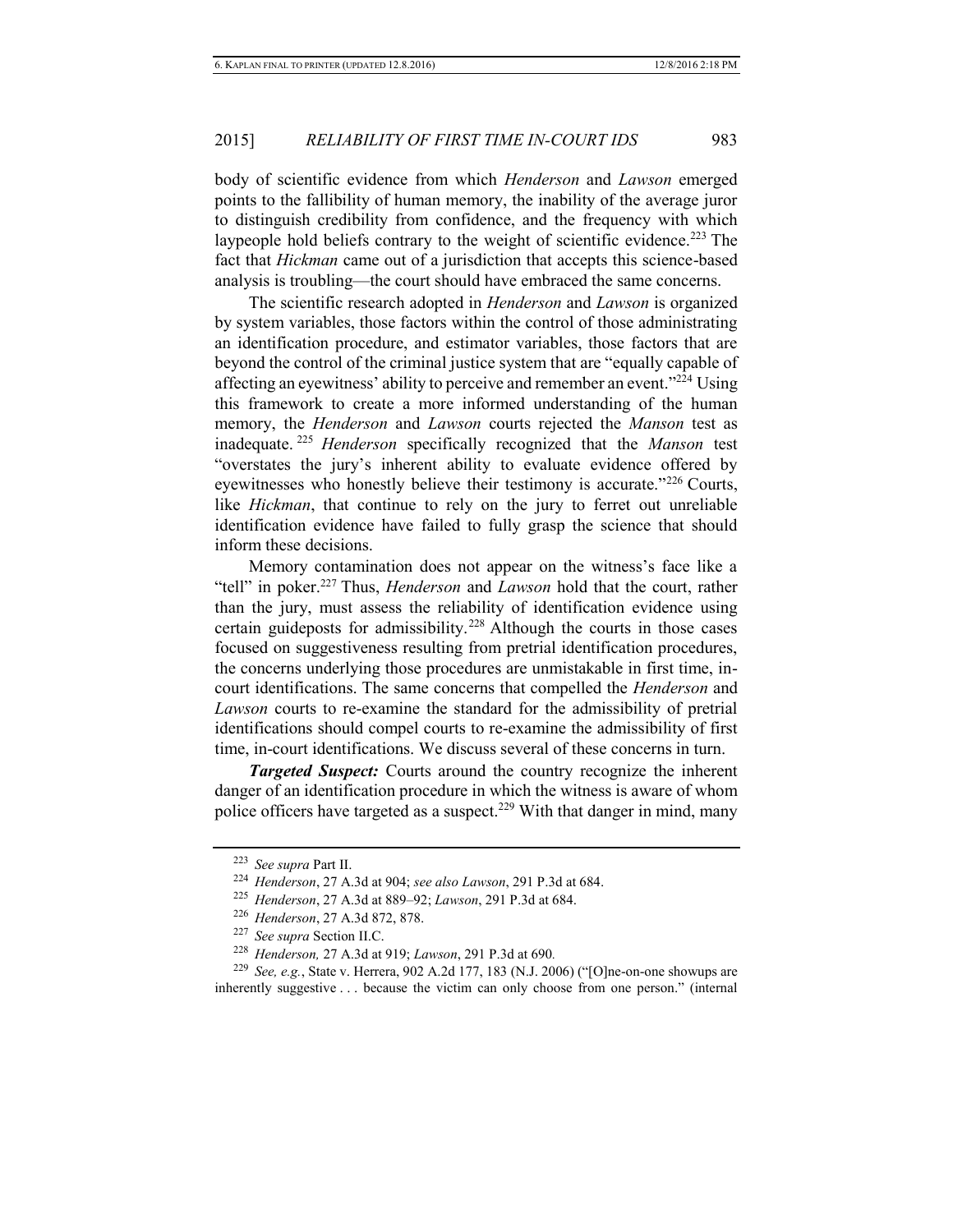courts, including *Henderson* and *Lawson*, have uniformly denounced the "show-up" as "inherently suggestive."<sup>230</sup> Identification procedures involving a single suspect fail to "provide a safeguard against witnesses with poor memories or those inclined to guess, because every mistaken identification in a showup will point to the suspect."<sup>231</sup> A number of states have limited the admissibility of show-ups.<sup>232</sup> The same construct, however, exists in first time, in-court identifications, which have yet to be ruled inadmissible—the sole exception being the recent (2014) state supreme court ruling in Massachusetts.<sup>233</sup> In a first time, in-court identification, the witness is acutely aware that the individual seated at the defense table has been targeted by the police and the state as the perpetrator. A fact that cannot be ignored is that the state believes so strongly in that individual's guilt that he or she has been called to trial. The first time, in-court identification presents the ultimate "targeted suspect" situation that courts have repeatedly condemned in the pretrial context.

*Expectancy Effect:* Psychologists define the "expectancy effect" as "the tendency for experimenters to obtain results they expect . . . because they have helped to shape that response."<sup>234</sup> The *Henderson* and *Lawson* courts focused on the expectancy effect in lineups and found that even with the best of intentions, an administrator with knowledge of the suspect's identity may inadvertently sway the witness through language and subtle cues, including "pauses, gestures, hesitations, or smiles."<sup>235</sup> Studies show "that both witnesses and administrators are generally unconscious of the influence that the lineup administrator's behavior has on identification process." <sup>236</sup> *Henderson* and *Lawson*, therefore, recommended double-blind lineup procedures where the administrator "is not investigating the particular case

<sup>234</sup> *Henderson*, 27 A.3d at 896 (citing Robert Rosenthal & Donald B. Rubin, *Interpersonal Expectancy Effects: The First 345 Studies*, 3 BEHAV. & BRAIN SCI. 377, 377 (1978)).

citation omitted)); State v. Dubose, 699 N.W.2d 582–84 (Wis. 2005) ("[E]vidence obtained from an out-of-court showup is inherently suggestive and will not be admissible unless . . . the procedure was necessary."); People v. Riley, 517 N.E.2d 520, 524 (N.Y. 1987) ("Showup identifications, by their nature suggestive, are strongly disfavored but are permissible if exigent circumstances require immediate identification[.]" (internal citation omitted)).

<sup>230</sup> *Henderson*, 27 A.3d at 902–03; *Lawson*, 291 P.3d at 686.

<sup>231</sup> *Henderson*, 27 A.3d at 903.

<sup>232</sup> *Id.* (citing cases limiting the admissibility of show-ups).

<sup>233</sup> Commonwealth v. Crayton, 21 N.E.3d 157, 169 (Mass. 2014).

<sup>235</sup> *Id.* (internal citation omitted); *see also Lawson*, 291 P.3d at 685–86.

<sup>236</sup> *Lawson*, 291 P.3d at 706 (*citing* Ryann M. Haw & Ronald P. Fisher, *Effects of Administrator-Witness Contact on Eyewitness Identification Accuracy*, 89 J. APPLIED PSYCHOL. 1106, 1110 (2004)).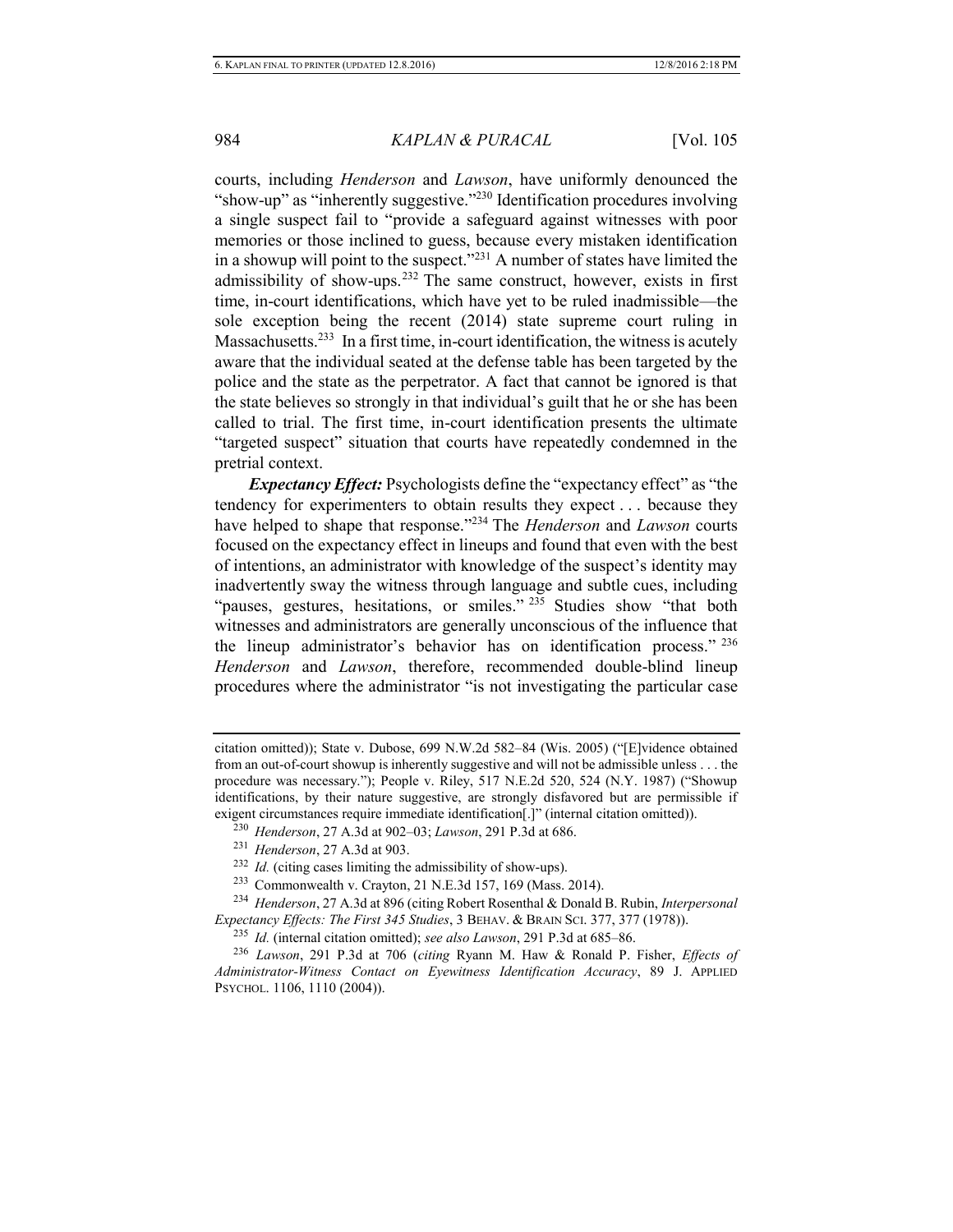and does not know who the suspect is."<sup>237</sup> At a minimum, the courts urge a blind lineup where the administrator may know who the suspect is, but does not know where he or she is located in the lineup or photo array.<sup>238</sup>

There is no chance for a non-blind procedure in a first time, in-court identification. The prosecutor, the witness, and everyone else in the courtroom are aware that the suspect is the individual seated at the defense table. There is no way to safeguard the witness from influence caused by subtle cues in the prosecutor's questioning or not-so-subtle cues in the courtroom itself. The expectation that the witness identify the defendant is palpable and may have a powerful effect on the reliability of an identification.

*Lucky Guesses:* "Properly constructed lineups test a witness' memory and decrease the chance that a witness is simply guessing."<sup>239</sup> *Henderson* and *Lawson*, therefore, discussed at length the need for identification procedures, like lineups, that include look-alike "fillers."<sup>240</sup> "The reason is simple: an array of look-alikes forces witnesses to examine their memory." $2\overline{4}1$  Both courts recognized that "if for any reason a suspect disproportionately stands out from the lineup fillers surrounding him or her, then the identification procedure is suggestive—and the reliability of any resulting identification decreases correspondingly."<sup>242</sup> The suggestion is obvious with a first time, in-court identification. The suspect stands out in the courtroom, sitting at the defense table in near isolation, and there are no look-alikes surrounding him or her to test the eyewitness's memory. The witness is not asked to examine her memory and, instead, is expected to simply point at the defendant who the state has already identified as the perpetrator. The "guess" is not only lucky, it is inevitable.

Further, because the defendant stands out behind the defense table, similar to a pretrial procedure where the suspect clearly stands out from the rest, a witness may experience increased "confidence in the identification because the selection process seemed easy." <sup>243</sup> The inflated sense of confidence has a powerful effect on the jury, thereby undermining the jury's

<sup>237</sup> *Henderson*, 27 A.3d at 897; *Lawson*, 291 P.3d at 706.

<sup>&</sup>lt;sup>238</sup> *Henderson*, 27 A.3d at 897 (suggesting a procedure known as the "envelope method," where a single-blind administrator "who knows the suspect's identity places [photos] into different envelopes, shuffles them, and presents them to the witness" without "looking at the envelopes or pictures while the witness makes an identification").

<sup>239</sup> *Id.*

<sup>240</sup> *Id.* at 887; *Lawson*, 291 P.3d at 706–07.

<sup>241</sup> *Henderson*, 27 A.3d at 898.

<sup>242</sup> *Lawson*, 291 P.3d at 707.

<sup>243</sup> *Henderson*, 27 A.3d at 898 (internal citation omitted).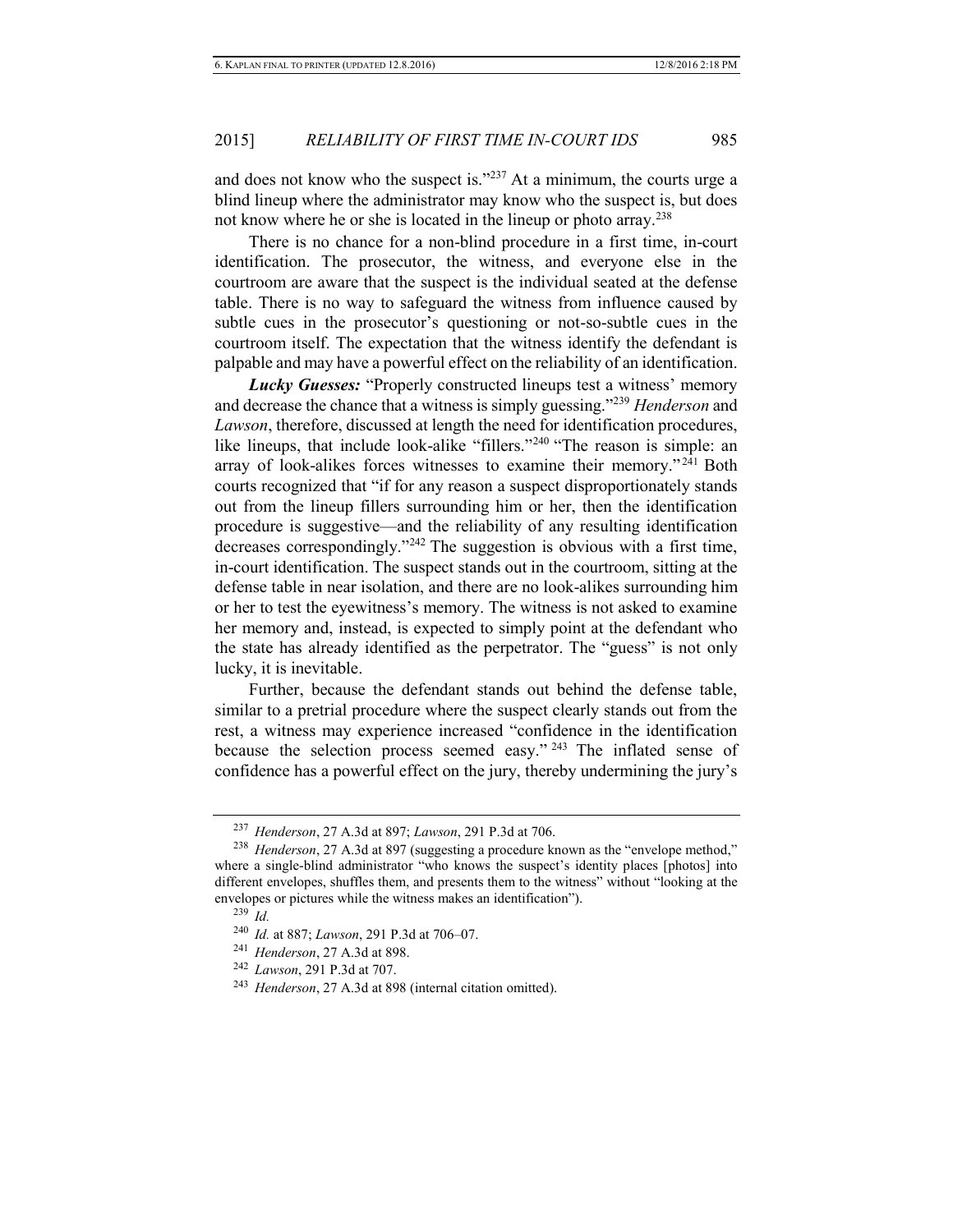ability to effectively weigh the credibility of the identification.<sup>244</sup>

*Relative Judgment:* "Relative judgment refers to the fact that the witness seems to be choosing the lineup member who most resembles the witnesses' memory *relative* to other lineup members."<sup>245</sup> Studies prove that "if the actual perpetrator is not in a lineup, people may be inclined to choose the best look-alike."<sup>246</sup> In fact, "field experiments suggest that when the true perpetrator is not in the lineup, eyewitnesses may nonetheless select an innocent suspect *more than one-third of the time.*" <sup>247</sup> The courts in *Henderson* and *Lawson* advocate for pre-lineup instructions to reduce the possibility of the relative judgment phenomenon.<sup>248</sup> That is, studies conclude "that the likelihood of misidentification is significantly decreased when witnesses are instructed prior to an identification procedure that a suspect may or may not be in the lineup or photo array, and that it is permissible not to identify anyone." <sup>249</sup> Implicit in this conclusion, however, is that the witness must actually believe that the premise of the instruction is true—that the perpetrator may, in fact, be absent from the lineup. With a first time, incourt identification, this premise is hardly plausible, as the witness knows that the state firmly believes that the perpetrator is sitting at the defense table. Telling a witness that the perpetrator may or may not be in the courtroom is a glaring pretense. Relative judgment is likely to influence the identification when the witness knows that the state believes the individual at the defense table to be guilty.

*Suggestive Feedback:* Feedback from police or prosecutors after an identification "affects the reliability of an identification in that it can distort memory, create a false sense of confidence, and alter a witness's report of how he or she viewed an event."<sup>250</sup> For example, "those who receive a simple post-identification confirmation regarding the accuracy of their identification significantly inflate their reports to suggest better witnessing conditions at the time of the crime, stronger memory at the time of the lineup, and sharper

<sup>249</sup> *Id.*

<sup>244</sup> *Id.* at 889 ("[W]e are mindful of the observation that 'there is almost *nothing more convincing* [to a jury] than a live human being who takes the stand, points a finger at the defendant, and says 'That's the one!'" (citing Watkins v. Sowders, 449 U.S. 341, 352 (1979) (Brennan, J., dissenting)).

<sup>245</sup> Gary L. Wells, *The Psychology of Lineup Identifications*, 14 J. APPLIED SOC. PSYCHOL. 89, 92 (1984) (citation omitted).

<sup>246</sup> *Id.* (citation omitted).

<sup>247</sup> *Id.* at 887–88 (emphasis added).

<sup>248</sup> *Id.* at 897; State v. Lawson, 291 P.3d 673, 706 (N.J. 2012).

<sup>250</sup> *Id.* at 900.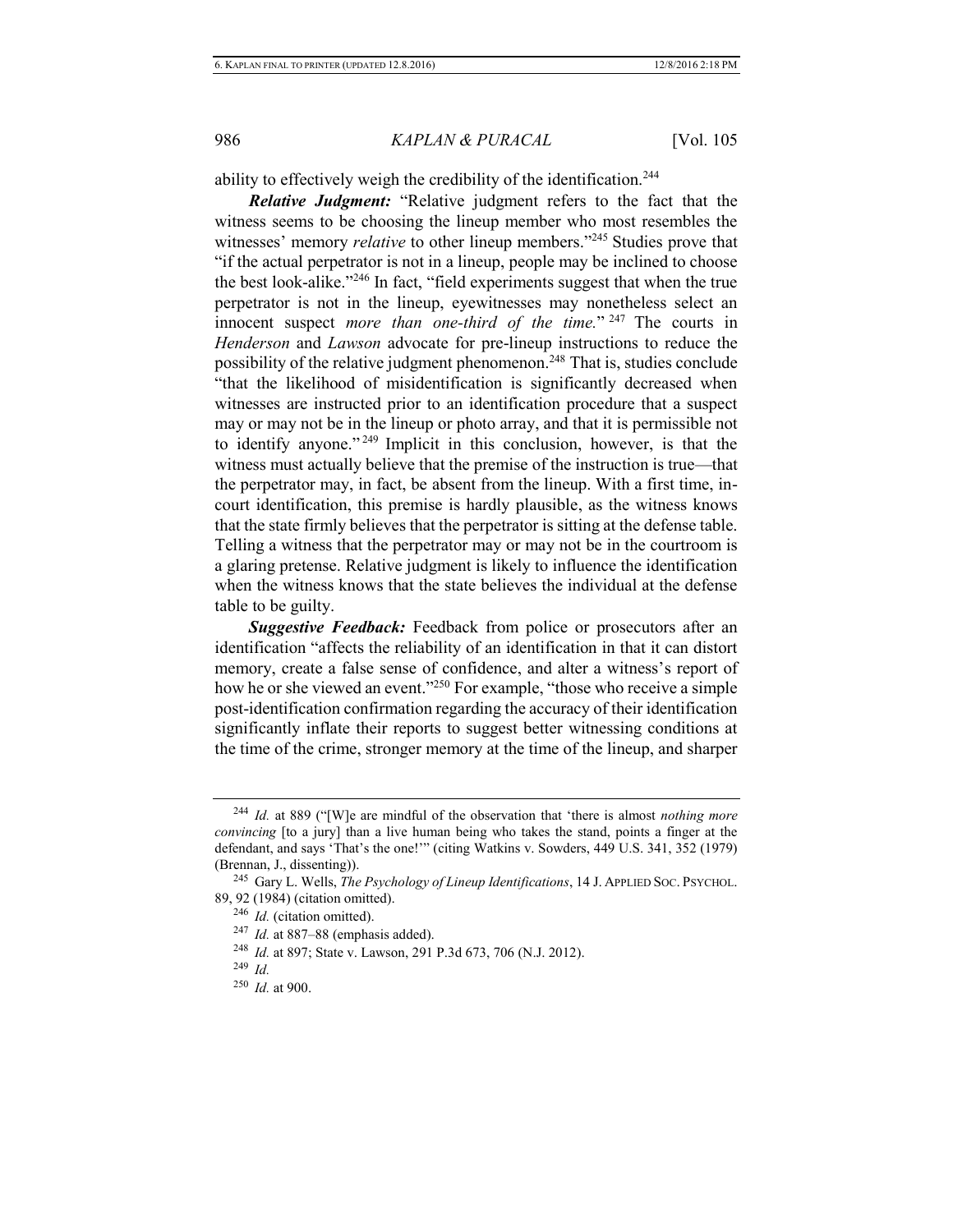memory abilities in general."<sup>251</sup> In others words, confirming feedback in the courtroom can bolster the witness's confidence that he or she has selected the "right" person. The *Lawson* court agreed that "the danger of confirming feedback lies in its tendency to increase the *appearance* of reliability without increasing reliability itself." <sup>252</sup> There is no greater risk of confirming feedback than in the trial setting. Once the witness has identified the defendant as the perpetrator, the prosecution will continue to ask questions designed to elicit details confirming the witness's certitude. The witness's exclusive role is to answer questions and prove how certain she is. The simple act of continuing the questioning tells the witness that he or she was "right," allowing her to respond to cross-examination and other scrutiny with greater confidence borne out of the approbation of the figures of authority in the courtroom. The witness's subsequent account of other details surrounding the event may become distorted or presented with false confidence, increasing the apparent credibility of the identification itself.

*Memory Decay:* Memory decay is irreversible and occurs at an exponential rather than a linear rate, with the greatest proportion of memory loss occurring shortly after the event and the rate of memory loss leveling off over time.<sup>253</sup> Consequently, the longer the delay between the crime and the identification, the greater the likelihood for misidentification. While researchers cannot pinpoint the exact moment when a witness's recall becomes unreliable, one of the studies relied upon by the *Henderson* court demonstrates a substantial increase in misidentification from two to twentyfour hours after an event.<sup>254</sup> "Scientists generally agree that memory never improves," and the probative value of an identification conducted after a significant event also turns on the quality of the original memory based on the other estimator variables.<sup>255</sup> An identification that happens for the first time in the courtroom will necessarily occur long after the crime itself. The state is asking the witness to identify the perpetrator sometimes years after the event and under the most suggestive of conditions—when the state has already identified the perpetrator and seated him prominently before the witness. That witness is highly susceptible to influence.

The courts in *Henderson* and *Lawson* articulated each of these concerns

<sup>251</sup> *Id.* at 899 (quoting Amy Bradfield Douglass & Nancy Steblay, *Memory Distortion in Eyewitness: A Meta-Analysis of the Post-identification Feedback Effect*, 20 APPLIED COGNITIVE PSYCHOL. 859, 864–65 (2006) (citation omitted)).

<sup>252</sup> *Lawson*, 291 P.3d at 710.

<sup>253</sup> *Id.* at 688.

<sup>254</sup> *Henderson*, 27 A.3d at 907.

<sup>255</sup> *Lawson*, 291 P.3d at 705 (citing *Henderson*, 72 A.3d at 907).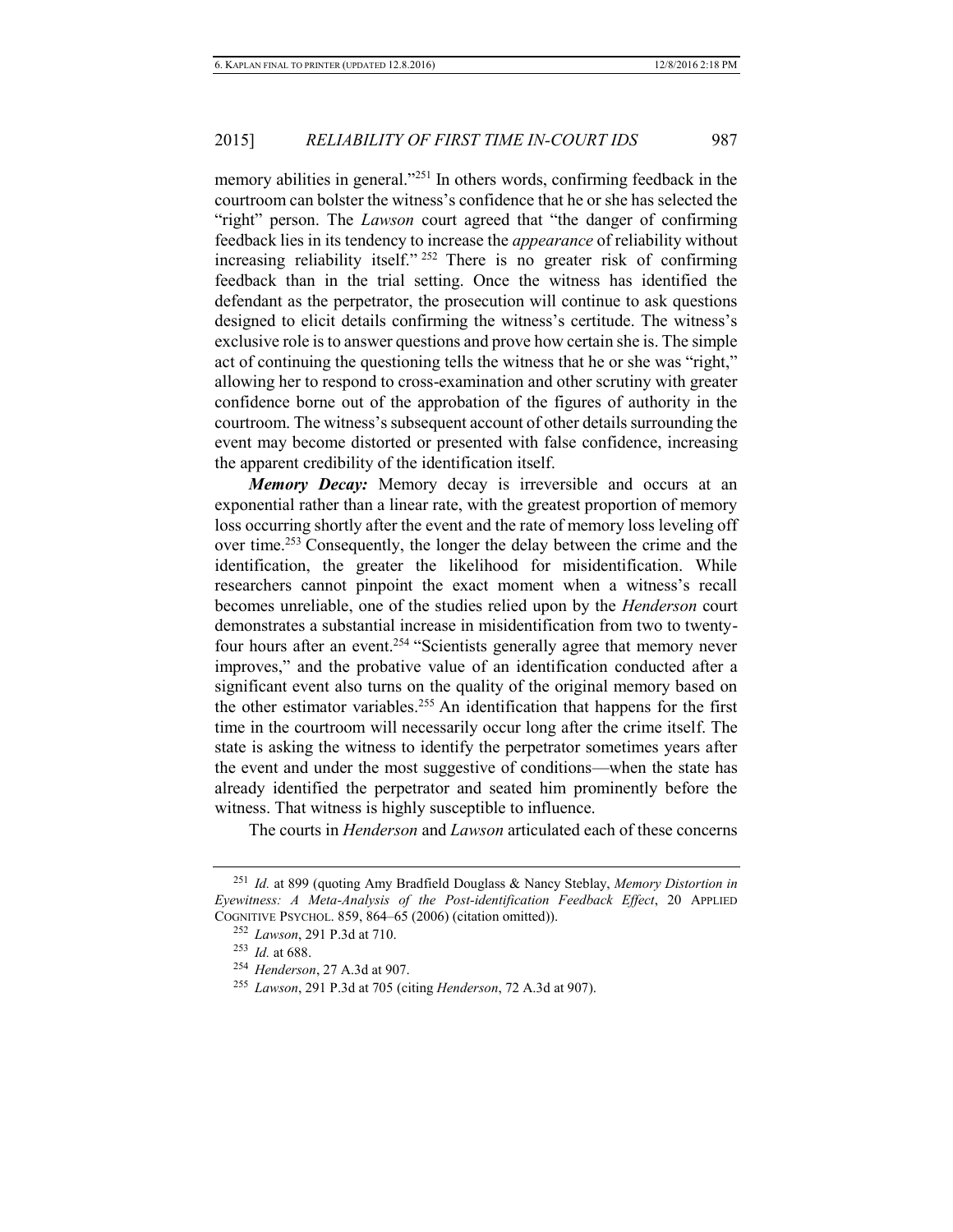about influence in identification procedures, but, because the concerns were discussed in the context of pretrial identifications under the facts of those cases, the court in *Hickman* chose not to recognize the parallels to first time, in-court identifications.

Many courts, including *Hickman*, have fallen back on the mistaken (but widely held) belief that suggestiveness, if any, can be "cured" for the jury through cross-examination, expert testimony, or jury instructions. <sup>256</sup> The problem is that the mere recognition of system variables or estimator variables does not make a trier of fact any more adept at being able to distinguish a reliable identification from an identification contaminated by outside forces.<sup>257</sup> Scientists agree that "one cannot know for certain which identifications are accurate and which are false—which are the product of reliable memories and which are distorted by one of a number of factors."<sup>258</sup>

<span id="page-42-0"></span>Mistaken eyewitness identifications often stem not from malice, but from the witness's honest belief in the accuracy of his or her own memory. Traditional trial tools are ineffective at exposing an honest, but nevertheless mistaken, witness. Cross-examination, for example, "will often expose a lie or half-truth, but may be far less effective when witnesses, although mistaken, believe that what they say is true."<sup>259</sup> Although acting in good faith, "eyewitnesses are likely to use their 'expectations, personal experience, biases, and prejudices' to fill in the gaps created by imperfect memory. Because it is unlikely that witnesses will be aware that this process has occurred, they may express far more confidence in the identification than is warranted."<sup>260</sup> The *Crayton* court recognized that the jury's ability to view the in-court identification and assess the witness's confidence does not make the jury better able to evaluate the accuracy of the identification because

<sup>258</sup> *Id.* at 888.

<sup>259</sup> State v. Clopten, 223 P.3d 1103, 1110 (Utah 2009) (citing Jacqueline McMurtrie, *The Role of the Social Sciences in Preventing Wrongful Convictions*, 42 AM. CRIM. L. REV. 1271, 1277 (2005); Peter J. Cohen, *How Shall they be Known?* Daubert v. Merrell Dow Pharmaceuticals *and Eyewitness Identification*, 16 PACE. L. REV. 237, 273 (1996)).

<sup>260</sup> *Clopten*, 223 P.3d at 1110 (citing Steve D. Charman & Gary L. Wells, *Can Eyewitnesses Correct for External Influences on Their Lineup Identifications? The Actual/Counterfactual Assessment Paradigm*, 14 J. EXPERIMENTAL PSYCHOL. APPLIED 5, 5 (2008) (quoting State v. Long, 721 P.2d 483, 489 (1986)).

<sup>256</sup> State v. Hickman, 330 P.3d 551, 564–65 (Or. 2014).

<sup>257</sup> *Henderson*, 27 A.3d at 911 (discussing a study that revealed not only that mock jurors "were insensitive to the effects of [a suggestive identification procedure, but that they also] gave disproportionate weight to the confidence of the witness, [leading scientists to] conclude[] that jurors do not evaluate eyewitness memory in a manner consistent with psychological theory and findings" (citing Brian L. Cutler et al., *Juror Sensitivity to Eyewitness Identification Evidence*, 14 LAW & HUM. BEHAV. 185, 186–87 (1990)).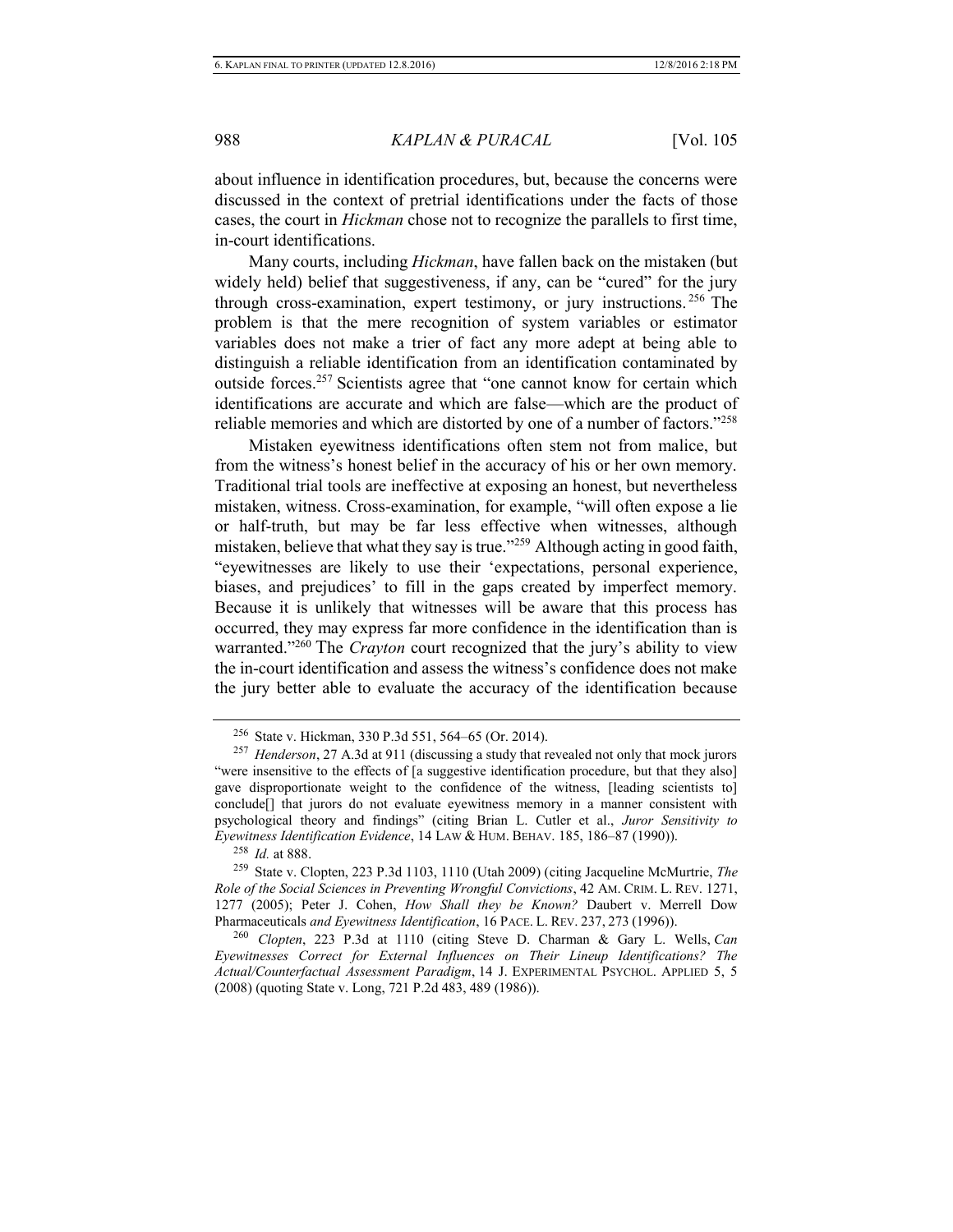confidence does not equate to accuracy.<sup>261</sup> Cross-examination is especially inadequate to reveal weaknesses when the identification happens for the first time in court because the identification was not tested pretrial—without the suggestiveness of the in-court procedure—for comparison.

Jury instructions, too, have also proved ineffective to "cure" the prejudice from a mistaken identification. <sup>262</sup> The *Henderson* and *Lawson* courts recognized that not only are laypersons largely unfamiliar with scientific evidence relating to memory and suggestiveness, but also individuals often hold beliefs that go against the weight of scientific evidence.<sup>263</sup> The use of jury instructions to educate the jury on the reliability of eyewitness identifications has been shown to have little effect on what jurors intuitively believe about memory, with one study relied upon in *Henderson* showing that mock jurors "were insensitive to the effects of [estimator variables], retention interval, suggestive lineup instructions, and procedures used for constructing and carrying out the lineup," but nevertheless "gave disproportionate weight to the confidence of the witness."<sup>264</sup> In fact, experts find that "eyewitness confidence [is] the most powerful predictor of verdicts regardless of other variables."<sup>265</sup>

For the same reasons, expert testimony cannot cure the prejudice from a suggestive identification. Scientists find that, although experts can inform jurors about the factors that may make an identification particularly unreliable, experts cannot help the jury determine whether any particular identification is accurate or not.<sup>266</sup> A first time, in-court identification is, therefore, subject to many of the concerns condemned in pretrial identifications because of the tendency to create suggestiveness in the encounter, which cannot be cured by traditional trial techniques. A few rare courts have recognized that the setting of the courtroom is inherently

<sup>261</sup> Commonwealth v. Crayton, 21 N.E.3d 157, 167 (Mass. 2014) (citing *Supreme Judicial Court Study Group on Eyewitness Evidence: Report and Recommendations to the Justices* 19 (July 25, 2013)).

<sup>262</sup> *Clopten*, 223 P.3d at 1110 (citing Cohen, *supra* note [259,](#page-42-0) at 272 (1996); BRIAN L. CUTLER & STEVEN D. PENROD, MISTAKEN IDENTIFICATION: THE EYEWITNESS, PSYCHOLOGY AND THE LAW 264 (1995); Edith Greene, *Eyewitness Testimony and the Use of Cautionary Instructions*, 8 U. BRIDGEPORT L. REV. 15, 20 (1987)).

<sup>263</sup> State v. Lawson, 291 P.3d 673, 703 (N.J. 2012); State v. Henderson, 27 A.3d 872, 910 (N.J. 2011).

<sup>264</sup> *Henderson*, 27 A.3d at 911 (citations omitted).

<sup>265</sup> *Id.* (citation omitted).

<sup>266</sup> Noah Clements, *Flipping a Coin: A Solution for the Inherent Unreliability of Eyewitness Identification Testimony*, 40 IND. L. REV. 271, 286 (2007).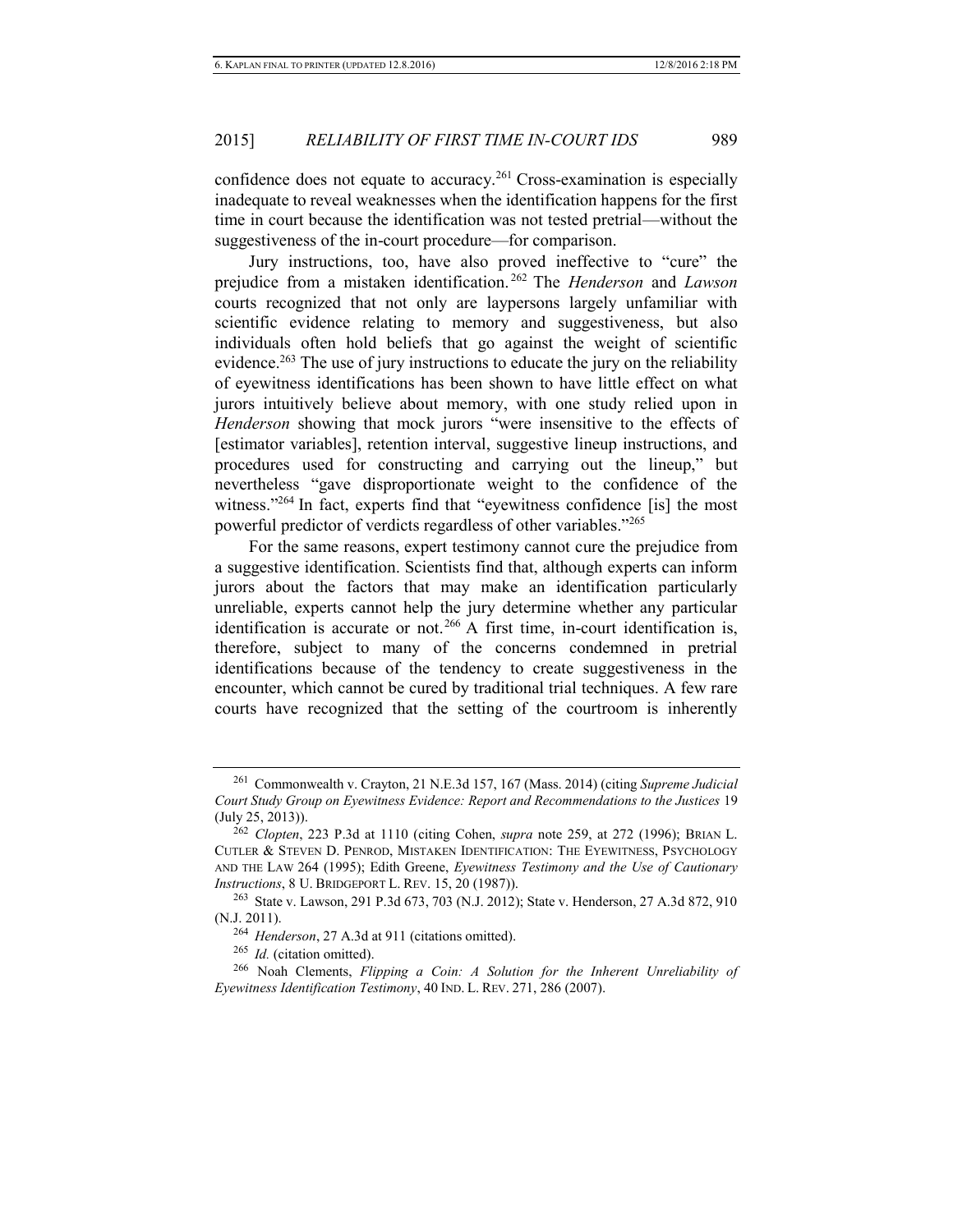suggestive and encouraged the permissive grant of a pretrial lineup.<sup>267</sup> Many, however, have explicitly stated that a pretrial lineup procedure is not a prerequisite to every in-court identification.<sup>268</sup>

Absent a way to cure the suggestiveness of a first time, in-court identification, courts should encourage out-of-court identification procedures either pretrial or with leave during trial by prohibiting the first time, in-court identification.

#### V. CONCLUSION

Courts must either accept the science or not. It is disingenuous to accept the science when it comes to analyzing pretrial identifications, while refusing to accept that the same science informs in-court identifications.

For those courts that accept the science proving our memories are exceptionally malleable, the suggestion arising inside the courtroom must be recognized and guarded against. The same concerns courts have articulated in the pretrial context exist in the context of first time, in-court identifications. As courts begin to create more reliable pretrial procedures, the courts must also encourage the use of those procedures by prohibiting first time, in-court identifications, which circumvent all of the precautionary measures designed to prevent misidentifications, such as blind administration, lineups that include look-alike fillers, pre-identification instructions, and non-suggestive questioning. The first time, in-court identification, instead, has all the suggestiveness of a show-up and should be similarly banned.

We propose that courts require prosecutors to disclose witnesses who may be asked to identify the defendant during trial and prohibit the question from being asked of those who have not made a pretrial identification. Prosecutors can avoid witness disqualification with relative ease by attempting a pretrial identification. For the rare situation in which logistics or timing prevent a pretrial identification, courts should permit prosecutors to take leave of trial to attempt a non-suggestive, out-of-court identification. At a minimum, courts should replicate non-suggestive procedures by arranging a reliable lineup inside the courtroom and preventing the witness

<sup>267</sup> *See* United States v. Domina*,* 784 F.2d 1361, 1369 (9th Cir. 1986); United States v. Archibald, 734 F.2d 938, 941–42 (2d Cir. 1984); Commonwealth v. Sexton, 400 A.2d 1289, 1293 (Pa. 1979) ("It is important to note the limitations of our holding today. First, we have declined to accept a per se rule that all in-court confrontations are inadmissible. Second, we have also declined to accept a per se rule that a pre-trial, pre-hearing lineup is mandatory in all cases. We are merely saying that where as here the issue of identification is legitimately at issue, a timely request for a pre-trial or pre-hearing identification procedure should be granted.").

<sup>268</sup> Pitts v. State, 747 S.E.2d 699, 702 (Ga. 2013)